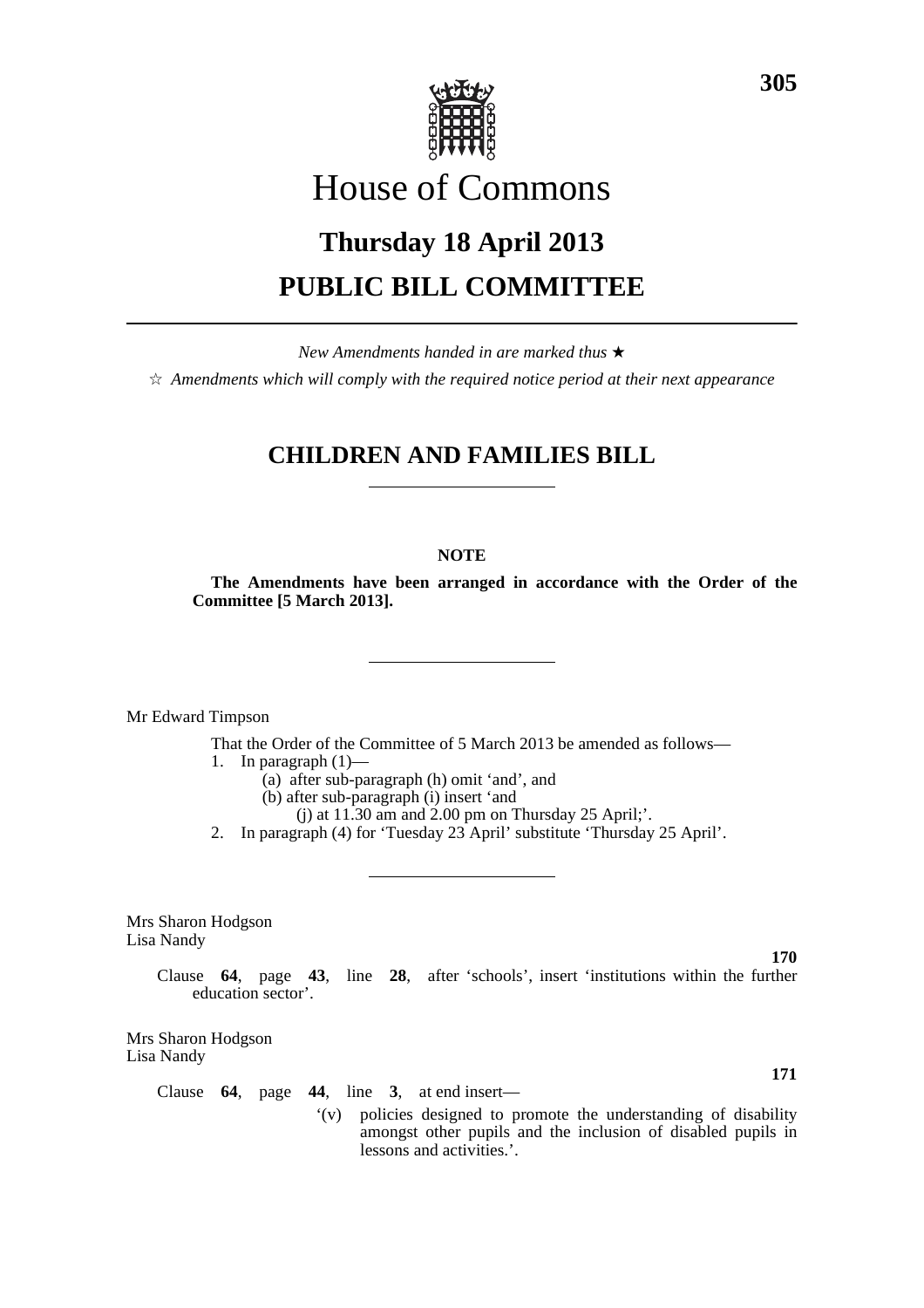| <b>Annette Brooke</b><br><b>202</b>                                                                                                                                                                                                                                                                                                                                                                                              |
|----------------------------------------------------------------------------------------------------------------------------------------------------------------------------------------------------------------------------------------------------------------------------------------------------------------------------------------------------------------------------------------------------------------------------------|
| Clause $64$ , page $44$ , line 3, at end insert—<br>progress made by children and young people with special<br>$\dot{v}(v)$<br>educational needs in language, literacy, communication and<br>numeracy;<br>services contributed to or procured through section 30 [Local<br>(vi)<br>offer for children and young people with special educational<br>$needs$ ].'.                                                                  |
| Mrs Sharon Hodgson<br>Lisa Nandy                                                                                                                                                                                                                                                                                                                                                                                                 |
| 172<br>Clause $65$ , page 44, line 16, leave out '19' and insert '25'.                                                                                                                                                                                                                                                                                                                                                           |
| Mrs Sharon Hodgson<br>Lisa Nandy                                                                                                                                                                                                                                                                                                                                                                                                 |
| 174<br>Clause $65$ , page $44$ , line 17, at end insert—<br>Information collected and provided under subsection (2) should be published<br>(1A)<br>including local and regional breakdowns.'.                                                                                                                                                                                                                                    |
| Mrs Sharon Hodgson<br>Lisa Nandy<br>173                                                                                                                                                                                                                                                                                                                                                                                          |
| Clause $65$ , page 44, line 34, leave out '19' and insert '25'.                                                                                                                                                                                                                                                                                                                                                                  |
| Mrs Sharon Hodgson<br>Lisa Nandy                                                                                                                                                                                                                                                                                                                                                                                                 |
| 176<br>Clause $65$ , page $44$ , line $39$ , at end insert—                                                                                                                                                                                                                                                                                                                                                                      |
| $(4A)$ In exercising his duties under subsection (4), the Secretary of State shall—<br>invite comment on the content and format of published information;<br>(a)<br>publish the comments received and any subsequent responses, in the<br>(b)<br>form of a report; and<br>provide an explanation of any year on year differences in the content and<br>(c)<br>format of the published information in an accompanying document.'. |
| Mrs Sharon Hodgson<br>Lisa Nandy<br>177                                                                                                                                                                                                                                                                                                                                                                                          |
| 65, page 45, line 3, leave out subsection $(8)$ .<br>Clause                                                                                                                                                                                                                                                                                                                                                                      |

Mr Robert Buckland

Clause **66**, page **45**, line **30**, leave out subsection (2) and insert—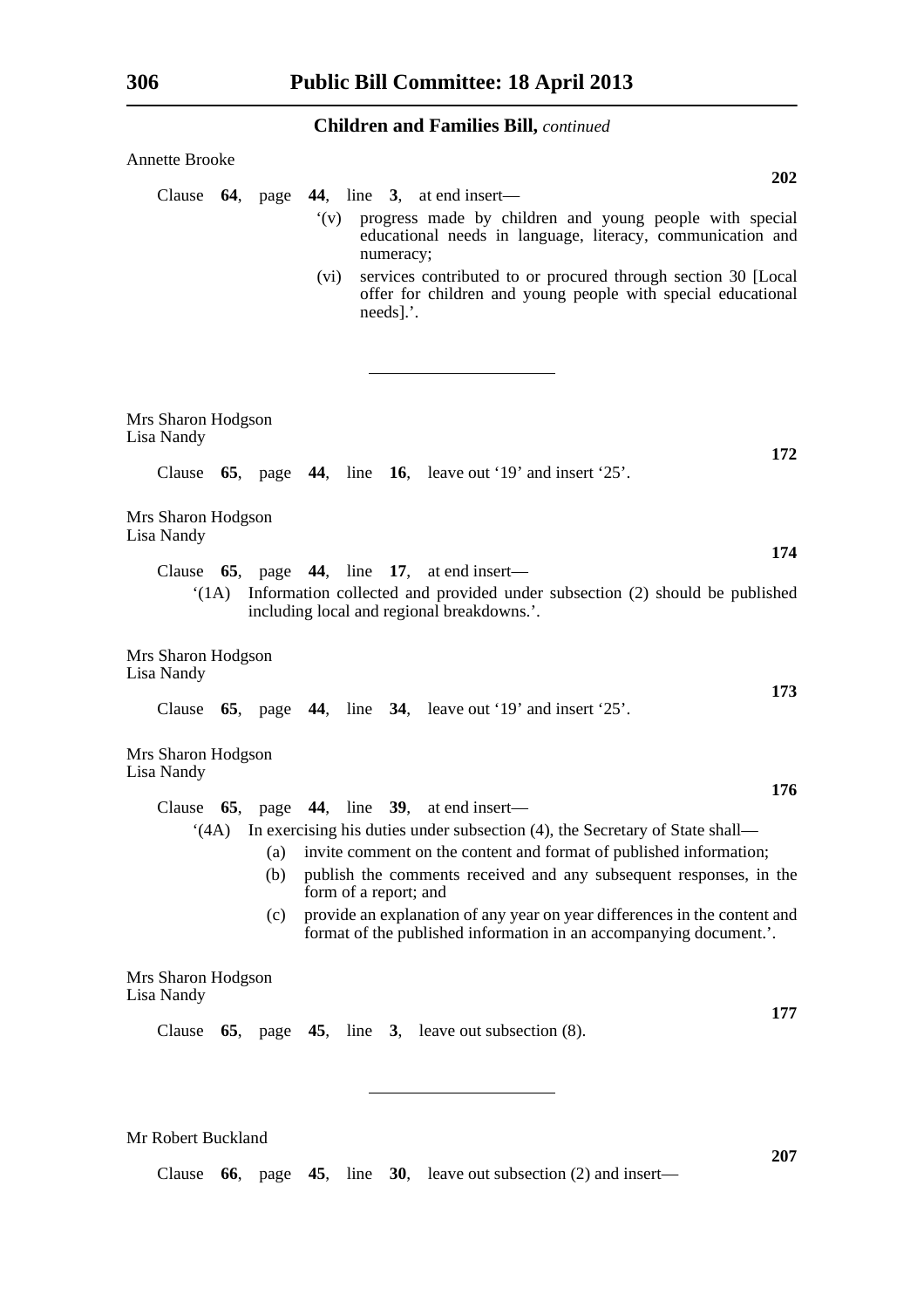'(2) The Secretary of State must review and revise the code on a regular basis.'.

Mr Robert Buckland

Clause **67**, page **46**, line **1**, leave out subsection (2) and insert—

'(2) The Secretary of State must consult those parties listed in section 66, subsection (1), about the draft and must consider any representations made by them.'.

Mrs Sharon Hodgson Lisa Nandy

> Clause **67**, page **46**, line **1**, leave out 'such persons as the Secretary of State sees fit' and insert 'publicly, for a period of not less than 90 days'.

Mrs Sharon Hodgson Lisa Nandy

> Clause **67**, page **46**, line **2**, leave out 'by them' and insert 'as part of that consultation'.

Mr Robert Buckland

Clause **67**, page **46**, line **3**, leave out subsections (3) to (8) and insert—

- '(3) A code, or revision of a code, does not come into operation until the Secretary of State by order so provides.
- (4) The power conferred by subsection (3) shall be made by statutory instrument.
- (5) An order bringing a code or revision of a code, into operation may not be made unless a draft order has been laid before and approved by resolution of each House of Parliament.
- (6) When an order or draft of an order is laid, the code or revision of a code to which is relates must also be laid.
- (7) No order or draft of an order may be laid until the consultation required by subsection (2) has taken place.'.

Mr Robert Buckland Mrs Sharon Hodgson

Page **47**, line **15**, leave out Clause 69.

Mr Robert Buckland

Page **138**, line **36**, leave out Schedule 3.

**53**

**225**

# **180**

**208**

**181**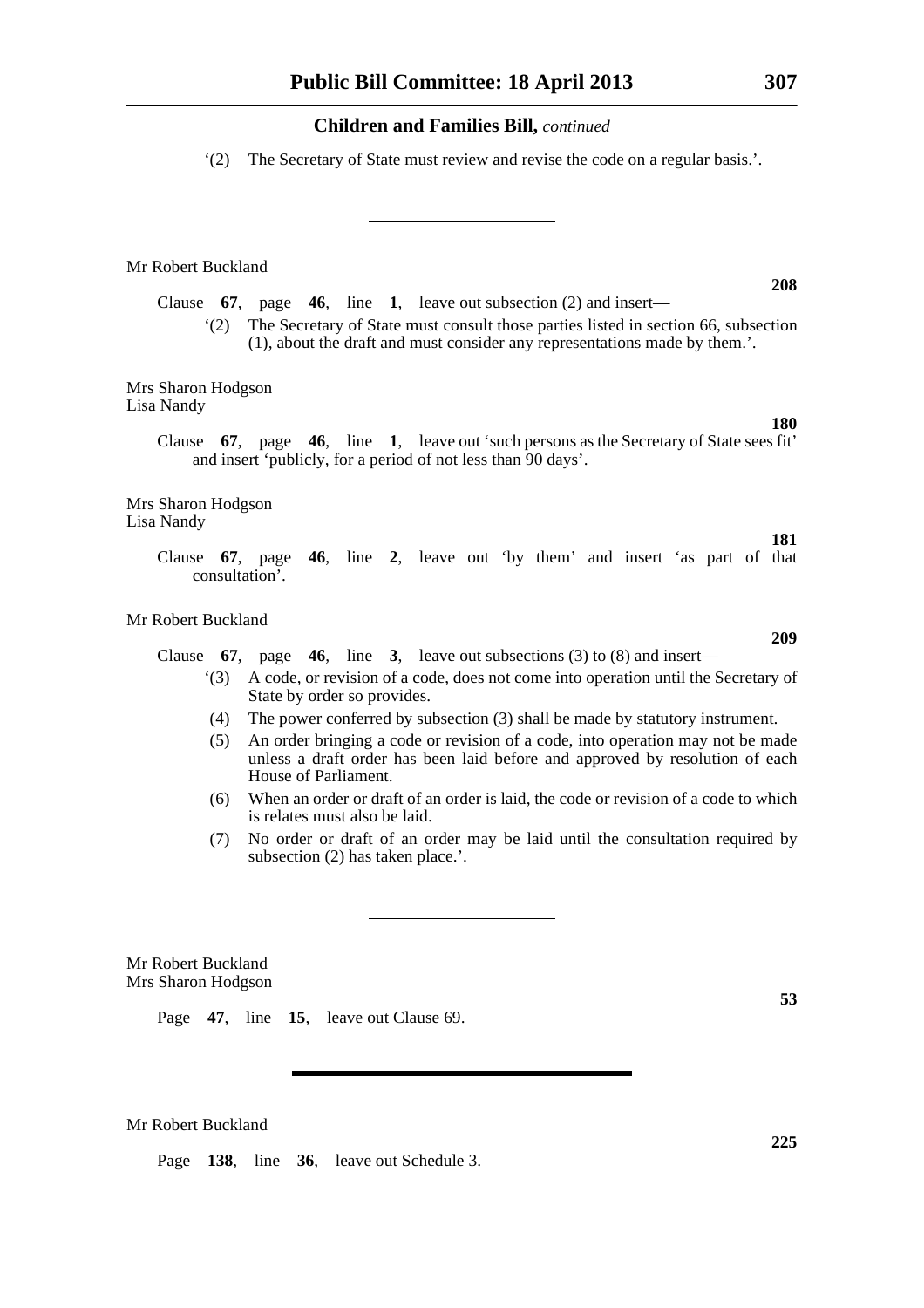Mr Edward Timpson

- Schedule **3**, page **138**, line **39**, at end insert—
	- 'A1 (1) Section 6 (nursery schools and special schools) is amended as follows.
		- (2) Omit subsection (2).
		- (3) In the title, omit "and special schools".
	- A2 (1) Section 13 (general responsibility for education) is amended as follows.
		- (2) In subsection (3)(b) for "but under 25 and are subject to learning difficulty assessment" substitute "and for whom an EHC plan is maintained".
		- (3) Omit subsections (4) and (5).
	- A3 In section 13A (duty to promote high standards and fulfilment of potential), in subsection  $(2)(b)$  for "but under 25 who are subject to learning difficulty assessment" substitute "and for whom an EHC plan is maintained".
	- A4 (1) Section 15ZA (duty in respect of education and training for persons over compulsory school age: England) is amended as follows.
		- (2) In subsection (1) for "but under 25 and are subject to learning difficulty assessment" substitute "and for whom an EHC plan is maintained".
		- (3) In subsection (3)(b) after "learning difficulties" insert "or disabilities".
		- (4) In subsections (6) and (7) after "learning difficulty" insert "or disability".
		- (5) For subsection (9) substitute—
			- "(9) The duty in subsection (1) does not apply in relation to persons in a local authority's area who are subject to a detention order."
	- A5 In section 15A (powers in respect of education and training for 16 to 18 year olds), in subsection (3) for the words from "a local authority" to the end substitute "—
		- (a) a local authority in England must in particular have regard to the needs of persons with learning difficulties or disabilities (within the meaning of section  $15ZA(6)$  and (7));
		- (b) a local authority in Wales must in particular have regard to the needs of persons with learning difficulties (within the meaning of section 41(5) and (6) of the Learning and Skills Act 2000)."
	- A6 In section 15B (functions in respect of education for persons aged over 19), in subsection (3) for the words from "a local authority" to the end substitute "—
		- (a) a local authority in England must in particular have regard to the needs of persons with learning difficulties or disabilities (within the meaning of section  $15ZA(6)$  and (7));
		- (b) a local authority in Wales must in particular have regard to the needs of persons with learning difficulties (within the meaning of section 41(5) and (6) of the Learning and Skills Act 2000)."
	- A7 In section 18A (provision of education for persons subject to youth detention), in subsection (2)—
		- (a) in paragraph (b) omit "or learning difficulties (within the meaning of section  $15\overline{Z}A(6)$  and  $(7)$ ", and
		- (b) after that paragraph insert—
			- "(ba) in the case of a local authority in England, any learning difficulties or disabilities (within the meaning of section  $15ZA(6)$  and (7)) the persons may have;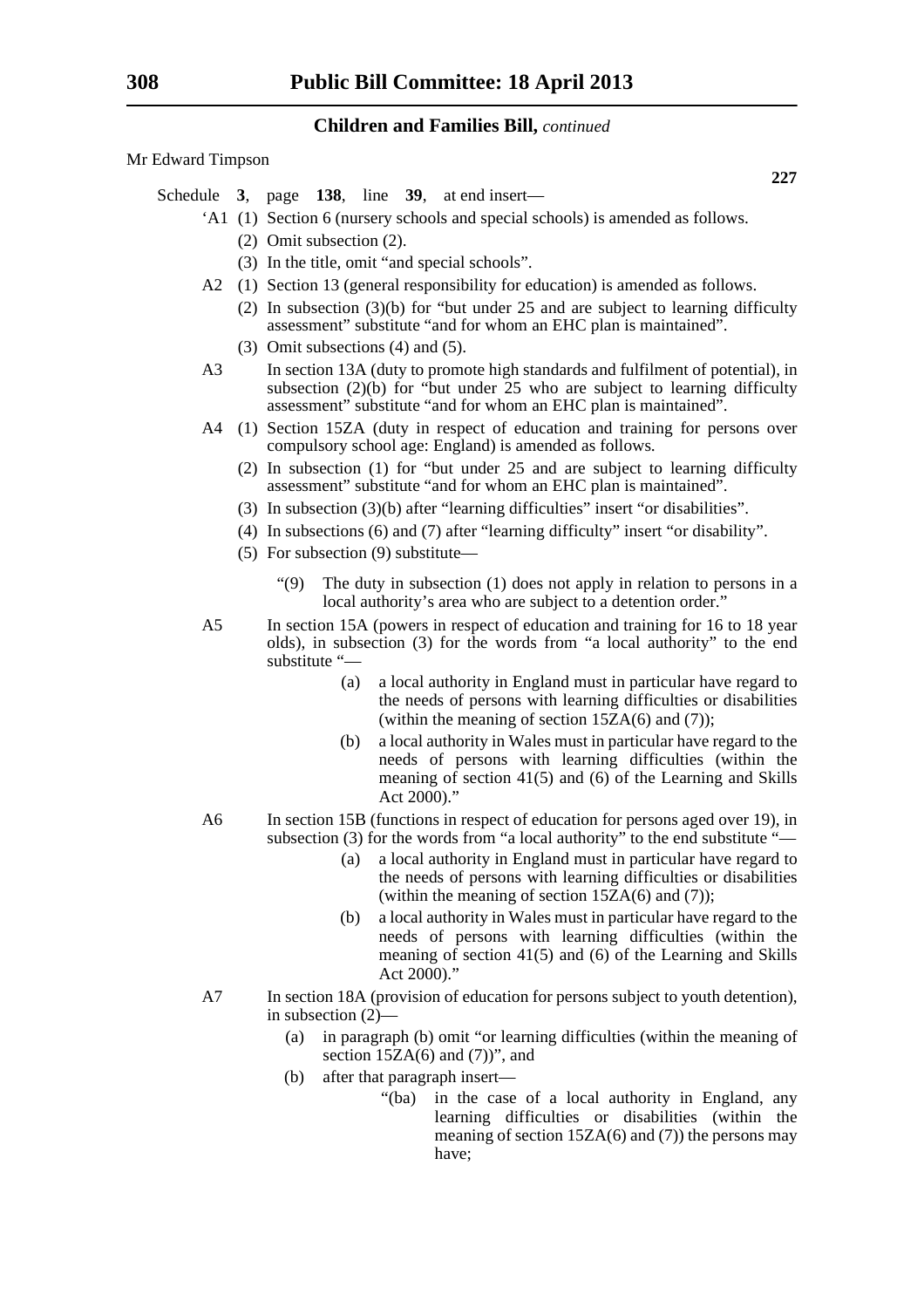(bb) in the case of a local authority in Wales, any learning difficulties (within the meaning of section 41(5) and (6) of the Learning and Skills Act 2000) the persons may have;".'.

#### Mr Edward Timpson

Schedule **3**, page **139**, leave out lines 5 to 8.

#### Mr Edward Timpson

Schedule **3**, page **139**, line **8**, at end insert—

- '2A (1) Section 312 (meaning of "special educational needs" and "special educational provision" etc) is amended as follows.
	- (2) In subsections (1) and (2), after "child" insert "in the area of a local authority in Wales".
	- (3) In subsection (3A)—
		- (a) in paragraph (a)—
			- (i) omit "15ZA", and
			- (ii) for ", 15B and 507B" substitute "and 15B", and
		- (b) in paragraph (b), before "determining" substitute "a local authority in Wales".
	- (4) In subsection (4), after ""special educational provision"" insert ", in relation to a child in the area of a local authority in Wales,".'.

#### Mr Edward Timpson

Schedule **3**, page **139**, line **9**, leave out paragraph 3 and insert—

- '3 (1) Section 313 (code of practice) is amended as follows.
	- (2) In subsections (1) and (4) for "Secretary of State" substitute "Welsh Ministers".
	- $(3)$  In subsection  $(5)$ 
		- (a) after "means" insert "the Special Educational Needs Tribunal for Wales.", and
		- (b) omit paragraphs (a) and (b).
- 3A (1) Section 314 (making and approval of code) is amended as follows.
	- (2) In subsection  $(1)$ 
		- (a) for "Secretary of State proposes" substitute "Welsh Ministers propose", and
		- (b) for "he" substitute "they".
	- (3) In subsection (2)—
		- (a) for "Secretary of State" substitute "Welsh Ministers",
		- (b) for "he thinks" substitute "they think", and
		- (c) for "them" substitute "those persons".
	- (4) For subsection (3) substitute—
		- "(3) If the Welsh Ministers determine to proceed with the draft (either in its original form or with such modifications as they think fit) they shall lay it before the National Assembly for Wales."
	- $(5)$  In subsection  $(4)$ —

**228**

**229**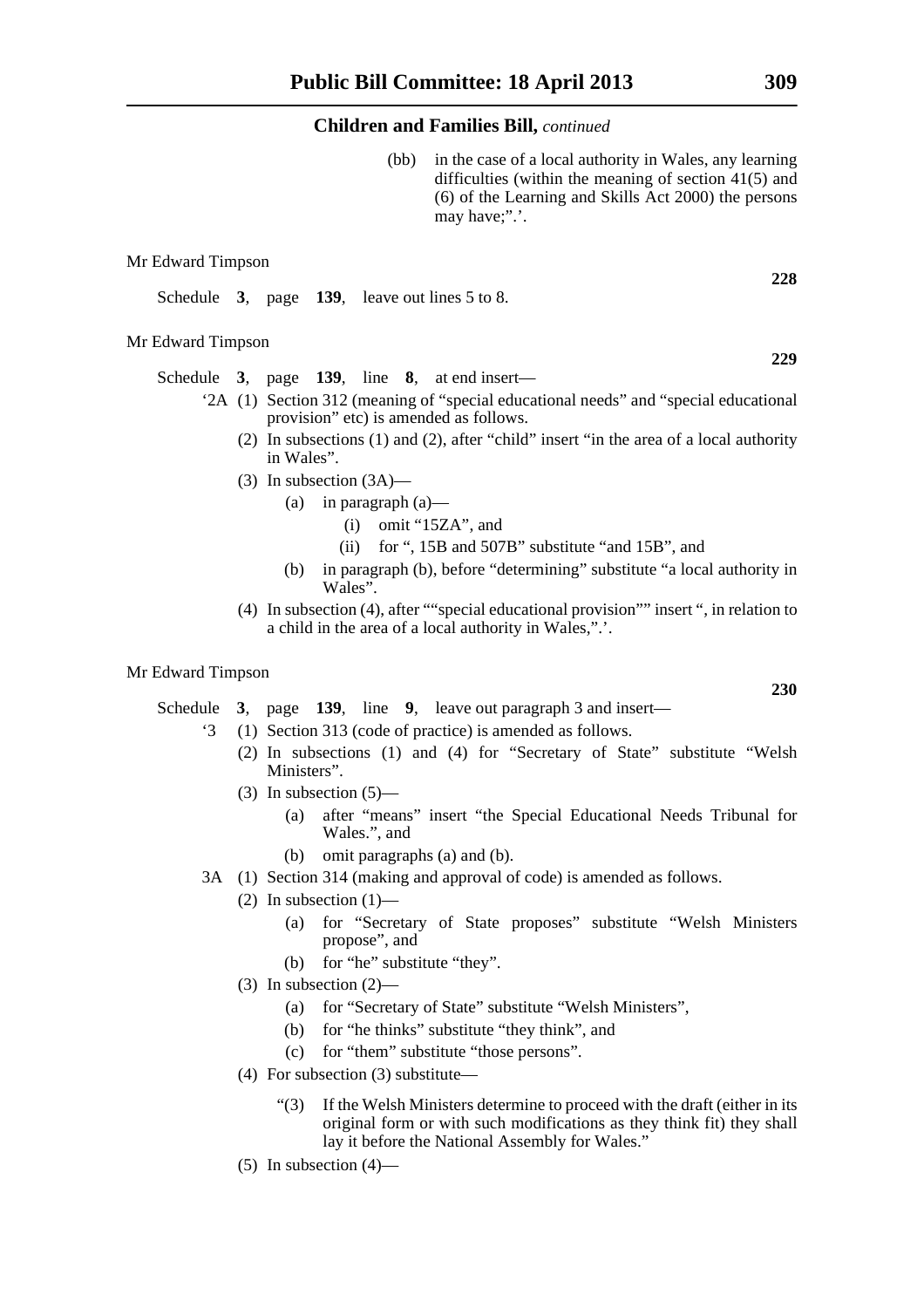- (a) for "each house, the Secretary of State" substitute "the National Assembly for Wales, the Welsh Ministers", and
- (b) for "the Secretary of State may" substitute "the Welsh Ministers may".'.

#### Mr Edward Timpson

Schedule **3**, page **139**, line **14**, at end insert—  $\bigcirc$  In subsection (2) —

(a) in paragraph (a), for sub-paragraph (ii) substitute—

- "(ii) the governing body of the school or, if the school is in England, its head teacher,", and
- (b) in paragraph (c), for sub-paragraph (ii) substitute—
	- "(ii) the governing body of the school or, if the school is in England, its head teacher,".'.

Mr Edward Timpson

Schedule **3**, page **139**, line **16**, leave out 'National Assembly for Wales' and insert 'Welsh Ministers'.

#### Mr Edward Timpson

- Schedule **3**, page **139**, line **18**, leave out sub-paragraph (3) and insert—  $^{\prime}$ () In subsection (10)—
	- (a) omit ", in relation to Wales,", and
	- (b) for "National Assembly for Wales" substitute "Welsh Ministers".'.

#### Mr Edward Timpson

#### Schedule **3**, page **139**, line **18**, at end insert—

- '4A In section 317 (duties of governing body or local authority in relation to pupils with special educational needs), in subsection (5)—
	- (a) after "foundation special school shall" insert "include special needs information in the report prepared under section  $30(1)$  of the Education Act 2002 (governors' report).", and
	- (b) omit paragraphs (a) and (b).
- 4B (1) Section 318 (provision of goods and services in connection with special educational needs) is amended as follows.
	- (2) Omit subsections (3) and (3A).
	- (3) In subsection (3B) omit "in Wales" (in the first place it occurs).
	- (4) In consequence of the repeal made by sub-paragraph (2)—
		- (a) in Schedule 30 to the School Standards and Framework Act 1998 omit paragraph 75(4),
		- (b) in the Education Act 2002, in section 194 omit subsection (2)(a), and
		- (c) in Schedule 2 to the Childcare Act 2006, omit paragraph 21.
- 4C In section 326 (appeal against contents of statement), in subsection (4)(c) for the words from "in the case" to "in the proceedings" substitute "in the proceedings the child has proposed the school".
- 4D (1) Section 326A (unopposed appeals) is amended as follows.
	- (2) In subsection (1), for paragraph (a) substitute—

**231**

**233**

**232**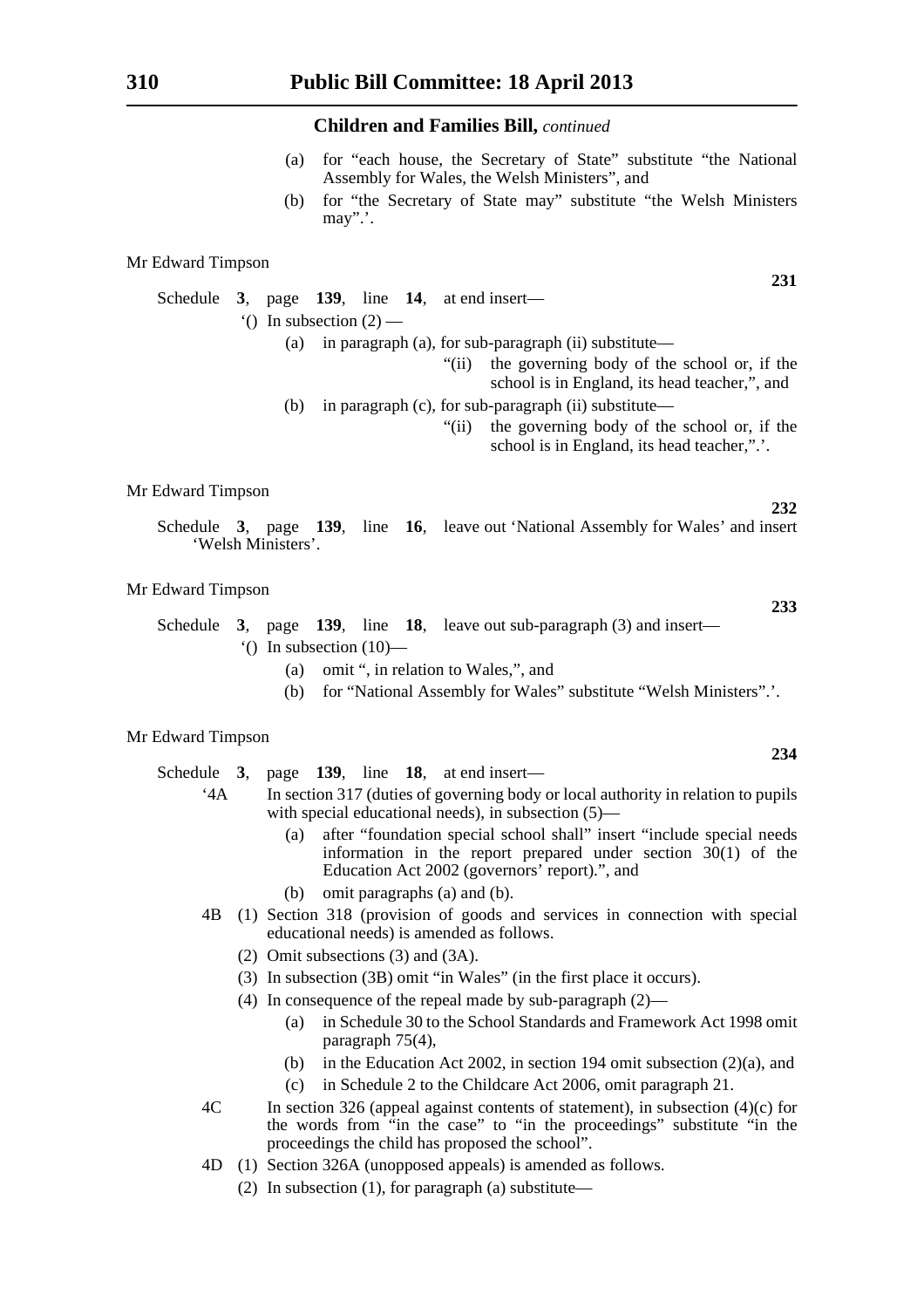- "(a) the parent of a child, or a child, has appealed to the Tribunal under section 325, 328, 329 or 329A or paragraph 8(3) of Schedule 27 against a decision of a local authority, and".
- (3) In subsection  $(6)$ -
	- (a) after "regulations made" insert "by the Welsh Ministers", and
	- (b) omit paragraphs (a) and (b).
- 4E (1) Section 328A (appeal against determination of local authority in England not to amend statement following review) is repealed.
	- (2) In consequence of the repeal made by sub-paragraph (1), section 2 of the Children, Schools and Families Act 2010 is repealed.
- 4F (1) Section 329A (review or assessment of educational needs at request of responsible body) is amended as follows.
	- (2) In subsection  $(14)$ 
		- (a) after ""Relevant early years education"" insert "has the same meaning as it has (in relation to Wales) in section 123 of the School Standards and Framework Act 1998 except that it does not include early years education provided by a local authority at a maintained nursery school.", and
		- (b) omit paragraphs (a) and (b).
	- (3) In subsection  $(15)$ 
		- (a) omit ", in relation to Wales,", and
		- (b) for "National Assembly for Wales" substitute "Welsh Ministers".
	- (4) In consequence of the amendments made by sub-paragraph (2), in paragraph 22 of Schedule 2 to the Childcare Act 2006, omit sub-paragraph (4).
	- (5) Until the coming into force in relation to Wales of the amendments made by paragraph 22(2) and (3) of Schedule 2 to the Childcare Act 2006, section 329A of EA 1996 has effect as if for subsection (14) (as amended by sub-paragraph (2)) there were substituted—
		- "(14) "Relevant nursery education" has the same meaning as in section 123 of the School Standards and Framework Act 1998, except that it does not include nursery education provided by a local authority at a maintained nursery school."
- 4G (1) Section 332ZA (right of a child to appeal to the Welsh Tribunal) is amended as follows.
	- (2) In subsection (1) omit "Welsh".
	- (3) In the title omit "Welsh".
- 4H In section 332ZB (notice and service of documents on a child in relation to an appeal by the child), in subsection (1) omit "in Wales".
- 4I (1) Section 332ZC (case friends—Wales) is amended as follows.
	- (2) In subsection (1), in paragraph (a) omit "in Wales".
	- (3) In subsection (3), in paragraph (a) omit "Welsh".
	- (4) In the title, omit "—Wales".
- 4J (1) Section 332A (advice and information for parents—England) is repealed.
	- (2) In consequence of the repeal made by sub-paragraph (1), section 2 of the Special Educational Needs and Disability Act 2001 is repealed.
	- (3) The repeals made by sub-paragraphs (1) and (2) do not affect the application for the time being of section 332A to certain local authorities in Wales by virtue of article 4(a) of the Education (Wales) Measure 2009 (Commencement No 3 and Transitional Provisions) Order 2012 (SI 2012/320).
- 4K (1) Section 332AA (advice and information— Wales) is amended as follows.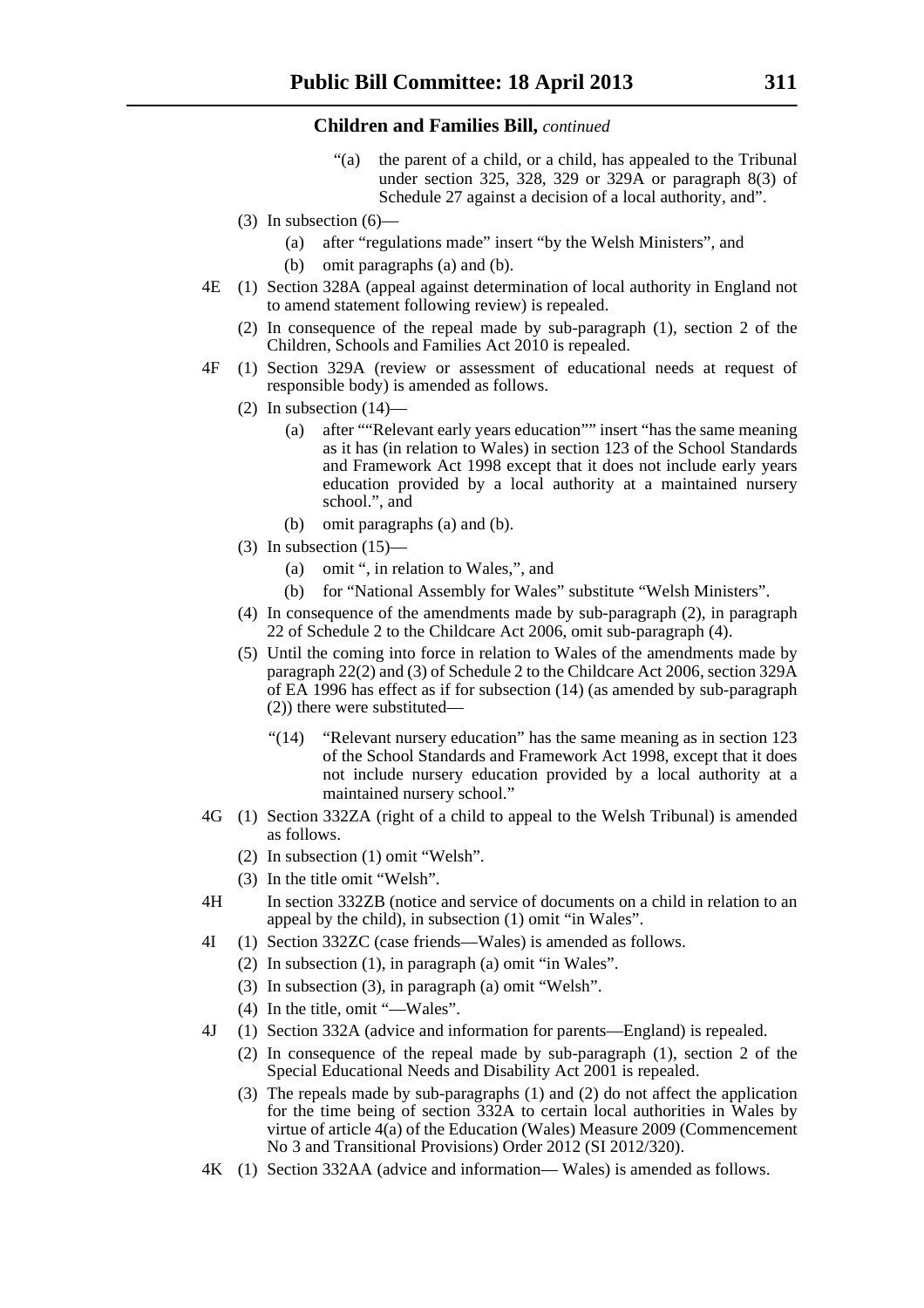- (2) In subsection (1) omit "in Wales".
- (3) In the title, omit "— Wales".
- 4L (1) Section 332B (resolution of disputes—England) is repealed.
	- (2) In consequence of the repeal made by sub-paragraph (1), section 3 of the Special Educational Needs and Disability Act 2001 is repealed.
	- (3) The repeals made by sub-paragraphs (1) and (2) do not affect the application for the time being of section 332B to certain local authorities in Wales by virtue of article 4(b) of the Education (Wales) Measure 2009 (Commencement No 3 and Transitional Provisions) Order 2012 (SI 2012/320).
- 4M (1) Section 332BA (resolution of disputes—Wales) is amended as follows.
	- (2) In subsections (1) and (2) omit "in Wales".
	- (3) In the title, omit "—Wales".
- 4N (1) Section 332BB (independent advocacy services—Wales) is amended as follows.
	- (2) In subsections (1) and (5) omit "in Wales".
	- (3) In the title, omit "—Wales".
- 4O (1) Sections 332C to 332E (information about children in England with special educational needs) are repealed, and the cross-heading which precedes section 332C is omitted.
	- (2) In consequence of the repeals made by sub-paragraph (1), section 1 of the Special Educational Needs (Information) Act 2008 is repealed.
- 4P In the cross-heading which precedes section 333 (Special Educational Needs Tribunal) after "Tribunal" insert "for Wales".
- 4Q (1) Section 333 (constitution of Welsh Tribunal) is amended as follows.
	- (2) Omit subsection (1ZB).
	- (3) In the following provisions, omit "Welsh"—
		- (a) subsection (1),
		- (b) in subsection  $(2)$ , paragraphs  $(a)$ ,  $(b)$  and  $(c)$ ,
		- (c) in subsection (5), paragraph (a), and paragraph (b) (in the first place it occurs), and
		- (d) subsection (6) (in the second place it occurs).
	- (4) In the title, omit "Welsh".
- 4R In section 335 (remuneration and expenses), in subsection (1) and (2) omit "Welsh" (in each case, in the second place it occurs).
- 4S (1) Section 336 (Tribunal procedure) is amended as follows.
	- (1) In the following provisions omit "Welsh"—
		- (a) subsection (1) (in the second place it occurs),
		- (b) in subsection  $(2)$ , paragraphs  $(b)$ ,  $(o)$  and  $(p)$ ,
		- (c) subsection (2A),
		- (d) subsection (3) (in the second place it occurs), and
		- (e) subsection (4) (in the first place it occurs).
		- (2) Omit subsection (5A).
		- (3) In subsection (6) omit "or (5A)".
- 4T (1) Section 336ZB (appeals from the Welsh Tribunal to the Upper Tribunal) is amended as follows.
	- (2) In the following provisions, omit "Welsh"—
		- (a) subsection (1) (in both places it occurs),
		- (b) subsection (2), and
		- (c) subsection (3).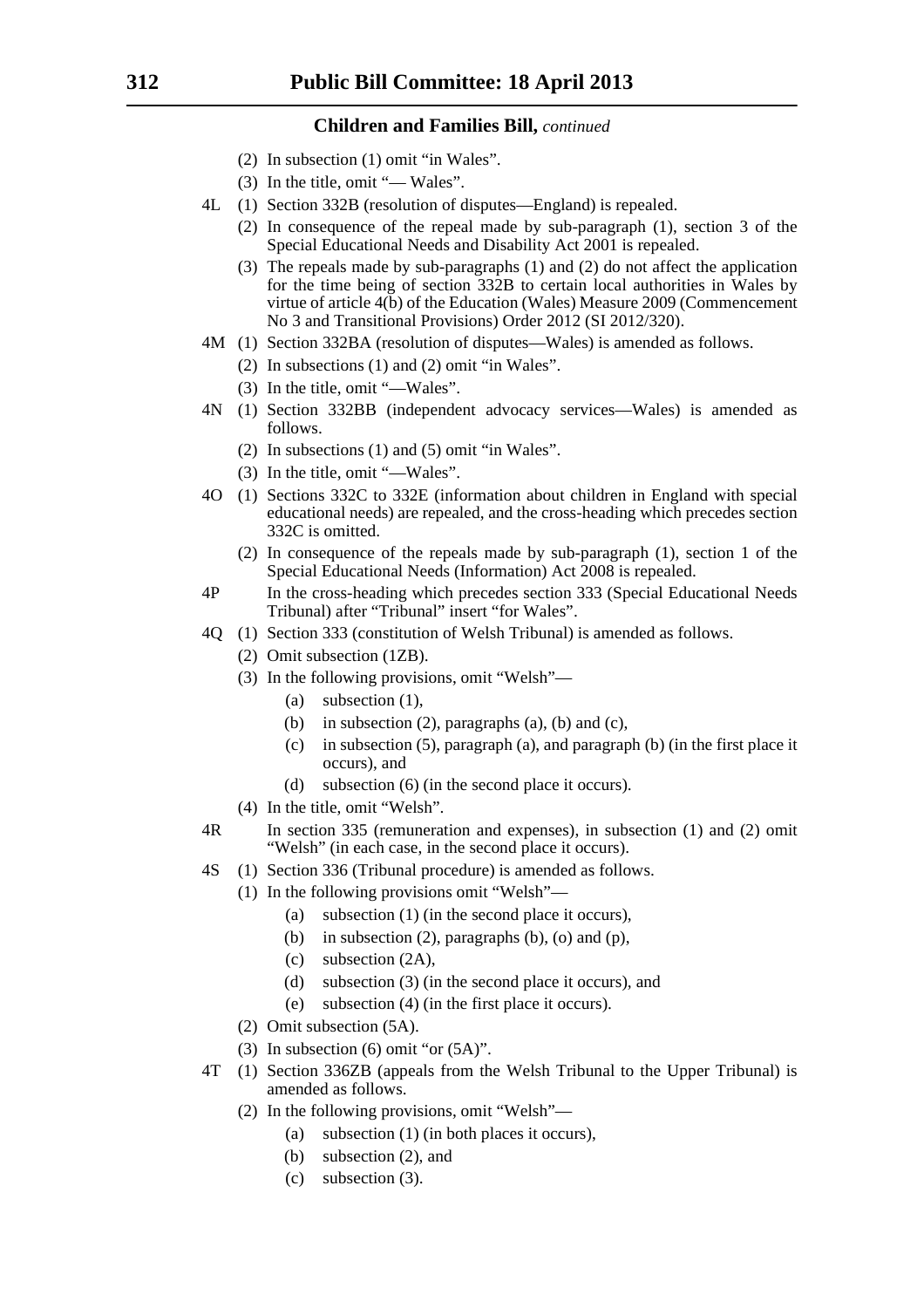- (3) In the title, omit "Welsh".
- 4U In section 336A (compliance with orders), in subsection (2)—
	- (a) after "made" insert "by the Welsh Ministers with the agreement of the Secretary of State.", and
	- (b) omit paragraphs (a) and (b).'.

#### Mr Edward Timpson

Schedule **3**, page **139**, line **29**, at end insert—

- ' (1) Section 348 (provision of special education at non-maintained schools) is amended as follows.
	- (2) In subsection (1) after paragraph (a) (and before the "and" which follows it) insert—
		- "(aa) the child is in the area of a local authority in Wales,".
	- (3) In the title, at the end insert "—Wales".'.

#### Mr Edward Timpson

Schedule **3**, page **140**, line **33**, at end insert—

- '11A(1) Section 483A (city colleges and academies: special educational needs) is amended as follows.
	- (2) In subsection (2), in paragraph (a) for "a statement is maintained under section 324" substitute "an EHC plan or a statement under section 324 is maintained".
	- (3) In subsection (3), in paragraph (a) for "the statement" substitute "the EHC plan".
	- (4) In subsection (4), in paragraphs (a) and (b) after "specified in" insert "the plan or".
- 11B In section 507B (local authorities in England: functions in respect of leisuretime activities etc for persons aged 13 to 19 and certain persons aged 20 to 24), in subsection (2)(b) after "learning difficulty" insert "or disability".
- 11C In section 508F (local authorities in England: provision of transport etc for adult learners), in subsection (9) in the definition of "relevant young adult" for "who is aged under 25 and is subject to learning difficulty assessment" substitute "for whom an EHC plan is maintained".
- 11D In the title of section 508I (complaints about transport arrangements etc for young adults subject to learning difficulty assessment: England), for "adults subject to learning difficulty assessment" substitute "adult for whom EHC plan is maintained".
- 11E (1) Section 509AB (local authorities in England: further provision about transport policy statements for persons of sixth form age) is amended as follows.
	- (2) In subsection (1) after "difficulties" insert "or disabilities".
	- (3) In subsection (2)(b) after "difficulties" (in each place it occurs) insert "or disabilities".
- 11F In section 509AC (interpretation of sections 509AA and 509AB), in subsection (4) after "learning difficulties" insert "or disabilities".
- 11G (1) Section 514A (provision of boarding accommodation for persons subject to learning difficulty assessment) is amended as follows.
	- (2) In subsection  $(1)$ 
		- (a) after "who is" insert "over compulsory school age and for whom an EHC plan is maintained.", and
		- (b) omit paragraphs (a) and (b).

**236**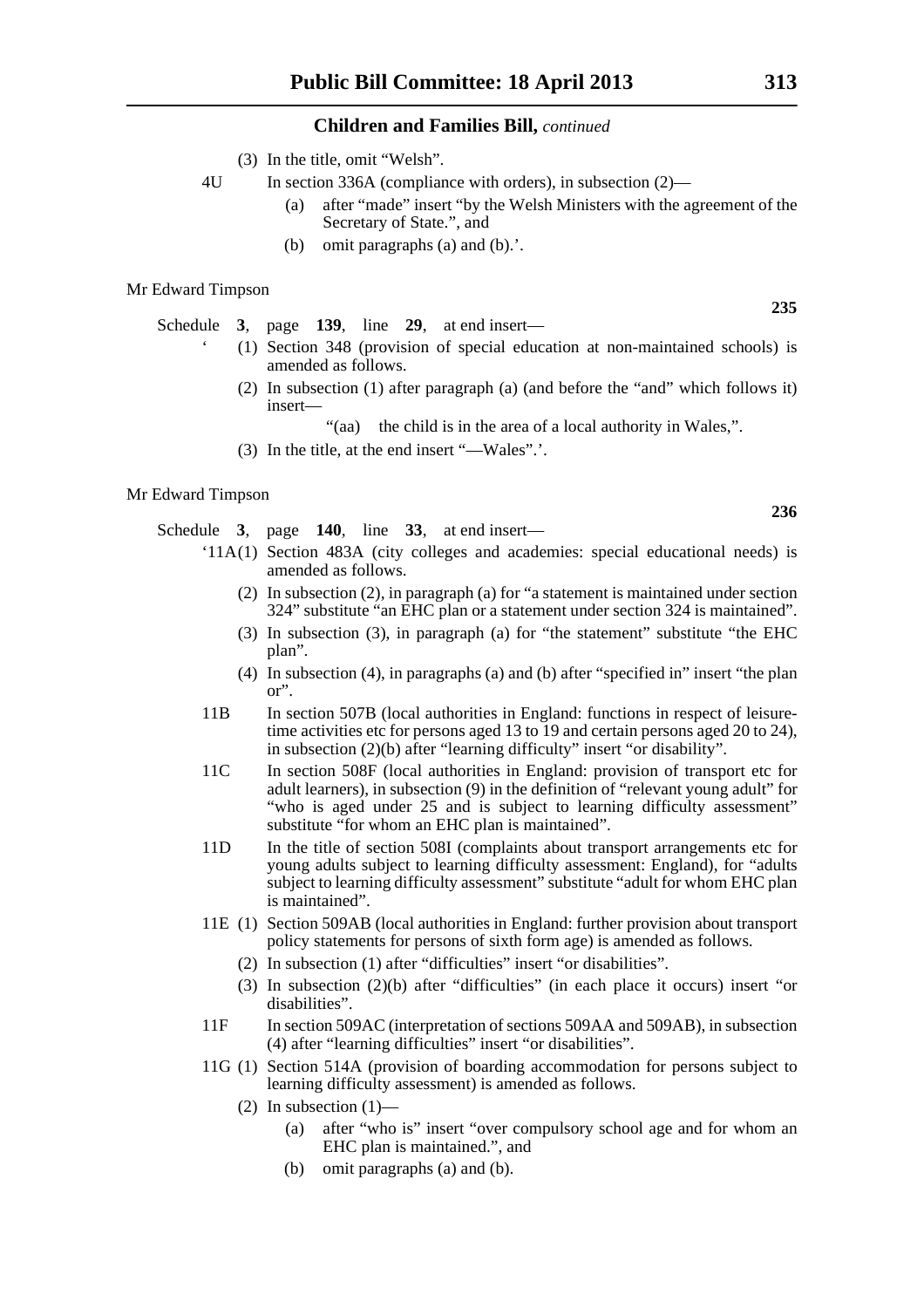- (3) In the title, for "persons subject to learning difficulty assessment" substitute "person for whom an EHC plan is maintained".
- 11H In section 517 (payment of fees at schools not maintained by a local authority), in subsection  $(1)$ , for "or Part IV (special education needs)" substitute ", Part 4 (special education needs) or Part 3 of the Children and Families Act 2013 (children and young people in England with special educational needs)".
- 11I (1) Section 532A (direct payments: persons with special educational needs or subject to learning difficulty assessment) is amended as follows.
	- $(2)$  In subsection  $(1)$ 
		- (a) after "("the beneficiary")" insert "for whom the authority maintain an EHC plan.", and
		- (b) omit paragraphs (a) and (b).
	- (3) In subsection (2)—
		- (a) for paragraph (a) substitute—
			- "(a) special educational provision specified in the EHC plan;", and
		- (b) omit paragraph (b).
	- (4) In the title, omit "or subject to learning difficulty assessment".
- 11J In section 532B (direct payments: pilot schemes), in subsection (9) for paragraph (a) substitute—
	- "(a) section 43 of the Children and Families Act 2013 (duty to secure special educational provision in accordance with EHC plan);".
- 11K In section 560A (work experience for persons over compulsory school age), in subsection  $(1)(b)$  for "but under 25 and are subject to learning difficulty assessment" substitute "and for whom an EHC plan is maintained".
- 11L (1) Section 562C (detained persons with special educational needs) is amended as follows.
	- (2) In subsection (1) after "local authority" insert "in England were maintaining an EHC plan for a detained person, or a local authority in Wales".
	- (3) In subsection (2) after "must" insert "maintain the plan or".
	- (4) In subsection (4), in paragraph (a) after "specified in" insert "the plan or".
- 11M (1) Section 562G (information to be provided where statement of special educational needs previously maintained) is amended as follows.
	- (2) In subsection (1) after "local authority" insert "in England were maintaining an EHC plan for the person, or a local authority in Wales".
	- (3) In subsection (3)—
		- (a) after "maintaining" insert "the plan or", and
		- (b) after "copy of" insert "the plan or".
	- (4) In subsection (4) for "a statement for the person under section 324," substitute "an EHC plan or a statement under section 324 for the person,".
	- $(5)$  In subsection  $(5)$ 
		- (a) after "maintaining" insert "the plan or", and
		- (b) after "copy of" insert "the plan or".
	- (6) In subsection (7), in paragraph (b) after "maintaining" insert "the EHC plan or".
	- (7) In subsection (8)—
		- (a) after "maintaining" insert "the plan or", and
		- (b) in paragraph (a), for "a statement was being maintained for the person by a local authority under section 324" substitute "an EHC plan or a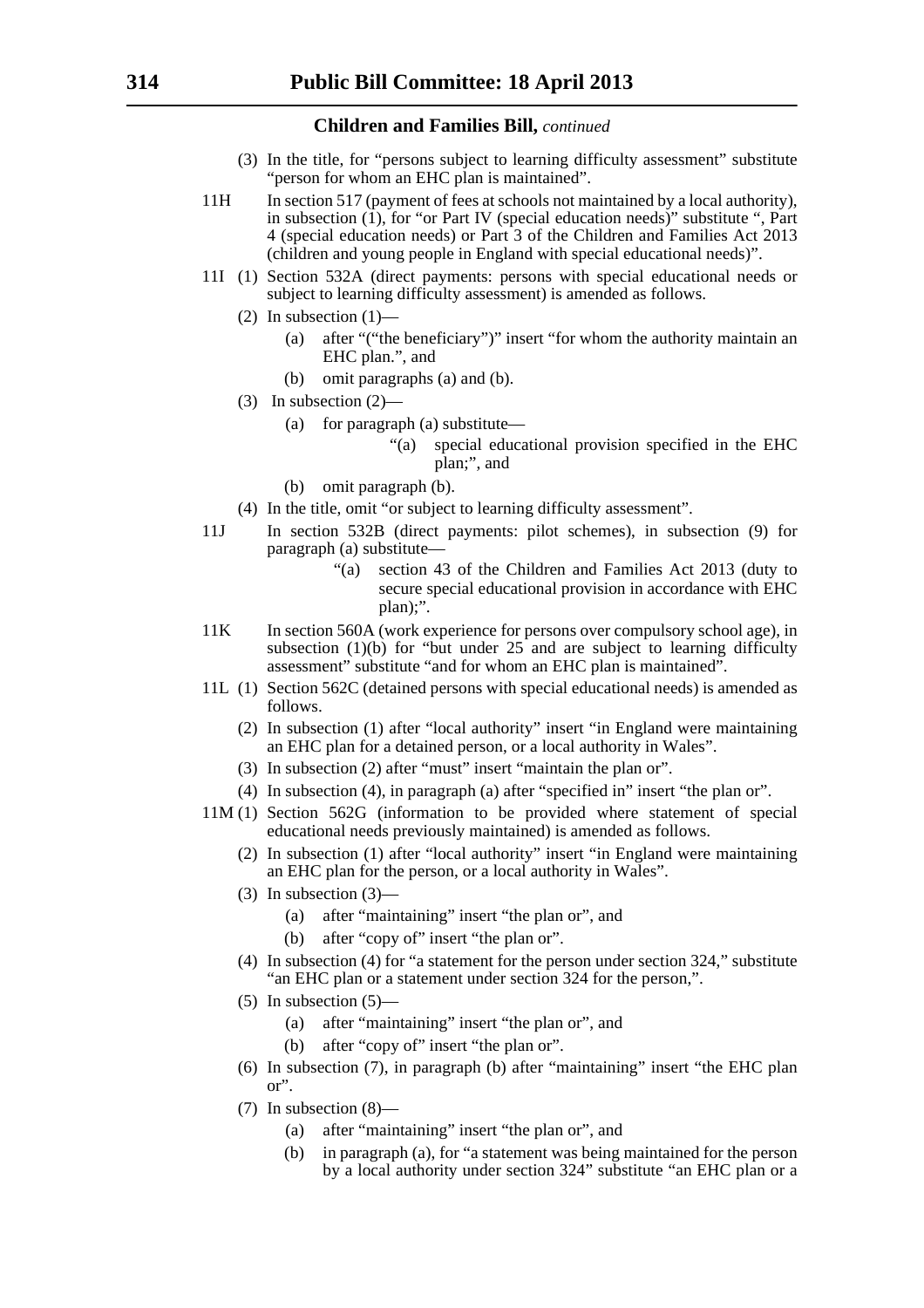statement under section 324 was being maintained for the person by a local authority".

- (8) In subsection (9) after "a copy of any" insert "plan or".
- 11N (1) Section 562H (release of detained person appearing to host authority to require assessment) is amended as follows.
	- (2) For subsection (2) substitute—
		- "(2) Subsection (3) applies where it appears to the host authority that—
			- (a) if the home authority are a local authority in England, the detained person will, on release, be a child within the meaning given in section 579(1);
			- (b) if the home authority are a local authority in Wales, the detained person will, on release, be a child within the meaning given in section 312(5)."
	- (3) In subsection (5), in paragraph (a) after "learning difficulty" insert "or disability".'.

#### Mr Edward Timpson

Schedule **3**, page **141**, line **3**, at end insert—

'"special educational provision"—

- (a) in relation to a person in the area of a local authority in England, has the meaning given by section 21(1) and (2) of the Children and Families Act 2013;
- (b) in relation to a child in the area of a local authority in Wales, has the meaning given by section 312(4);",
- ( ) after subsection (1) insert—
	- "(1A) For the purposes of this Act a person is subject to learning difficulty assessment if—
		- (a) an assessment under section 140 of the Learning and Skills Act 2000 (learning difficulty assessments: Wales) has been conducted in respect of the person, or
		- (b) arrangements for such an assessment to be conducted in respect of the person have been made or are required to be made.", and
- ( ) before subsection (4) insert—
	- "(3A) References in this Act to a person who is "in the area" of a local authority in England do not include a person who is wholly or mainly resident in the area of a local authority in Wales.
	- (3B) References in this Act to a person who is "in the area" of a local authority in Wales do not include a person who is wholly or mainly resident in the area of a local authority in England."'.

#### Mr Edward Timpson

|  |  |  | Schedule 3, page 141, line 6, at end insert—      |
|--|--|--|---------------------------------------------------|
|  |  |  | () after the entry for "interest in land" insert— |

"in the area of a local authority in England section 579(3A)

**238**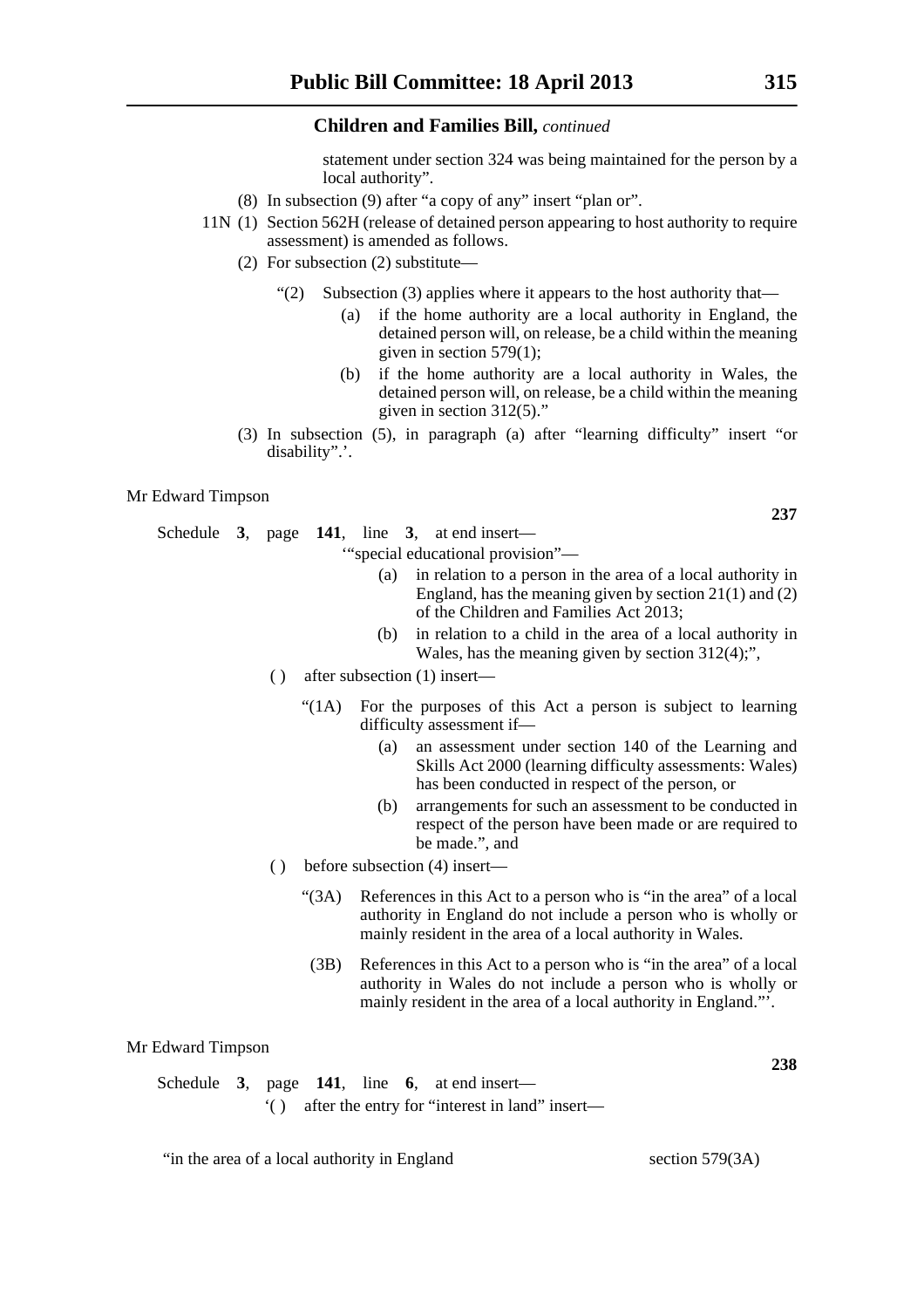| in the area of a local authority in Wales | section      |
|-------------------------------------------|--------------|
|                                           | $579(3B)$ ", |

( ) for the entry for "learning difficulty" substitute—

| "learning difficulty (in relation to a child in the area of a local section $312(2)$ )<br>authority in Wales) |  |  |  |  |  |                 | and $(3)$ (subject |
|---------------------------------------------------------------------------------------------------------------|--|--|--|--|--|-----------------|--------------------|
|                                                                                                               |  |  |  |  |  | to.<br>$(3A)$ " | subsection         |

#### Mr Edward Timpson

|  |  | Schedule $3$ , page 141, leave out lines 7 to 11 and insert— |
|--|--|--------------------------------------------------------------|
|  |  |                                                              |

- '( ) in the entry for "special educational needs", in the second column for "section  $312(1)$ " substitute "section  $579(1)$ ",
- ( ) in the entry for "special educational provision", in the second column for "section  $312(4)$ " substitute "section  $579(1)$ ",
- ( ) in the entry for "special school", in the second column for "sections  $6(2)$ and" substitute "section", and
- ( ) in the entry for "subject to learning difficulty assessment", in the second column for "section 13(4)" substitute "section 579(1A)".'.

### Mr Edward Timpson

Schedule **3**, page **141**, line **11**, at end insert—

- '13A In Schedule 35B (meaning of "eligible child" for purposes of section 508B), in paragraph 15(3)—
	- (a) in paragraph (a) for "statement maintained for the child under section 324" substitute "EHC plan maintained for the child", and
	- (b) in paragraph (b) for "statement" substitute "plan".
- 13B (1) In Schedule 36A (education functions), the table in paragraph 2 is amended as follows.
	- (2) In the entry for the Disabled Persons (Services, Consultation and Representation) Act 1986, in the second column after "child with" insert "an EHC plan or".
	- (3) In the entry for the Learning and Skills Act 2000, omit the entry for section 139A.'.

Mrs Sharon Hodgson Lisa Nandy

Clause **72**, page **48**, line **23**, at end insert—

'"well-being" means well-being so far as relating to the matters specified in section  $10(2)$  (a) to (e) of the Children Act 2004.'.

**239**

**264**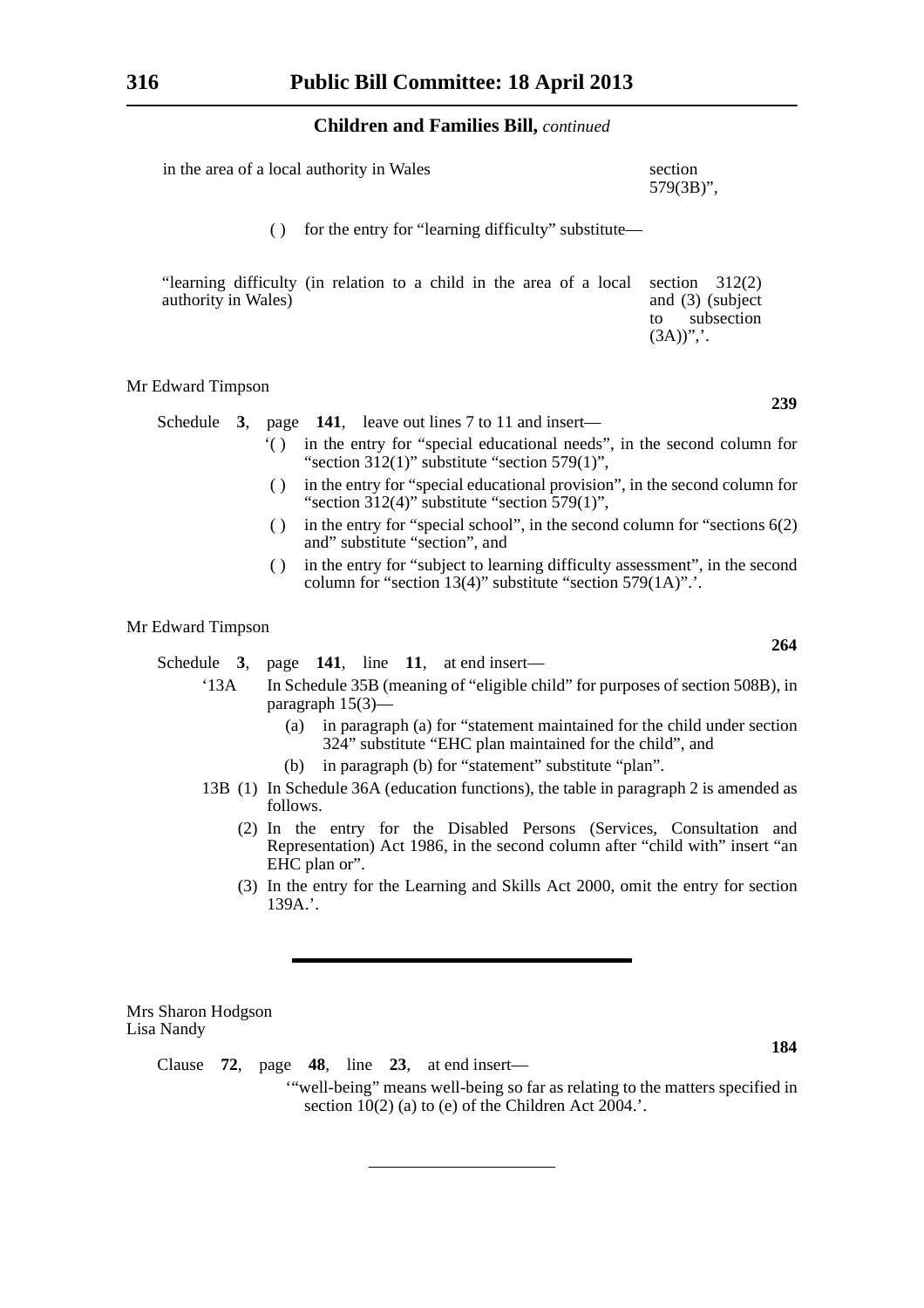Mrs Sharon Hodgson Lisa Nandy

> Clause **73**, page **48**, line **43**, at beginning insert 'If, after a consultation period of not less than three months, and the publication of a response to the consultation, the Secretary of State is satisfied with the provisions, he may make an order so that'.

| Mr Edward Timpson<br>Jo Swinson |       |                                                                                                                                                                                                                             |
|---------------------------------|-------|-----------------------------------------------------------------------------------------------------------------------------------------------------------------------------------------------------------------------------|
|                                 |       | 241<br>Schedule 4, page 142, line 14, at end insert—                                                                                                                                                                        |
|                                 |       | "() In subsection (5), for "under Chapter 4" substitute "by the Chief Inspector for<br>the purposes of Chapter 4".'.                                                                                                        |
| Mr Edward Timpson<br>Jo Swinson |       |                                                                                                                                                                                                                             |
|                                 |       | 242                                                                                                                                                                                                                         |
| Schedule 4, page                |       | 143, leave out lines 24 to 27 and insert—                                                                                                                                                                                   |
|                                 | "(aa) | prohibiting the applicant from being registered in the early<br>years register as an early years childminder if the applicant is<br>registered with a childminder agency;                                                   |
|                                 | (ab)  | prohibiting the applicant from being registered with an early<br>years childminder agency as an early years childminder if the<br>applicant is registered—                                                                  |
|                                 |       | with another childminder agency;<br>(i)                                                                                                                                                                                     |
|                                 |       | in the early years register or the general childcare<br>(ii)<br>register;".'.                                                                                                                                               |
| Mr Edward Timpson<br>Jo Swinson |       |                                                                                                                                                                                                                             |
|                                 |       | 243                                                                                                                                                                                                                         |
|                                 |       | Schedule 4, page 144, leave out lines 13 to 16 and insert—                                                                                                                                                                  |
|                                 | "(aa) | prohibiting the applicant from being registered in the early<br>years register as an early years provider other than a<br>childminder if the applicant is registered with a childminder<br>agency;                          |
|                                 | (ab)  | prohibiting the applicant from being registered with an early<br>years childminder agency as an early years provider other than<br>a childminder if the applicant is registered—<br>with another childminder agency;<br>(i) |
|                                 |       | in the early years register or the general childcare<br>(ii)                                                                                                                                                                |

Mr Edward Timpson Jo Swinson

Schedule **4**, page **149**, leave out lines 19 to 22 and insert—

register;".'.

"(aa) prohibiting the applicant from being registered in Part A of the general childcare register as a later years childminder if the applicant is registered with a childminder agency;

### **284**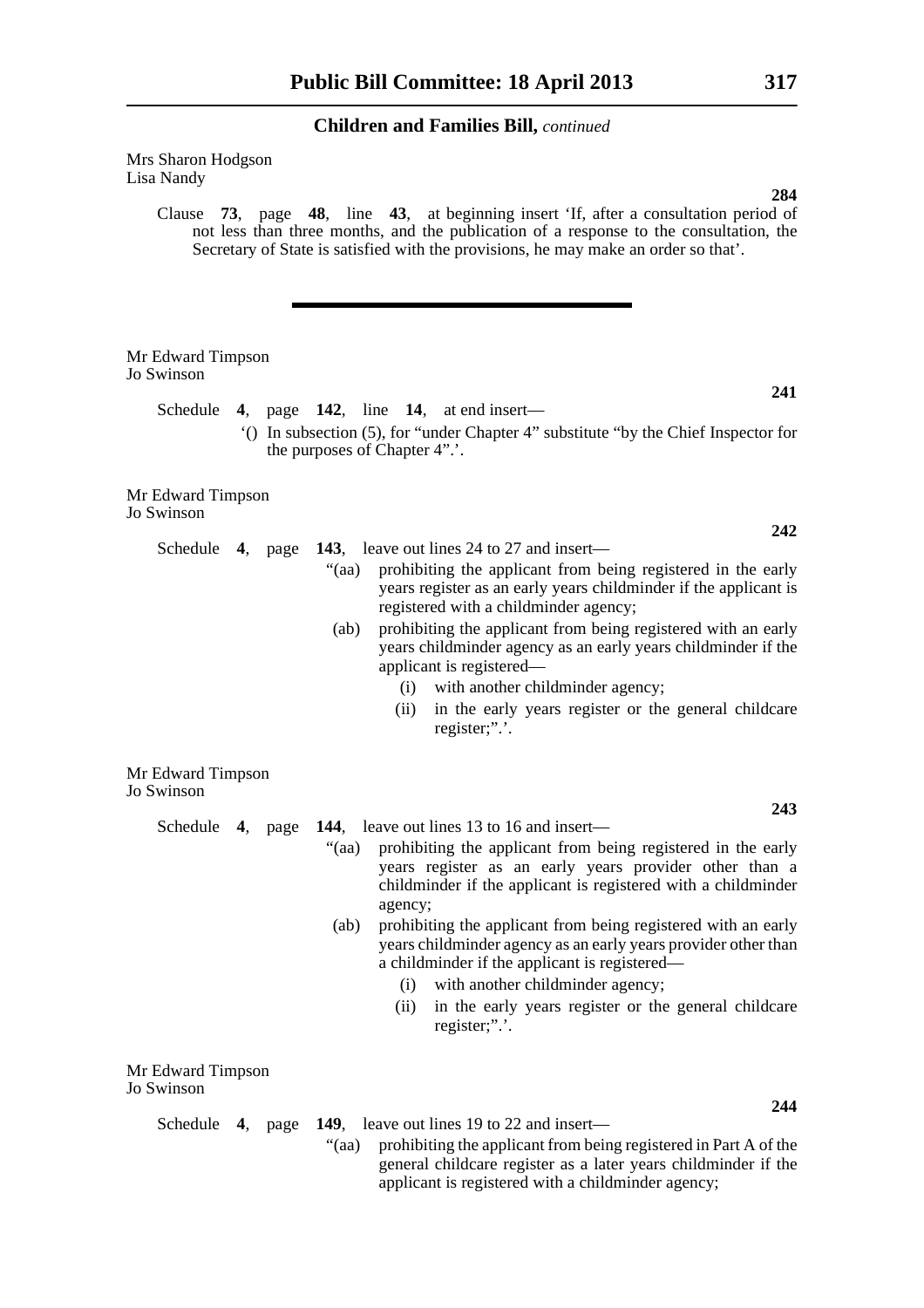- (ab) prohibiting the applicant from being registered with a later years childminder agency as an later years childminder if the applicant is registered—
	- (i) with another childminder agency;
	- (ii) in the early years register or the general childcare register;".'.

Mr Edward Timpson Jo Swinson

Schedule **4**, page **150**, leave out lines 8 to 11 and insert—

- "(aa) prohibiting the applicant from being registered in Part A of the general childcare register as a later years provider other than a childminder if the applicant is registered with a childminder agency;
- (ab) prohibiting the applicant from being registered with a later years childminder agency as a later years provider other than a childminder if the applicant is registered—
	- (i) with another childminder agency;
	- (ii) in the early years register or the general childcare register;".'.

Mr Edward Timpson Jo Swinson

Schedule **4**, page **150**, line **36**, at end insert—

- '17A In section 57 (special procedure for registered early years providers), in the title for "registered early years providers" substitute "providers registered in the early years register".
- 17B After section 57 insert—

#### **"57A Special procedure for providers registered with early years childminder agencies**

- (1) Subsection (2) applies where—
	- (a) a person is registered with an early years childminder agency as an early years childminder, and
	- (b) that agency is also a later years childminder agency.
- (2) If the person gives notice to the agency that he or she proposes to provide later years childminding in respect of which he or she is required to be registered under this Chapter, the agency must—
	- (a) register the person in the register maintained by the agency as a later years childminder, and
	- (b) give the person a certificate of registration stating that he or she is so registered.
- (3) Subsection (4) applies where—
	- (a) a person is registered with an early years childminder agency in respect of particular premises as an early years provider other than a childminder, and
	- (b) that agency is also a later years childminder agency.
- (4) If the person gives notice to the agency that he or she proposes to provide later years provision in respect of which he or she is required

**245**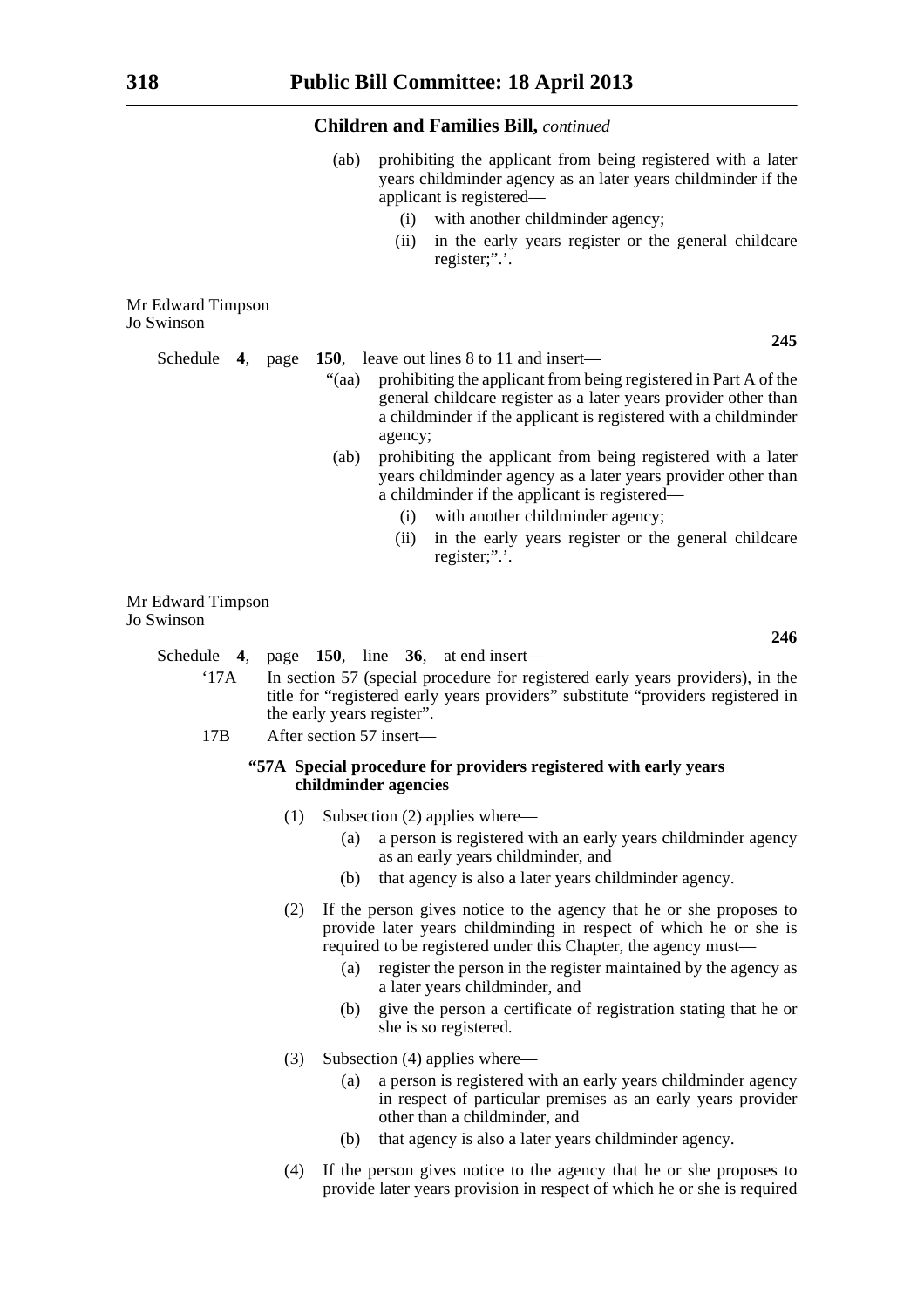to be registered under this Chapter on the same premises, the agency must—

- (a) register the person in the register maintained by the agency as a later years provider other than a childminder, in respect of the premises, and
- (b) give the person a certificate of registration stating that he or she is so registered.
- (5) Subsections (3) and (4) of section 56A apply in relation to a certificate of registration given in pursuance of subsection (2) or (4) of this section as they apply in relation to a certificate of registration given in pursuance of subsection (1) or (2) of that section."'.

Mr Edward Timpson Jo Swinson

**247**

#### Schedule **4**, page **154**, line **18**, at end insert—

#### 'PART 3A

#### VOLUNTARY REGISTRATION WITH CHILDMINDER AGENCY

- 21A In section 65 (special procedure for persons already registered), in the title, at the end insert "in a childcare register".
- 21B After section 65 insert—

*"Voluntary registration of persons registered with childminder agencies*

#### **65A Procedure for persons already registered with a childminder agency**

- (1) A person who is registered as an early years childminder with an early years childminder agency or as a later years childminder with a later years childminder agency may give notice to the agency that he or she wishes to be registered with the agency in respect of the provision in England of—
	- (a) later years childminding for a child who has attained the age of eight;
	- (b) early years childminding or later years childminding for a child who has not attained that age but in respect of which the person is not required to be registered under Chapter 2 or 3.
- (2) If a person gives notice to an agency under subsection (1), the agency must—
	- (a) register the person in the register maintained by the agency as a childminder registered under this Chapter, and
	- (b) give the person a certificate of registration stating that he or she is so registered.
- (3) A person who is registered as an early years provider (other than an childminder) with an early years childminder agency or as a later years provider (other than a childminder) with a later years childminder agency in respect of particular premises may give notice to the agency that he or she wishes to be registered with the agency in respect of the provision on the same premises of—
	- (a) later years provision (other than later years childminding) for a child who has attained the age of eight;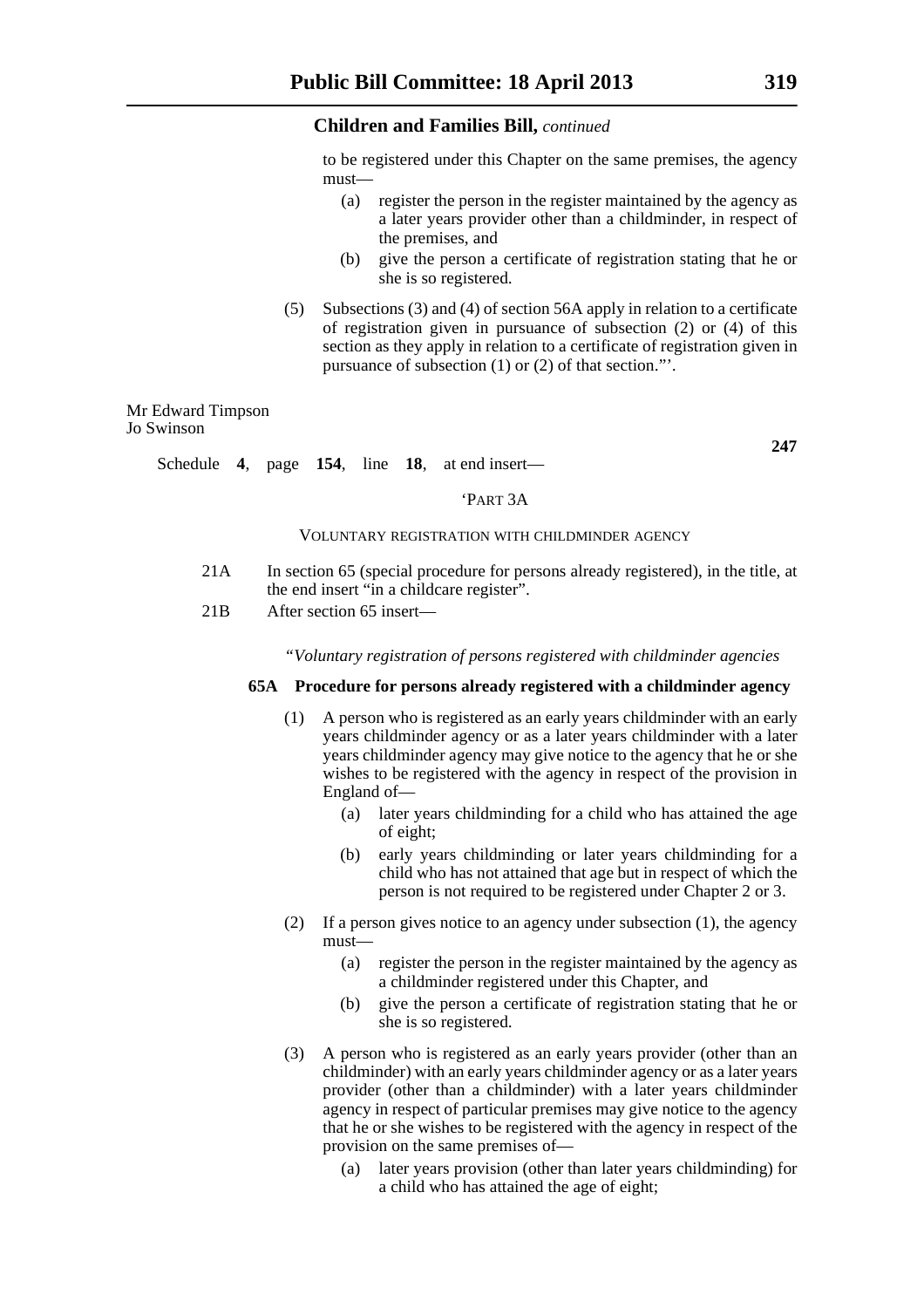- early years provision or later years provision (other than early years or later years childminding) for a child who has not attained that age but in respect of which the person is not required to be registered under Chapter 2 or 3.
- (4) If a person gives notice to an agency under subsection (3), the agency must—
	- (a) register the person in the register maintained by the agency as a provider of childcare (other than a childminder) registered under this Chapter, in respect of the premises, and
	- (b) give the person a certificate of registration stating that he or she is so registered.
- (5) A certificate of registration given to the applicant in pursuance of subsection (2) or (4) must contain prescribed information about prescribed matters.
- (6) If there is a change of circumstances which requires the amendment of a certificate of registration, the agency must give the registered person an amended certificate."
- 21C In section 66 (conditions on registration), in subsections (1) and (5) for "under this Chapter" substitute "in Part B of the general childcare register".
- 21D (1) Section 67 (regulations governing activities) is amended as follows.
	- $(2)$  In subsection  $(4)$ 
		- (a) after "Chief Inspector" insert ", early years childminder agencies or later years childminder agencies", and
		- (b) omit "his".
	- (3) In subsection (5)—
		- (a) after "Chief Inspector" insert ", early years childminder agencies or later years childminder agencies", and
		- (b) omit "his".
	- (4) In subsection (6) after paragraph (a) (and before the "or" which follows it) insert—
		- "(aa) by early years childminder agencies or later years childminder agencies in the exercise of functions under this Part,".'.

#### Mr Edward Timpson Jo Swinson

Schedule **4**, page **154**, line **33**, at end insert— '() In subsection (5) for "as a childminder under Chapter 4" substitute "under

Chapter 4 in Part B of the general childcare register as a childminder".'.

Mr Edward Timpson Jo Swinson

Schedule **4**, page **155**, line **23**, leave out 'or 3' and insert ', 3 or 4'.

Mr Edward Timpson Jo Swinson

Schedule **4**, page **156**, line **27**, leave out 'or 3' and insert ', 3 or 4'.

**248**

**249**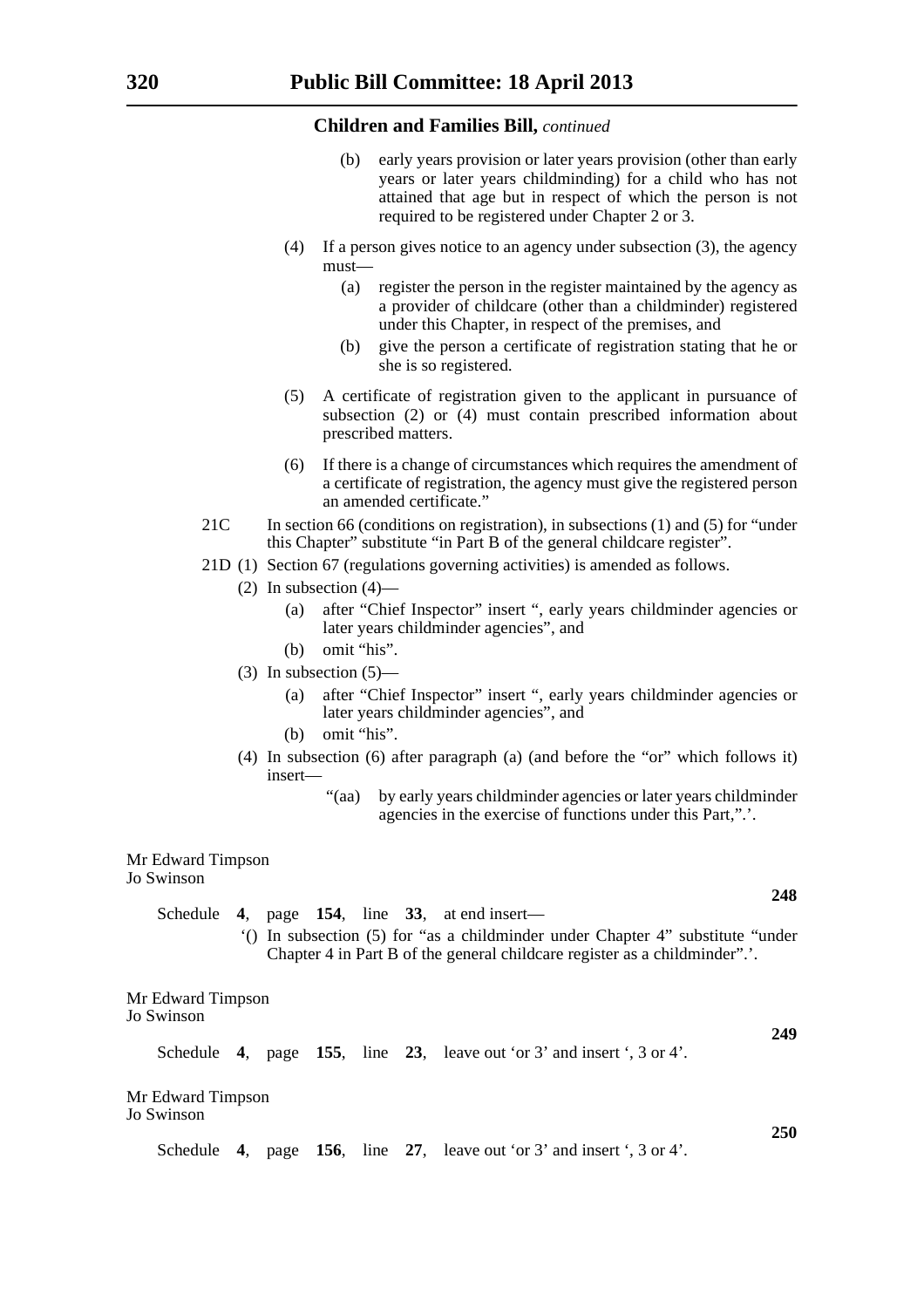|                                 |                                  |  | <b>Children and Families Bill, continued</b>                                                                                                                                                                  |            |
|---------------------------------|----------------------------------|--|---------------------------------------------------------------------------------------------------------------------------------------------------------------------------------------------------------------|------------|
| Mr Edward Timpson<br>Jo Swinson |                                  |  |                                                                                                                                                                                                               | 251        |
|                                 |                                  |  | Schedule 4, page 156, line 40, leave out 'or 3' and insert ', 3 or 4'.                                                                                                                                        |            |
| Mr Edward Timpson<br>Jo Swinson |                                  |  |                                                                                                                                                                                                               |            |
|                                 | the general childcare register'. |  | Schedule 4, page 157, line 40, leave out 'under Chapter 4' and insert 'in Part B of                                                                                                                           | 252        |
| Mr Edward Timpson<br>Jo Swinson |                                  |  |                                                                                                                                                                                                               |            |
|                                 |                                  |  | Schedule 4, page $159$ , line 7, at end insert—                                                                                                                                                               | 253        |
|                                 | (3C)                             |  | An early years childminder agency or a later years childminder agency<br>must not register for the purposes of Chapter 4 a person who is<br>disqualified from registration by regulations under section 75.". |            |
| Mr Edward Timpson<br>Jo Swinson |                                  |  |                                                                                                                                                                                                               | 254        |
|                                 |                                  |  | Schedule 4, page 159, line 8, leave out 'or $(3B)$ ' and insert ', $(3B)$ or $(3C)$ '.                                                                                                                        |            |
| Mr Edward Timpson<br>Jo Swinson |                                  |  |                                                                                                                                                                                                               | 255        |
|                                 |                                  |  | Schedule 4, page 159, line 13, leave out 'or $(3B)$ ' and insert ', $(3B)$ or $(3C)$ '.                                                                                                                       |            |
| Mr Edward Timpson<br>Jo Swinson |                                  |  |                                                                                                                                                                                                               | 256        |
|                                 |                                  |  | Schedule 4, page $162$ , line 17, leave out 'or 3' and insert ', 3 or 4'.                                                                                                                                     |            |
| Mr Edward Timpson<br>Jo Swinson |                                  |  |                                                                                                                                                                                                               | 257        |
|                                 |                                  |  | Schedule 4, page 162, line 29, after 'to' insert 'the Secretary of State,'.                                                                                                                                   |            |
| Mr Edward Timpson<br>Jo Swinson |                                  |  |                                                                                                                                                                                                               | 258        |
|                                 |                                  |  | Schedule 4, page $162$ , line $32$ , after 'to' insert 'the Secretary of State,'.                                                                                                                             |            |
| Mr Edward Timpson<br>Jo Swinson |                                  |  |                                                                                                                                                                                                               | 259        |
|                                 |                                  |  | Schedule 4, page $162$ , line 35, leave out 'or 3' and insert ', 3 or 4'.                                                                                                                                     |            |
| Mr Edward Timpson<br>Jo Swinson |                                  |  |                                                                                                                                                                                                               |            |
|                                 |                                  |  | Schedule 4, page 162, line 39, at end insert—                                                                                                                                                                 | <b>260</b> |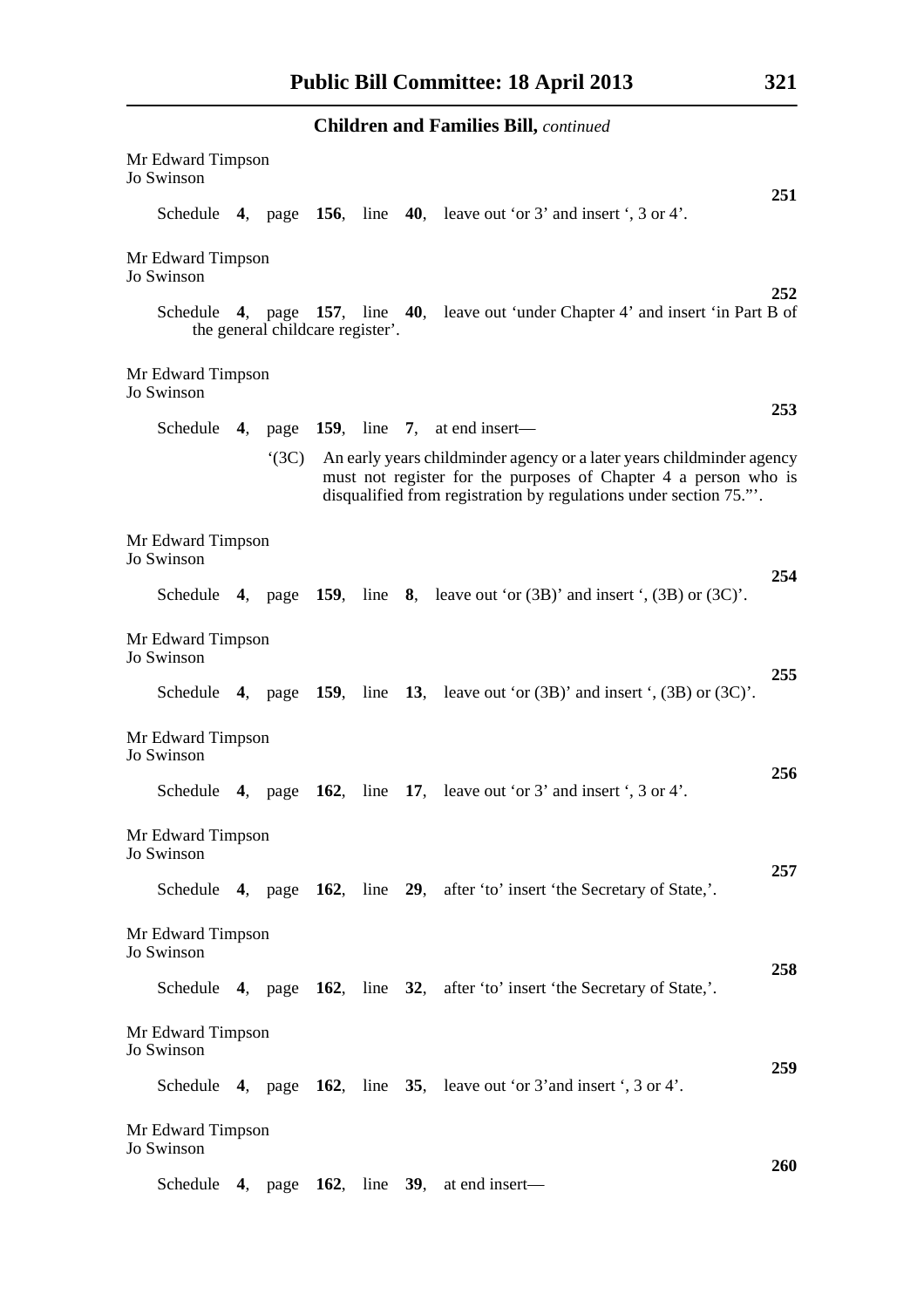'( ) in the case of information to be provided to the Secretary of State, information which the Secretary of State may require for the purposes of the Secretary of State's functions in relation to universal credit under Part 1 of the Welfare Reform Act 2012;'.

**285**

**265**

**269**

Mr Edward Timpson Jo Swinson **261** Schedule **4**, page **163**, line **40**, leave out sub-paragraph (2) and insert—  $'(2)$  In subsection  $(1)$ — (a) after paragraph (a) insert— "(aa) section  $57A(2)$  and (4); (ab) section  $61C(1)$ ;', and (b) after paragraph (b) insert— "(ba) section  $65A(1)$  and  $(3)$ ;".'. Mr Edward Timpson Jo Swinson **262** Schedule **4**, page **164**, line **8**, at end insert— '( ) after the definition of "childcare" insert— ""childminder agency" means—

- (c) an early years childminder agency;
- (d) a later years childminder agency;",'.

Mrs Sharon Hodgson Lisa Nandy

Page **49**, line **12**, Leave out Clause 75.

Lucy Powell

Clause **77**, page **50**, line **15**, at end insert— '(ga) investigate the effectiveness of the safety and protection of children living at any specific premises which the Children's Commissioner is empowered to enter under section 2E.'.

Lisa Nandy

|  |      |                                        |  |  |  | Clause 77, page 50, line 15, at end insert— |  |  |                                                                           |  |  |  |
|--|------|----------------------------------------|--|--|--|---------------------------------------------|--|--|---------------------------------------------------------------------------|--|--|--|
|  |      |                                        |  |  |  |                                             |  |  | '(ga) investigate reported instances of the trafficking of children, with |  |  |  |
|  |      | particular regard to migrant children; |  |  |  |                                             |  |  |                                                                           |  |  |  |
|  | (gb) |                                        |  |  |  |                                             |  |  | investigate matters relating to children in custody.'.                    |  |  |  |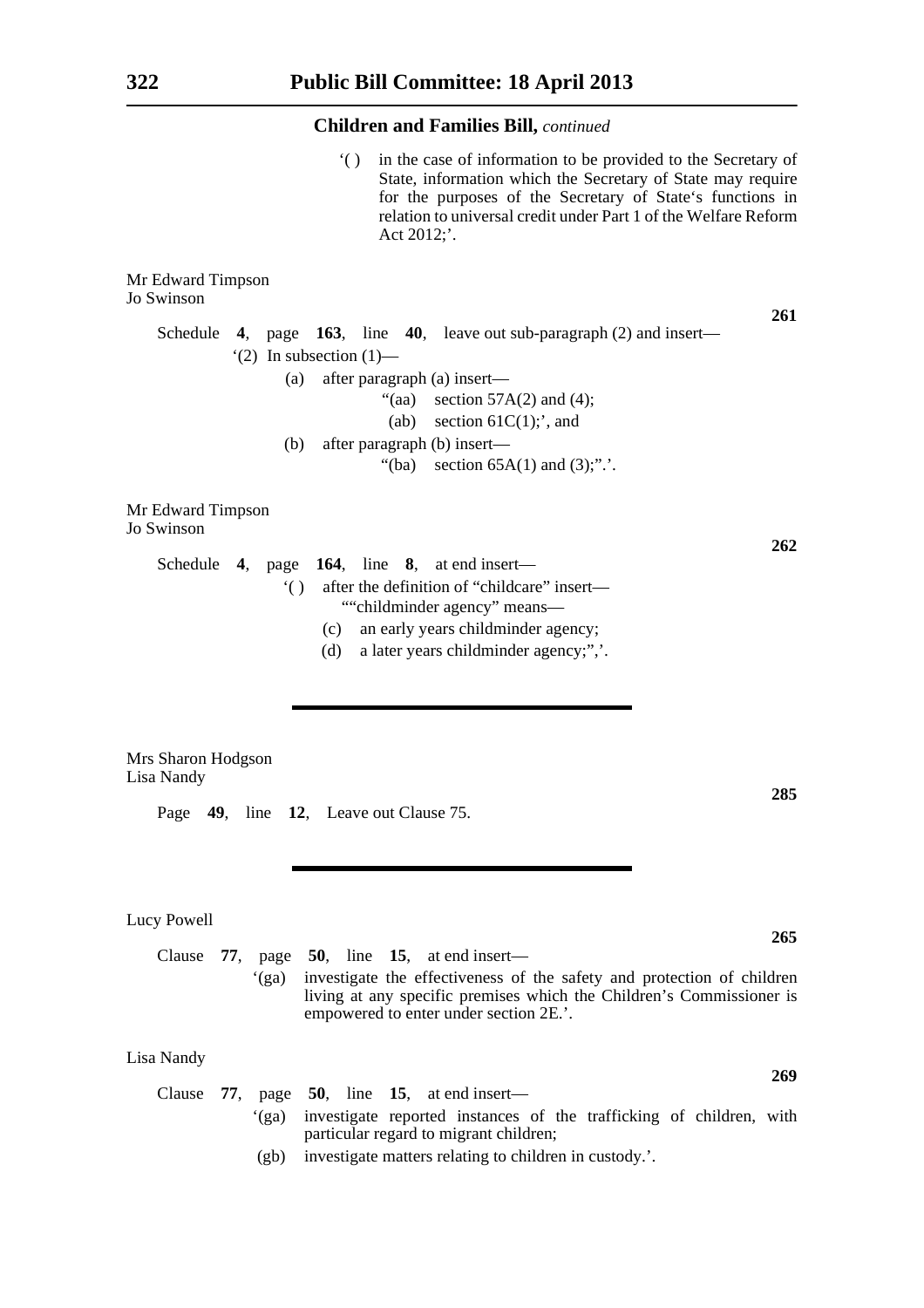## Lisa Nandy

Mrs Sharon Hodgson

Clause **77**, page **50**, line **27**, leave out from 'may' to end of line 28 and insert 'only conduct an investigation of the case of an individual child where he considers it will enable him to discharge the primary function more effectively.'.

#### Mr Steve Reed

Clause **77**, page **50**, line **43**, at end insert 'and have due regard to their views.'.

#### Lucy Powell

Clause **77**, page **51**, line **3**, at end insert— '(c) consult, so far as possible, all children living at any premises that the Commissioner is investigating under section  $2(3)(ga)$ .

#### Mr Steve Reed

Clause **77**, page **51**, line **8**, at end insert 'and have due regard to their views.'.

#### Lucy Powell

Clause **77**, page **51**, line **20**, at end add—

'(4) For investigations under section 2(3)(ga), where a report contains recommendations, the Commissioner must require that the person towards whom those recommendations are directed implement them, or otherwise to state in writing why they are unable to do so.'.

#### Lucy Powell

Clause **79**, page **51**, line **40**, after 'child', insert 'or children'.

Mr Steve Reed

Clause **82**, page **53**, line **5**, at end insert 'and have due regard to their views.'.

Mr Steve Reed

Clause **83**, page **53**, line **32**, at end insert 'and the extent to which the

**293**

**270**

**266**

**271**

**267**

**268**

**272**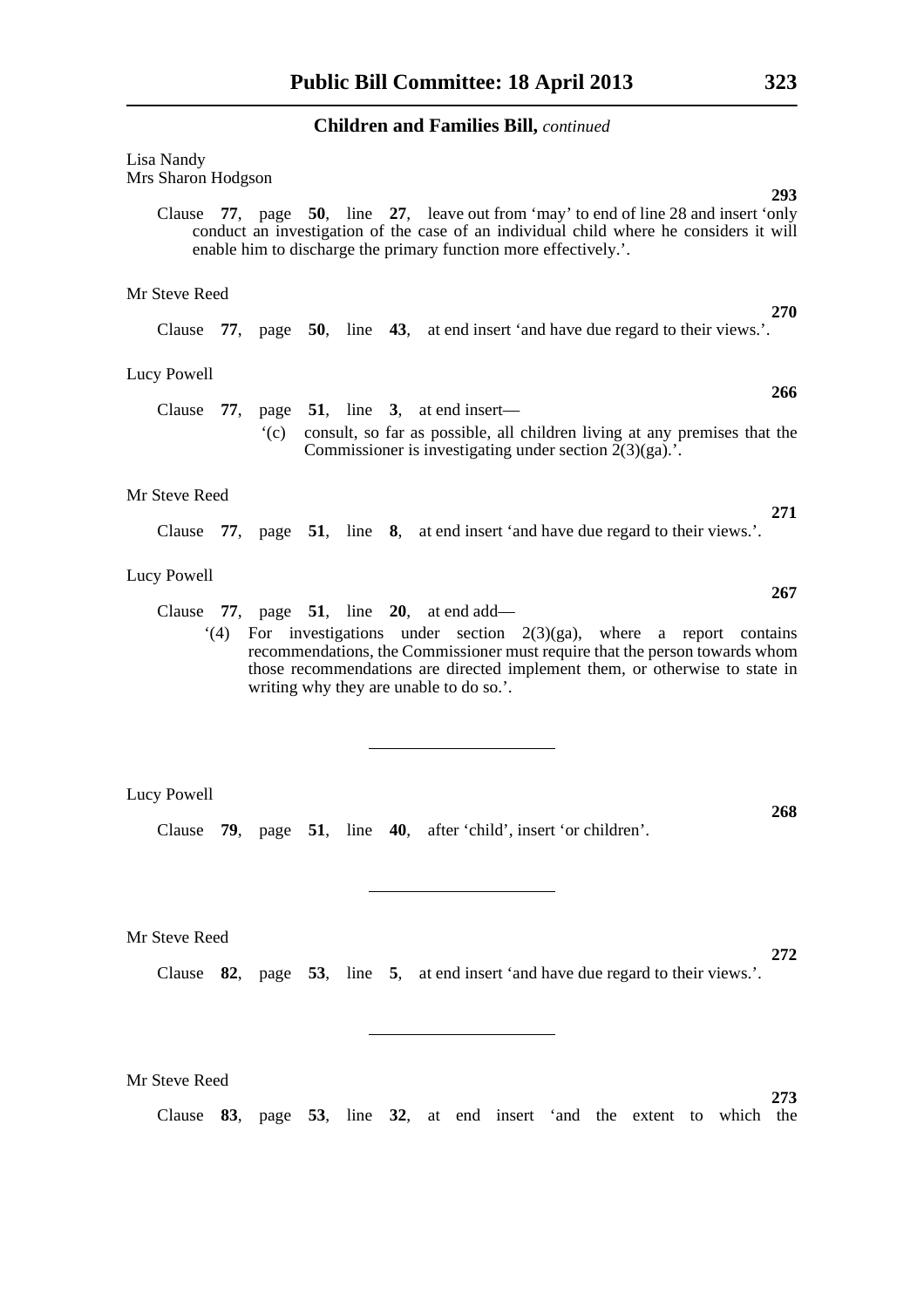Commissioner has had due regard to their views.'.

Mr Steve Reed

Clause **84**, page **54**, line **16**, at end insert—

- '(5A) A child is within this subsection if he or she is detained in pursuance of—
	- (a) an order made by a court, or
	- (b) an order of recall made by the Secretary of State.
- (5B) A child is within this subsection if he or she has been identified by a professional as a potential victim of trafficking.
- (5C) A child is within this subsection if he or she is a separated migrant child.'.

Lisa Nandy Mrs Sharon Hodgson

> Schedule **5**, page **168**, line **9**, at end insert— '(za) In sub-paragraph (1), after "Secretary of State" insert "with the consent of the Education Committee of the House of Commons".'.

Lisa Nandy Mrs Sharon Hodgson

> Schedule **5**, page **168**, line **11**, at end insert— '(aa) after sub-paragraph (2) insert—

> > "(2A) In appointing the Children's Commissioner the Secretary of State shall—

- (a) have due regard to the views of—
	- (i) any parliamentary committee which has published a view on the proposed appointment;
	- (ii) children involved in the appointment of the Children's Commissioner, and
	- (iii) the advice of any selection panel, established for the purpose of interviewing candidates, as to their suitability for appointment;
- (b) appoint an individual only if the Secretary of State reasonably considers the individual—
	- (i) has experience and knowledge relating to children's rights;
	- (ii) is able and willing to act independently of government;
	- (iii) enjoys the trust and confidence of the public (including children); and

**274**

**296**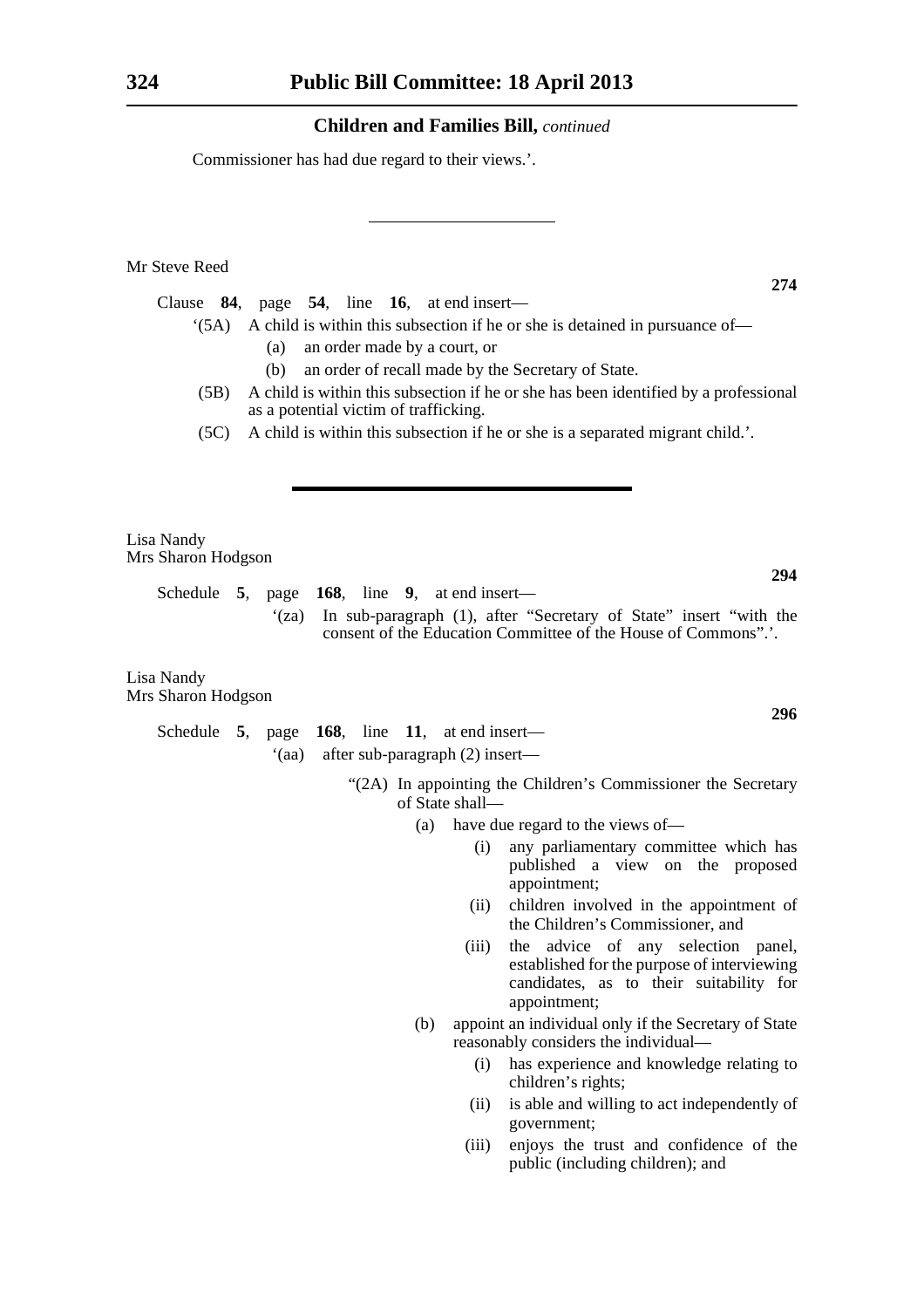# **Children and Families Bill,** *continued* (iv) is capable of effectively fulfilling the Children's Commissioner's primary function.".'. Lisa Nandy Mrs Sharon Hodgson **295** Schedule **5**, page **168**, line **14**, at end insert— '(d) after sub-paragraph (7) add— "(8) The Secretary of State may only use his power under subparagraph (7) with the consent of the Education Committee of the House of Commons".'. Mr Edward Timpson **263** Schedule **5**, page **169**, line **11**, leave out paragraph (b). Mr Edward Timpson **226** Clause **86**, page **54**, line **40**, leave out subsection (3). Lucy Powell **325** Clause **87**, page **55**, leave out line 12. Lucy Powell **326** Clause **87**, page **56**, leave out line 3. Jo Swinson **275** Clause **87**, page **57**, line **15**, leave out 'made by the Secretary of State' and insert 'under section 75E'. Lisa Nandy Mrs Sharon Hodgson **331** Clause **87**, page **57**, leave out lines 35 and 36 and insert— '(8) Regulations under section 75E may provide for the taking of leave under section 75E in a single period, in non-conclusive periods, or in periods shorter than the period which constitutes, for the employee, a week's leave.'.

#### Lucy Powell

Clause **87**, page **59**, leave out line 11.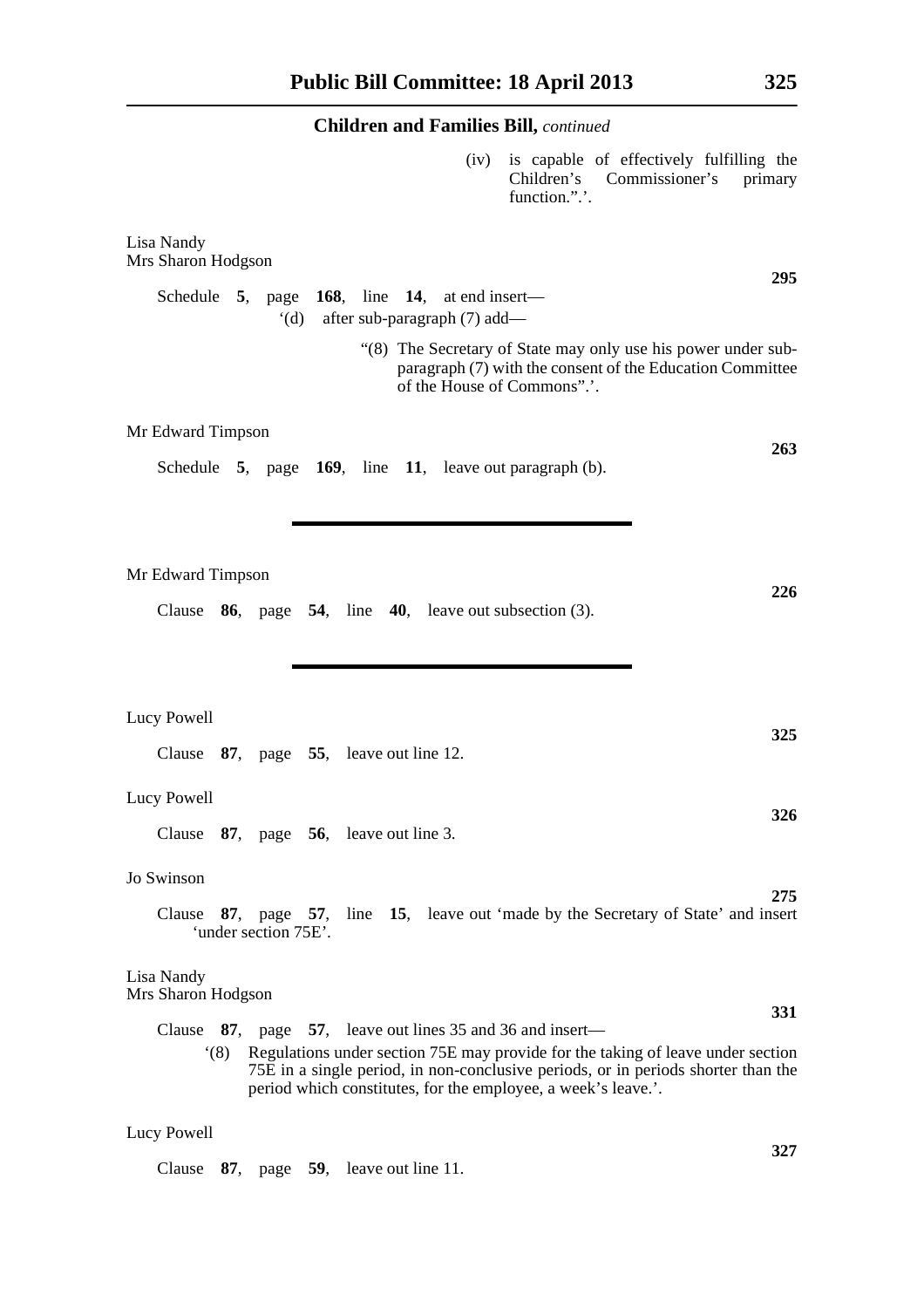| Lucy Powell                                                                                                                                                                                            |     |
|--------------------------------------------------------------------------------------------------------------------------------------------------------------------------------------------------------|-----|
| Clause 87, page 59, leave out line 46.                                                                                                                                                                 | 328 |
| Jo Swinson                                                                                                                                                                                             |     |
| Clause 87, page 61, line 24, leave out 'made by the Secretary of State' and insert<br>'under section 75G'.                                                                                             | 276 |
| Lisa Nandy<br>Mrs Sharon Hodgson                                                                                                                                                                       | 329 |
| Clause 87, page 64, line 17, leave out 'may' and insert 'shall'.                                                                                                                                       |     |
| Lisa Nandy<br>Mrs Sharon Hodgson                                                                                                                                                                       | 330 |
| Clause 87, page 64, line 21, leave out 'may' and insert 'shall'.                                                                                                                                       |     |
| Jo Swinson                                                                                                                                                                                             | 277 |
| <b>87.</b> page <b>65.</b> line <b>20.</b> leave out '75F(3) or (16)' and insert '75F(16)'.<br>Clause                                                                                                  |     |
| Jo Swinson                                                                                                                                                                                             | 278 |
| 87, page 65, line 20, leave out $75H(3)$ , $(16)$ and insert $75H(16)$ .<br>Clause                                                                                                                     |     |
|                                                                                                                                                                                                        |     |
| Lucy Powell                                                                                                                                                                                            |     |
| 88, page 65, line 23, at end insert—<br>Clause                                                                                                                                                         | 332 |
| in subsection (2) at the end there is inserted "for each child born as a<br>$\lq$ (za)<br>result of the pregnancy in addition to her entitlement to additional<br>maternity leave under section 73;"". |     |
|                                                                                                                                                                                                        |     |
| Lucy Powell                                                                                                                                                                                            | 297 |
| Clause 91, page 83, line 44, at end insert—                                                                                                                                                            |     |
| becoming a special guardian under section 14A of the Children Act 1989,<br>$\dot{d}$<br>becoming a family and friends (kinship) carer in prescribed<br>(e)                                             |     |
| circumstances.<br>In section 75B of the Employment Rights Act 1996 (additional adoption leave),<br>(1B)<br>after subsection (1) there is inserted—                                                     |     |
| "(1A)<br>The conditions that may be prescribed under subsection (1) include<br>conditions as to-                                                                                                       |     |

(a) becoming a special guardian under section 14A of the Children Act 1989,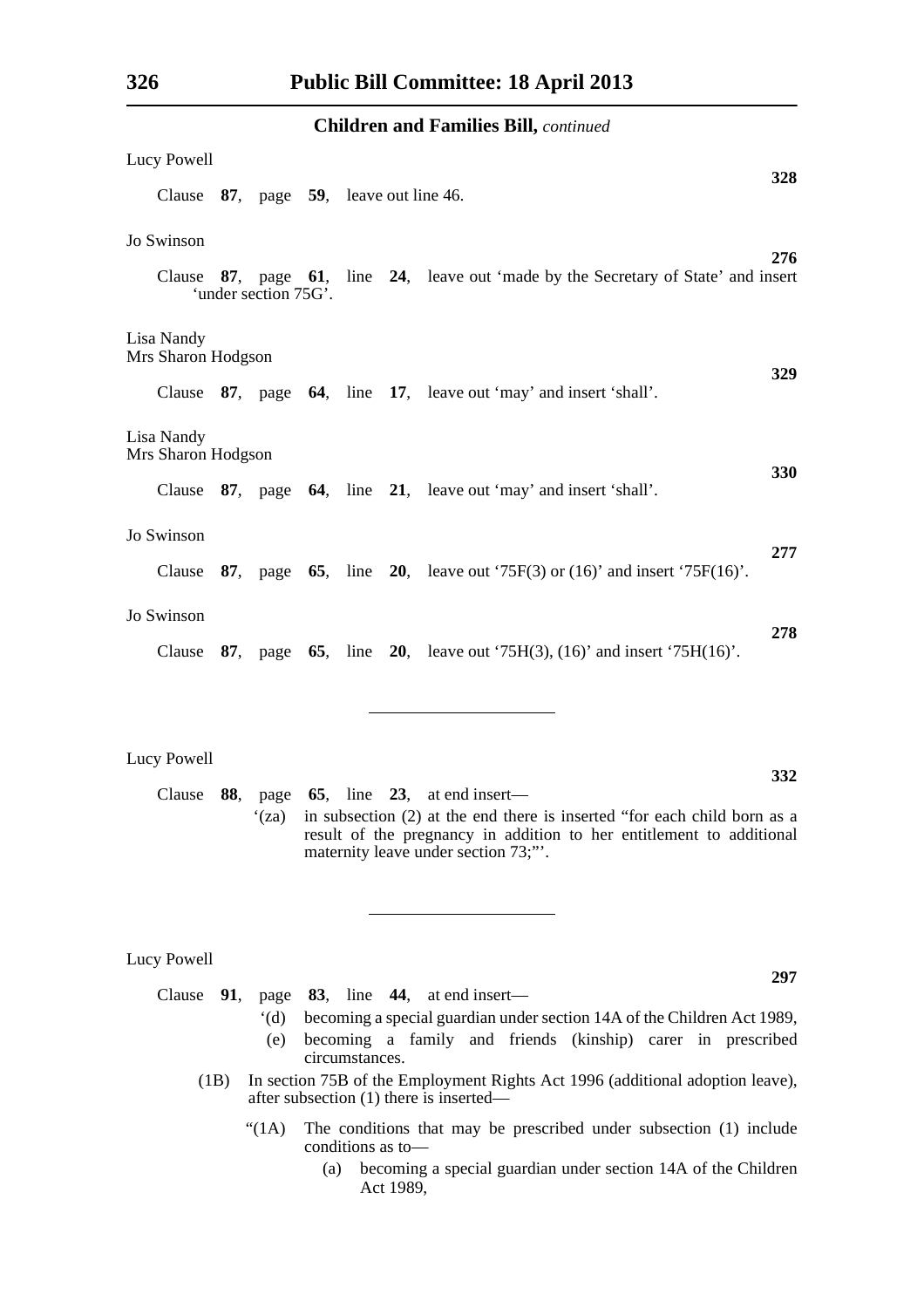(b) becoming a family and friends carer in prescribed circumstances.".'.

#### Lucy Powell

Clause **91**, page **84**, line **14**, at end insert 'for whom a special guardian has been appointed under section 14A of the Children Act 1989 or placed in a family and friends (kinship) care arrangement in prescribed circumstances.'.

#### Lucy Powell

Clause **91**, page **84**, line **20**, at end insert ': or to being placed with a special guardian under section 14A of the Children Act 1989 or to being placed in a family and friends (kinship) care arrangement in prescribed circumstances;'.

#### Lucy Powell

Clause **91**, page **84**, line **22**, leave out 'with such a person' and insert 'or section 14A with such a person or to placement with a family and friends (kinship) carer in prescribed circumstances;'.

#### Lucy Powell

Clause **91**, page **84**, line **30**, after 'adopter', insert 'or placed with a special guardian under section 14A of the Children Act 1989 or placed in a family and friends (kinship) care arrangement in prescribed circumstances'.

#### Lucy Powell

Clause **91**, page **84**, line **34**, at end insert 'or to being placed with a special guardian under section 14A or to being placed in a family and friends (kinship) care arrangement in prescribed circumstances;'.

#### Lucy Powell

Clause **91**, page **84**, line **40**, at end insert 'or the week the special guardian is expected to be appointed or the week the child is expected to be placed in a family and friends (kinship) care arrangement in prescribed circumstances;'.

#### Lucy Powell

Clause **91**, page **84**, line **42**, at end insert 'or section 14A or to placement with a family and friends carer in prescribed circumstances'.

#### Lucy Powell

Clause **91**, page **84**, line **44**, at end insert 'or "special guardian" or "family and friends (kinship) carer in prescribed circumstances"'.

#### Lucy Powell

Clause **91**, page **84**, line **47**, after 'section' insert '14A or'.

#### **298**

**299**

**300**

# **302**

### **303**

# **304**

## **305**

#### **306**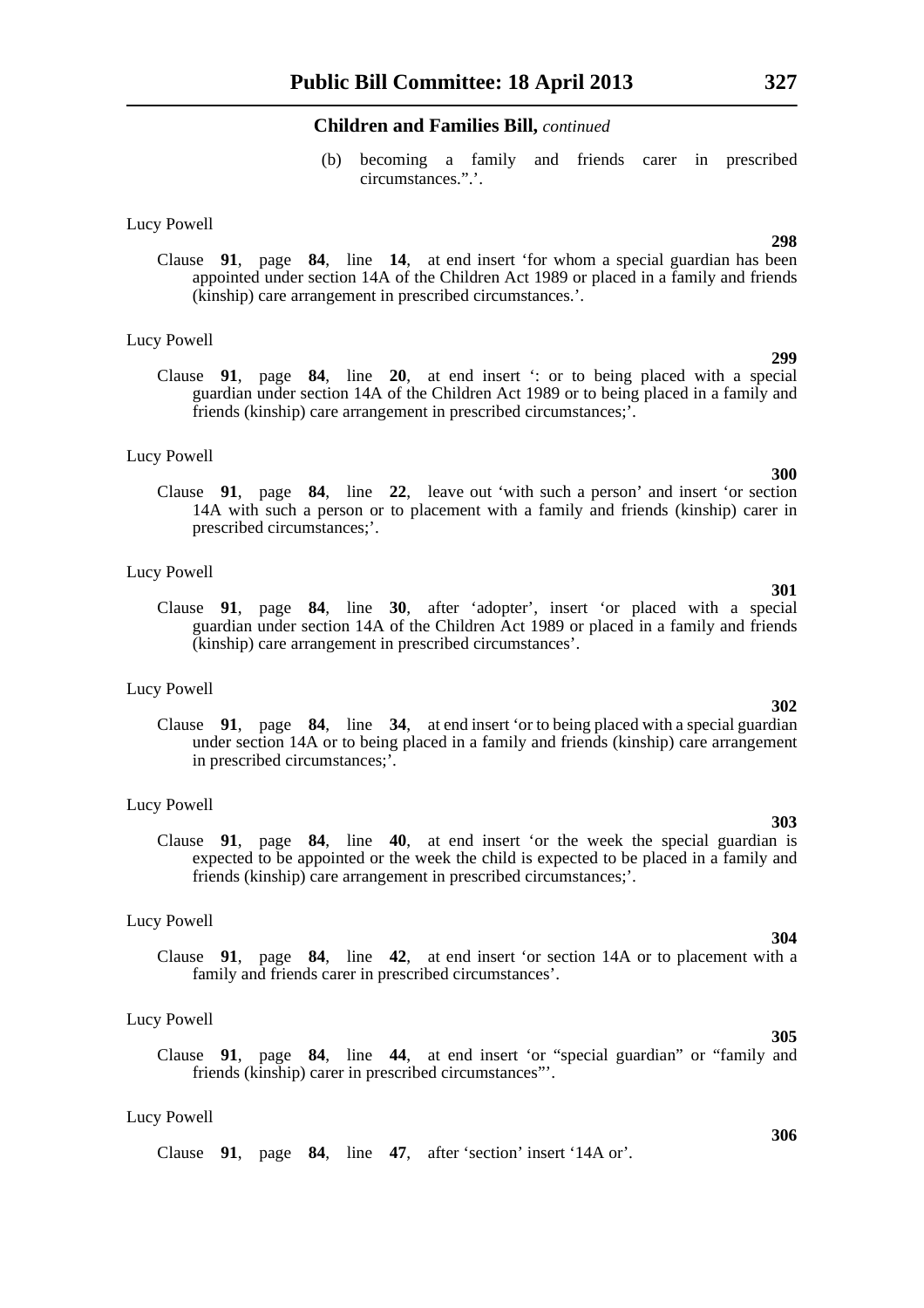#### Lucy Powell

Clause **91**, page **84**, line **47**, after '1989', insert 'or placement with a family and friends carer in prescribed circumstances'.

#### Lucy Powell

Clause **91**, page **85**, line **6**, after 'section', insert '14A or'.

#### Lucy Powell

Clause **91**, page **85**, line **7**, at end insert 'or placement with a family and friends (kinship) carer in prescribed circumstances;'.

#### Lucy Powell

Clause **91**, page **85**, line **9**, leave out '22C' and insert '14A or 22C or to being placed with a family and friends carer (kinship) in prescribed circumstances'.

#### Lucy Powell

Clause **91**, page **85**, line **15**, after 'adopter' insert 'or placed with a special guardian under section 14A of the Children Act 1989 or placed in a family and friends (kinship) care arrangement in prescribed circumstances'.

#### Lucy Powell

Clause **91**, page **85**, line **19**, at end insert 'or to being placed with a special guardian under section 14A or to being placed in a family and friends (kinship) care arrangment in prescribed circumstances;'.

#### Lucy Powell

Clause **91**, page **85**, line **24**, at end insert 'or, the week the special guardian is expected to be appointed or the week the child is expected to be placed in a family and friends (kinship) care arrangement in prescribed circumstances;'.

#### Lucy Powell

Clause **91**, page **85**, line **26**, leave out '22C' and insert '14A or 22C or placement with a family and friends (kinship) carer in prescribed circumstances.'.

#### Lucy Powell

Clause **91**, page **85**, line **29**, leave out '22C' and insert '14A or 22C or placement with a family and friends (kinship) carer in prescribed circumstances.'

#### Lucy Powell

#### **314**

# **315**

#### **316**

# **309**

**310**

**312**

**311**

# **313**

# **308**

Clause **91**, page **85**, line **32**, after 'section', insert '14A or'.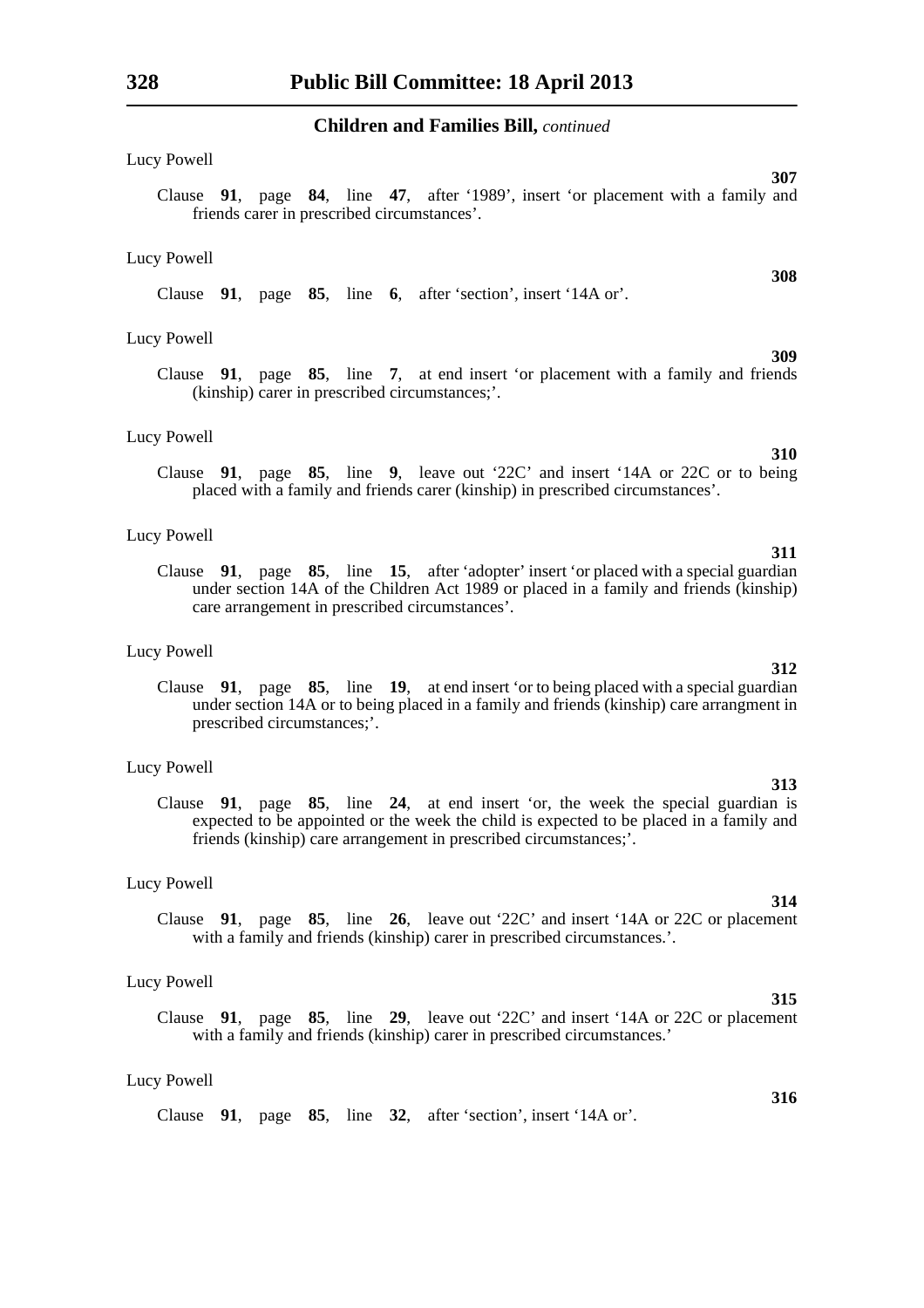#### Lucy Powell

Clause **91**, page **85**, line **32**, after '1989', insert 'or placement with a family and friends (kinship) carer in prescribed circumstances'.

#### Lucy Powell

Clause **91**, page **85**, line **43**, at end insert 'or the week the special guardian is expected to be appointed or the week the child is expected to be placed in a family and friends (kinship) care arrangement in prescribed circumstances.'.

#### Jo Swinson

- Schedule **7**, page **171**, line **22**, leave out paragraph (a) and insert—
	- '( ) in paragraph (a), after " $(6)$ ,  $(7)$ " there is inserted ",  $(7A)$  or  $(7B)$ ";
	- ( ) in paragraph (a), the words "or (8)" are repealed.'.

#### Jo Swinson

Schedule **7**, page **171**, line **28**, at end insert— '( ) After sub-paragraph (7) there is inserted—

"(7A) This sub-paragraph applies if—

- (a) the member's absence from work is due to the placement or expected placement of a child under section 22C of the Children Act 1989, and
- (b) in relation to that child, the member satisfies the conditions prescribed under section  $171ZB(2)(a)(i)$  and (ii) of the Social Security Contributions and Benefits Act 1992, as modified by section 171ZB(8) of that Act (cases involving the placing of a child by a local authority in England with a local authority foster parent who has been approved as a prospective adopter).
- (7B) This sub-paragraph applies if—
	- (a) the member's absence from work is due to the birth or expected birth of a child, and
	- (b) in relation to that child, the member satisfies the conditions prescribed under section  $171ZB(2)(a)(i)$  and (ii) of the Social Security Contributions and Benefits Act 1992, as applied by virtue of section 171ZK(2) of that Act (cases involving applicants for parental orders under section 54 of the Human Fertilisation and Embryology Act 2008)." '.

#### Jo Swinson

Schedule **7**, page **171**, line **31**, at end insert—

- '2A (1) Paragraph 5B (schemes that contain unfair adoption leave provisions) is amended as follows.
	- (2) In sub-paragraph (4) (definitions), in the definition of "period of paid adoption leave", in paragraph (a), for "or  $(6)$ " there is substituted ",  $(6)$ ,  $(7)$  or  $(8)$ ".

**318**

**317**

## **280**

#### **281**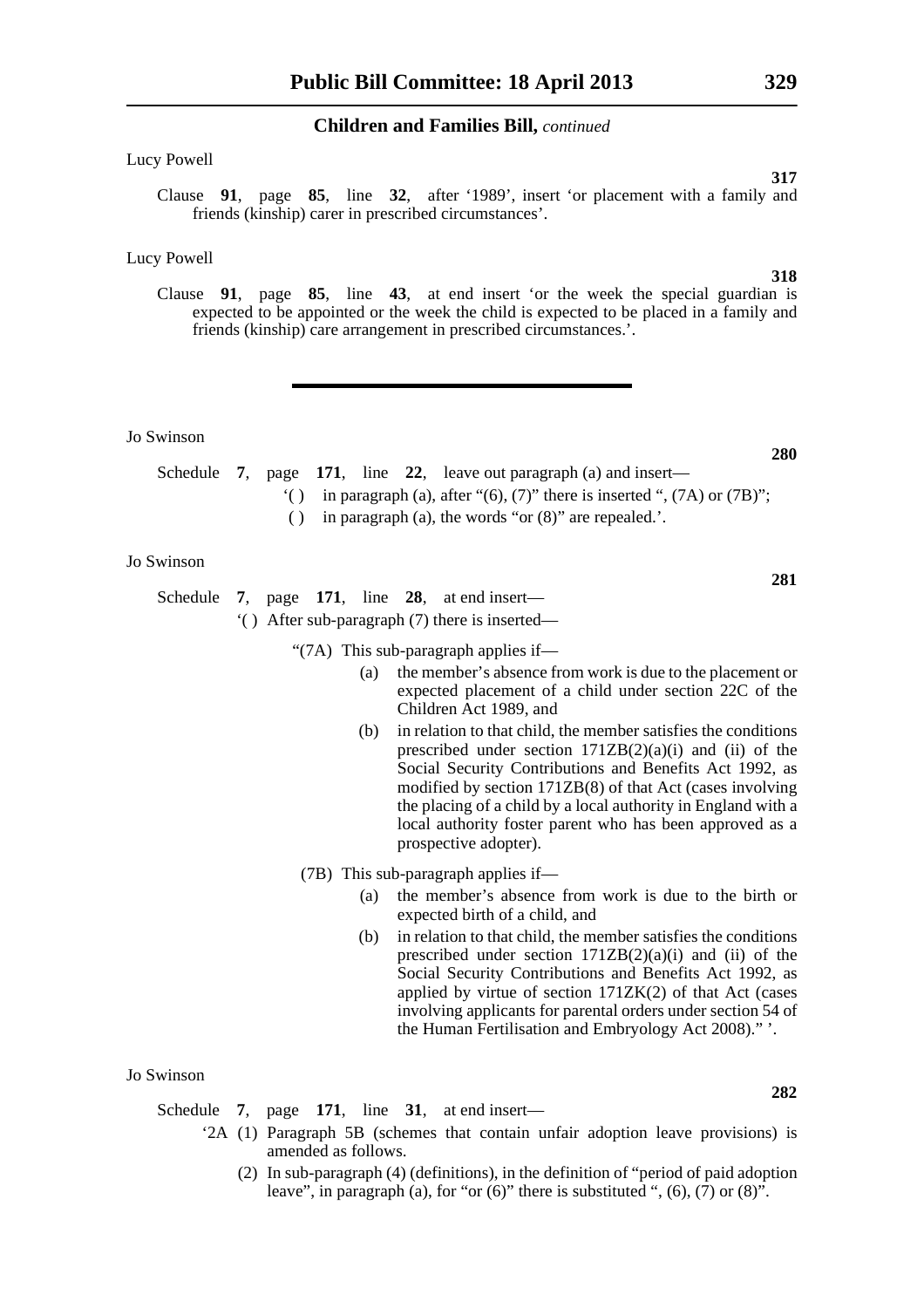- (3) After sub-paragraph (6) there is inserted—
	- "(7) This sub-paragraph applies if—
		- (a) the member's absence from work is due to the placement or expected placement of a child under section 22C of the Children Act 1989, and
		- (b) in relation to that child, the member satisfies the condition in section 171ZL(2)(a) of the Social Security Contributions and Benefits Act 1992, as modified by section 171ZL(9) of that Act (cases involving the placing of a child by a local authority in England with a local authority foster parent who has been approved as a prospective adopter).
	- (8) This sub-paragraph applies if—
		- (a) the member's absence from work is due to the birth or expected birth of a child, and
		- (b) in relation to that child, the member satisfies the condition in section 171ZL(2)(a) of the Social Security Contributions and Benefits Act 1992, as applied by virtue of section 171ZT(2) of that Act (cases involving applicants for parental orders under section 54 of the Human Fertilisation and Embryology Act 2008)." '.

#### Jo Swinson

Schedule **7**, page **171**, line **31**, at end insert— '2B After paragraph 5B there is inserted—

*"Unfair shared parental leave provisions*

- 5C (1) Where an employment-related benefit scheme includes any unfair shared parental leave provisions (irrespective of any differences on the basis of sex in the treatment accorded to members under those provisions), then—
	- (a) the scheme shall be regarded to that extent as not complying with the principle of equal treatment; and
	- (b) subject to sub-paragraph (3), this Schedule shall apply accordingly.
	- (2) In this paragraph "unfair shared parental leave provisions", in relation to an employment-related benefit scheme, means any provision—
		- (a) which relates to continuing membership of, or the accrual of rights under, the scheme during any period of paid shared parental leave in the case of any member who is (or who, immediately before the commencement of such a period, was) an employed earner and which treats such a member otherwise than in accordance with the normal employment requirement; or
		- (b) which requires the amount of any benefit payable under the scheme to or in respect of any such member, to the extent that it falls to be determined by reference to earnings during a period which included a period of paid shared parental leave, to be determined otherwise than in accordance with the normal employment requirement.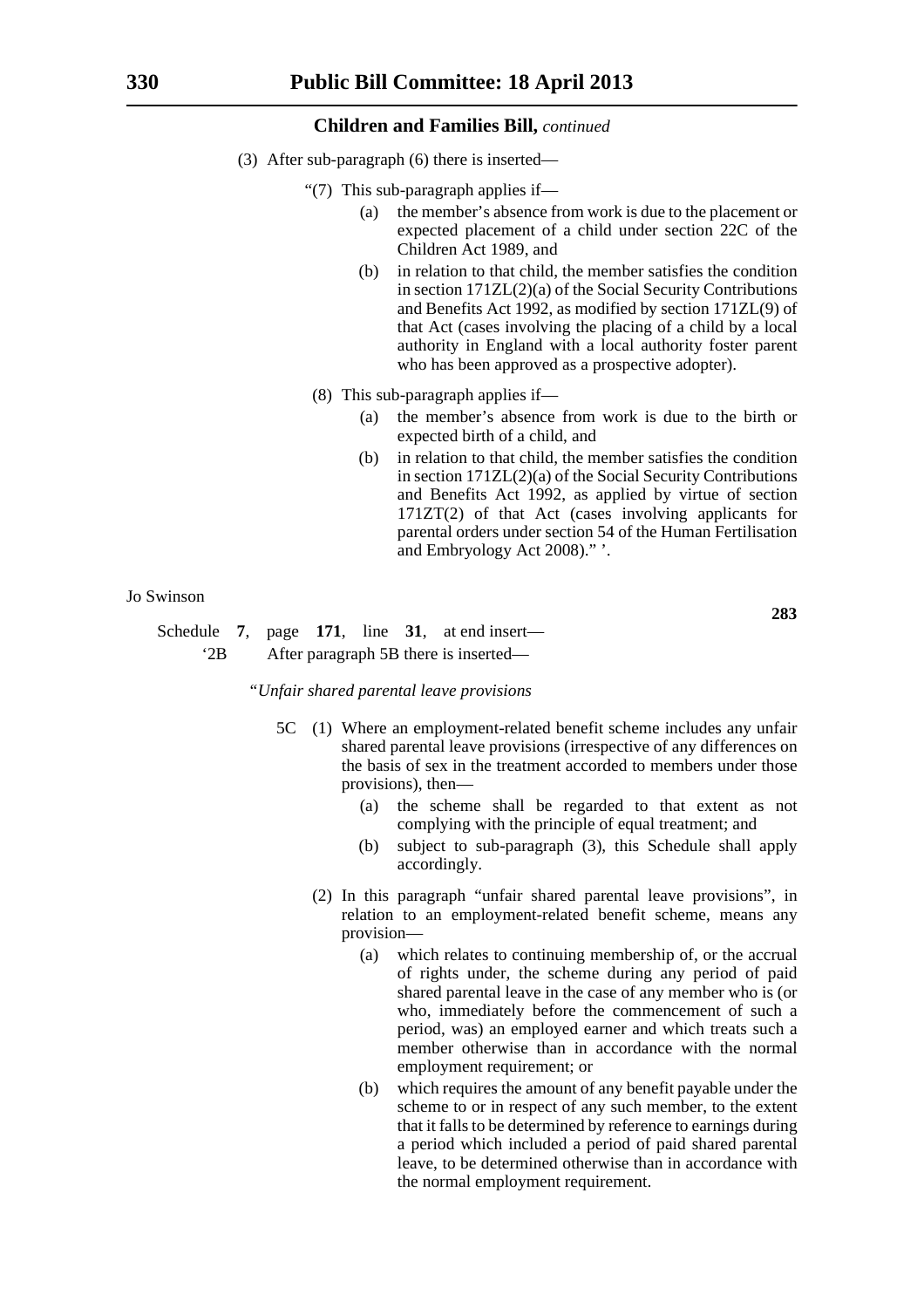- (3) In the case of any unfair shared parental leave provision—
	- (a) the more favourable treatment required by paragraph 3(1) is treatment no less favourable than would be accorded to the member in accordance with the normal employment requirement; and
	- (b) paragraph 3(2) does not authorise the making of any such election as is there mentioned;

but, in respect of any period of paid shared parental leave, a member shall only be required to pay contributions on the amount of contractual remuneration or statutory shared parental pay actually paid to or for the member in respect of that period.

- (4) In this paragraph—
	- "the normal employment requirement" is the requirement that any period of paid shared parental leave shall be treated as if it were a period throughout which the member in question works normally and receives the remuneration likely to be paid for doing so;
	- "period of paid adoption leave" has the same meaning as in paragraph 5B;
	- "period of paid paternity leave" has the same meaning as in paragraph 5A;
	- "period of paid shared parental leave", in the case of a member, means a period—
	- (e) throughout which the member is absent from work in circumstances where sub-paragraph  $(5)$ ,  $(6)$ ,  $(7)$ ,  $(8)$ ,  $(9)$  or  $(10)$ applies, and
	- (f) for which the employer (or if the member is no longer in that person's employment, his former employer) pays the member any contractual remuneration or statutory shared parental pay.
- (5) This sub-paragraph applies if—
	- (a) the member's absence from work is due to the birth of a child,
	- (b) the member is the mother of the child, and
	- (c) the absence from work is not absence on maternity leave (within the meaning of the Equality Act 2010).
- (6) This sub-paragraph applies if—
	- (a) the member's absence from work is due to the birth of a child,
	- (b) the member is a person who satisfies the conditions prescribed under section  $171ZU(4)(b)(i)$  or (ii) of the Social Security Contributions and Benefits Act 1992 in relation to the child, and
	- (c) the member's absence from work is not absence during a period of paid paternity leave.
- (7) This sub-paragraph applies if—
	- (a) the member's absence from work is due to the placement of a child for adoption under the law of any part of the United Kingdom,
	- (b) the member is—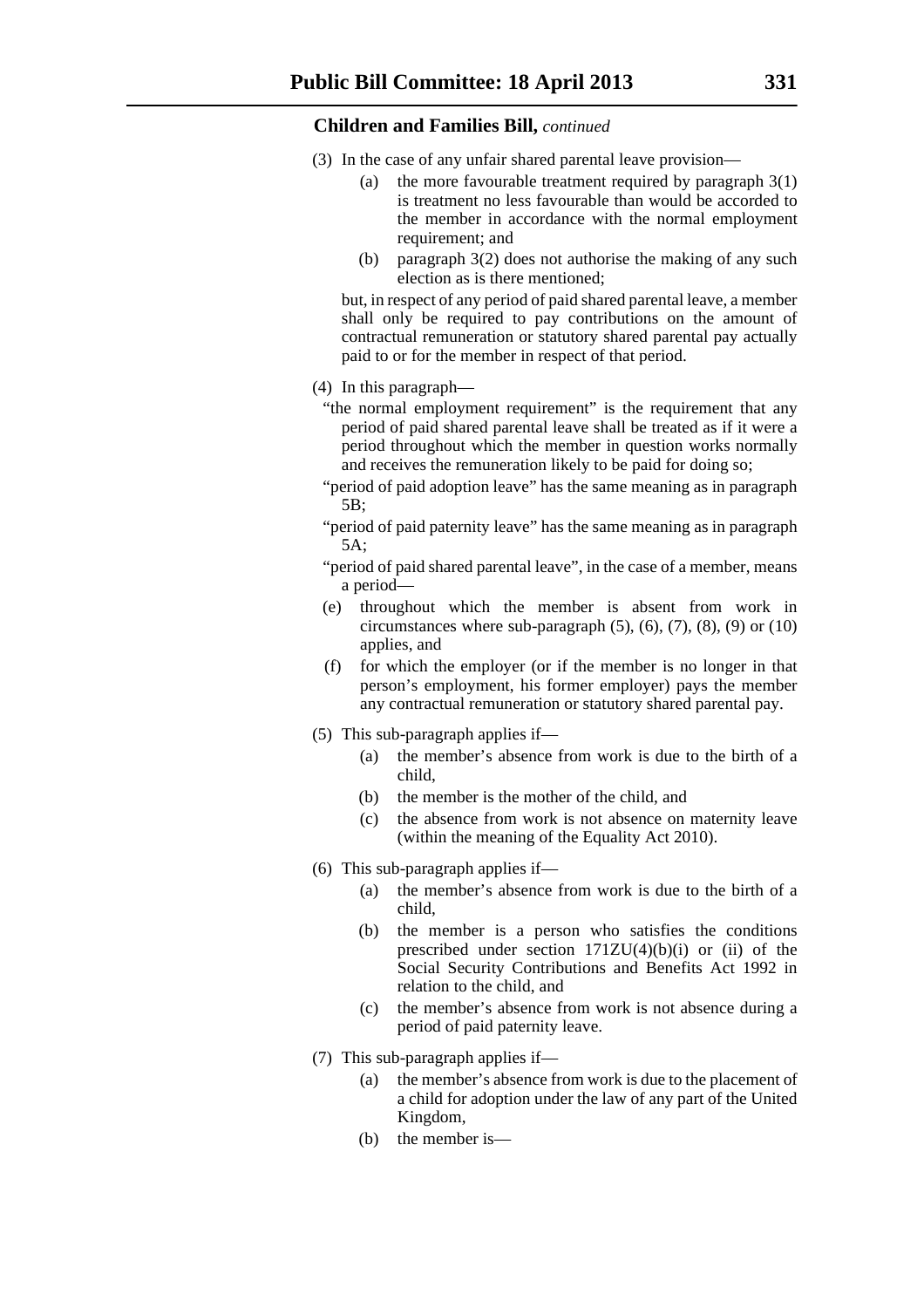- a person with whom a child is placed for adoption under the law of any part of the United Kingdom, or
- (ii) a person who satisfies the conditions prescribed under section  $171ZV(4)(b)(i)$  or (ii) of the Social Security Contributions and Benefits Act 1992 in relation to the child, and
- (c) the member's absence from work is not absence during—
	- (i) a period of paid paternity leave, or
	- (ii) a period of paid adoption leave.
- (8) This sub-paragraph applies if—
	- (a) the member's absence from work is due to the placement of a child under section 22C of the Children Act 1989 by a local authority in England with a local authority foster parent who has been approved as a prospective adopter,
	- (b) the member is—
		- (i) the local authority foster parent with whom the child in question is placed under section 22C of the Children Act 1989, or
		- (ii) a person who satisfies the conditions prescribed under section  $171ZV(4)(b)(i)$  or (ii) of the Social Security Contributions and Benefits Act 1992, as modified by section 171ZV(18) of that Act (cases involving the placing of a child by a local authority in England with a local authority foster parent who has been approved as a prospective adopter), in relation to the child, and
	- (c) the member's absence from work is not absence during—
		- (i) a period of paid paternity leave, or
		- (ii) a period of paid adoption leave.
- (9) This sub-paragraph applies if—
	- (a) the member's absence from work is due to the adoption or expected adoption of a child who has entered the United Kingdom in connection with or for the purposes of adoption which does not involve placement of the child for adoption under the law of any part of the United Kingdom,
	- (b) the member is—
		- (i) the person who has adopted or expects to adopt the child in question, or
		- (ii) a person who satisfies the conditions prescribed under section  $171ZV(4)(b)(i)$  or (ii) of the Social Security Contributions and Benefits Act 1992, as applied by virtue of section 171ZZ5(1) of that Act (adoption cases not involving placement under the law of the United Kingdom), in relation to the child, and
	- (c) the member's absence from work is not absence during—
		- (i) a period of paid paternity leave, or
		- (ii) a period of paid adoption leave.
- (10) This sub-paragraph applies if—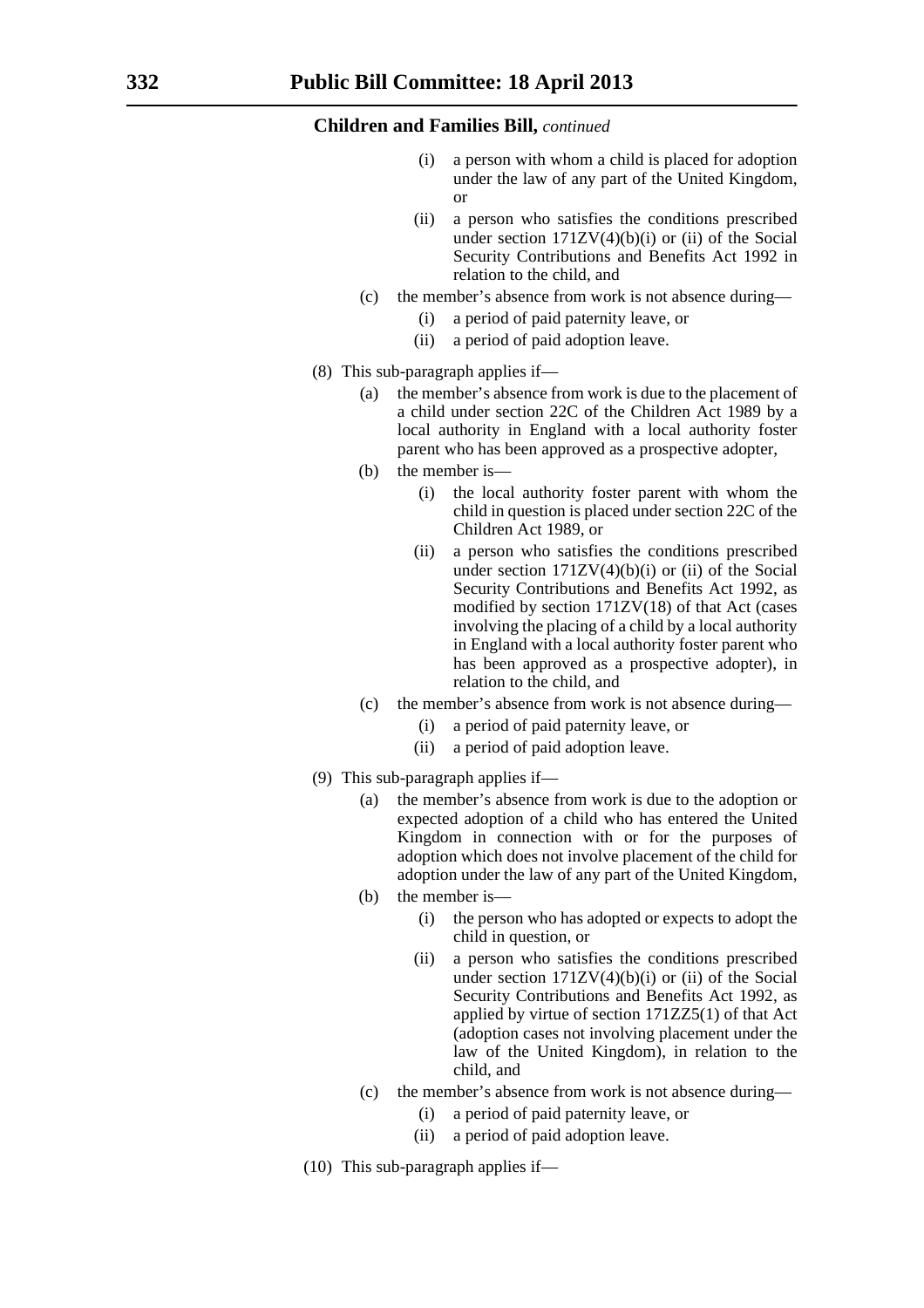- (a) the member's absence from work is due to the birth of a child,
- (b) the member is a person who has applied, or intends to apply, for a parental order under section 54 of the Human Fertilisation and Embryology Act 2008 in relation to the child, and
- (c) the member's absence from work is not absence during—
	- (i) a period of paid paternity leave, or
	- (ii) a period of paid adoption leave." '.

| Lisa Nandy<br>Sharon Hodgson |     |  |  |                                                                                                                                                                                                                                                                                                                                   | 321        |
|------------------------------|-----|--|--|-----------------------------------------------------------------------------------------------------------------------------------------------------------------------------------------------------------------------------------------------------------------------------------------------------------------------------------|------------|
|                              |     |  |  | Clause 97, page 89, line 26, after 'take', insert 'reasonable'.                                                                                                                                                                                                                                                                   |            |
| Lisa Nandy<br>Sharon Hodgson |     |  |  |                                                                                                                                                                                                                                                                                                                                   | 323        |
|                              |     |  |  | Clause $97$ , page $89$ , leave out lines 29 to 31.                                                                                                                                                                                                                                                                               |            |
| Lisa Nandy<br>Sharon Hodgson |     |  |  |                                                                                                                                                                                                                                                                                                                                   |            |
|                              |     |  |  | Clause 97, page 89, leave out lines 29 to 33.                                                                                                                                                                                                                                                                                     | 319        |
| Lisa Nandy<br>Sharon Hodgson |     |  |  |                                                                                                                                                                                                                                                                                                                                   | 322        |
|                              |     |  |  | Clause 97, page 92, line 21, after 'take', insert 'reasonable'.                                                                                                                                                                                                                                                                   |            |
| Lisa Nandy<br>Sharon Hodgson |     |  |  |                                                                                                                                                                                                                                                                                                                                   |            |
|                              |     |  |  | Clause $97$ , page $92$ , leave out lines 25 to 27 and insert—                                                                                                                                                                                                                                                                    | 324        |
|                              | (2) |  |  | In relation to a singleton pregnancy, an employee is not entitled to take time off<br>for the purpose specified in subsection $(1)$ on more than two occasions and in<br>relation to a multiple pregnancy, an employee is not entitled to take time off for<br>the purpose specified in subsection (1) on more than six occasions |            |
| Lisa Nandy<br>Sharon Hodgson |     |  |  |                                                                                                                                                                                                                                                                                                                                   |            |
|                              |     |  |  | Clause 97, page 92, leave out lines 25 to 29.                                                                                                                                                                                                                                                                                     | <b>320</b> |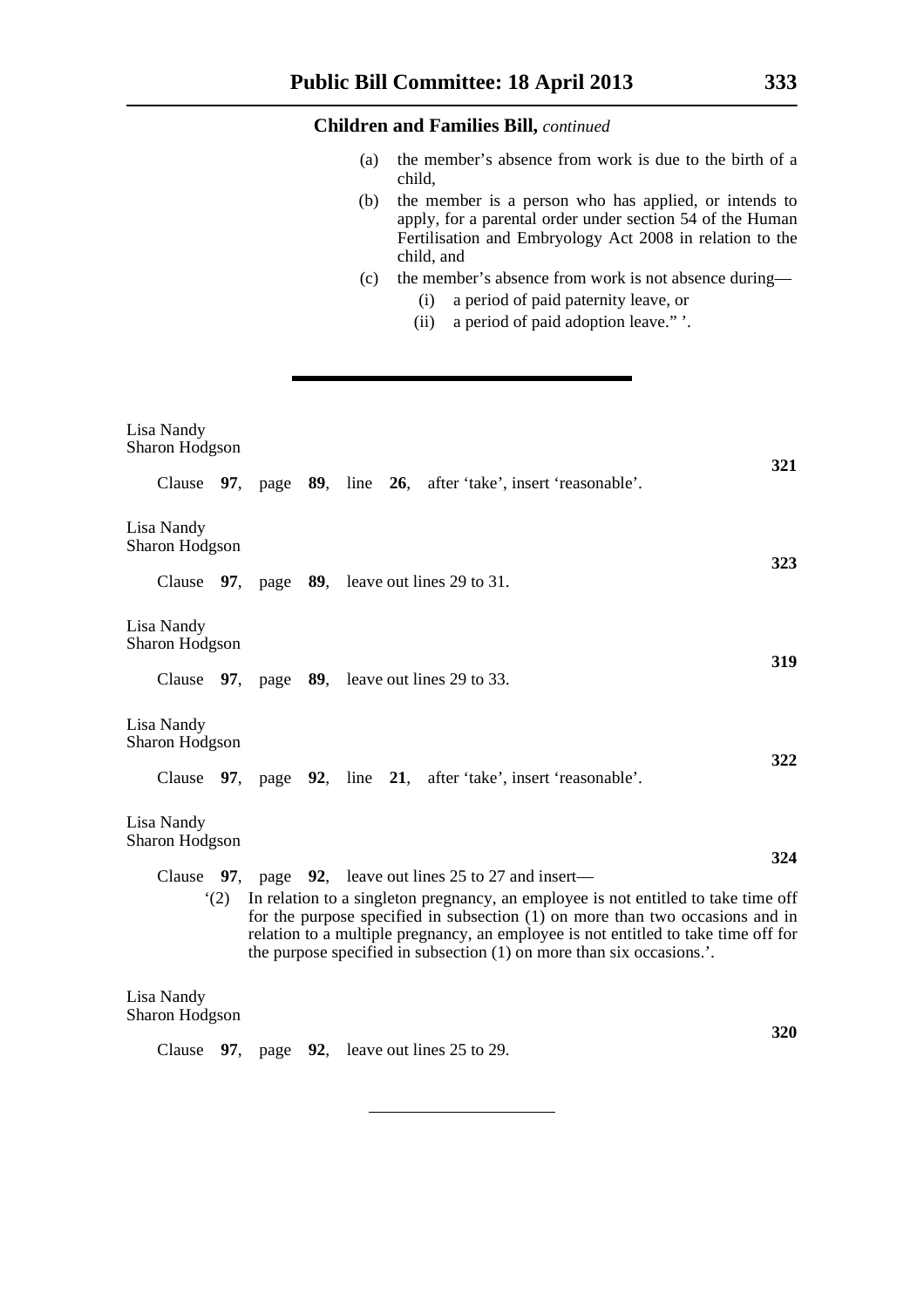#### Lucy Powell

Clause **101**, page **108**, line **41**, at end insert— '(ca) subsection (8) is repealed.'.

Lisa Nandy Mrs Sharon Hodgson

Page **109**, line **1**, leave out Clause 102.

Lisa Nandy Mrs Sharon Hodgson

> Clause **102**, page **109**, line **10**, leave out 'If an employer allows an employee to appeal' and insert 'Where an employee appeals'.

Lisa Nandy Mrs Sharon Hodgson

> Clause **102**, page **109**, line **34**, leave out 'where the employer allow the employee to appeal' and insert 'where an employee appeals'.

Lisa Nandy Mrs Sharon Hodgson

> Clause **103**, page **110**, line **10**, at end insert 'or (d) that the grounds for the employer's refusal under  $80G(1)(b)$  was not applicable.'.

### *NEW CLAUSES*

*Amendments to the Health Act 2006*

Alex Cunningham Bill Esterson Mr Steve Reed Pat Glass

To move the following Clause:—

- '(1) The Health Act 2006 is amended as follows.
- (2) After section 8, insert—

**NC1**

**336**

**334**

**333**

**335**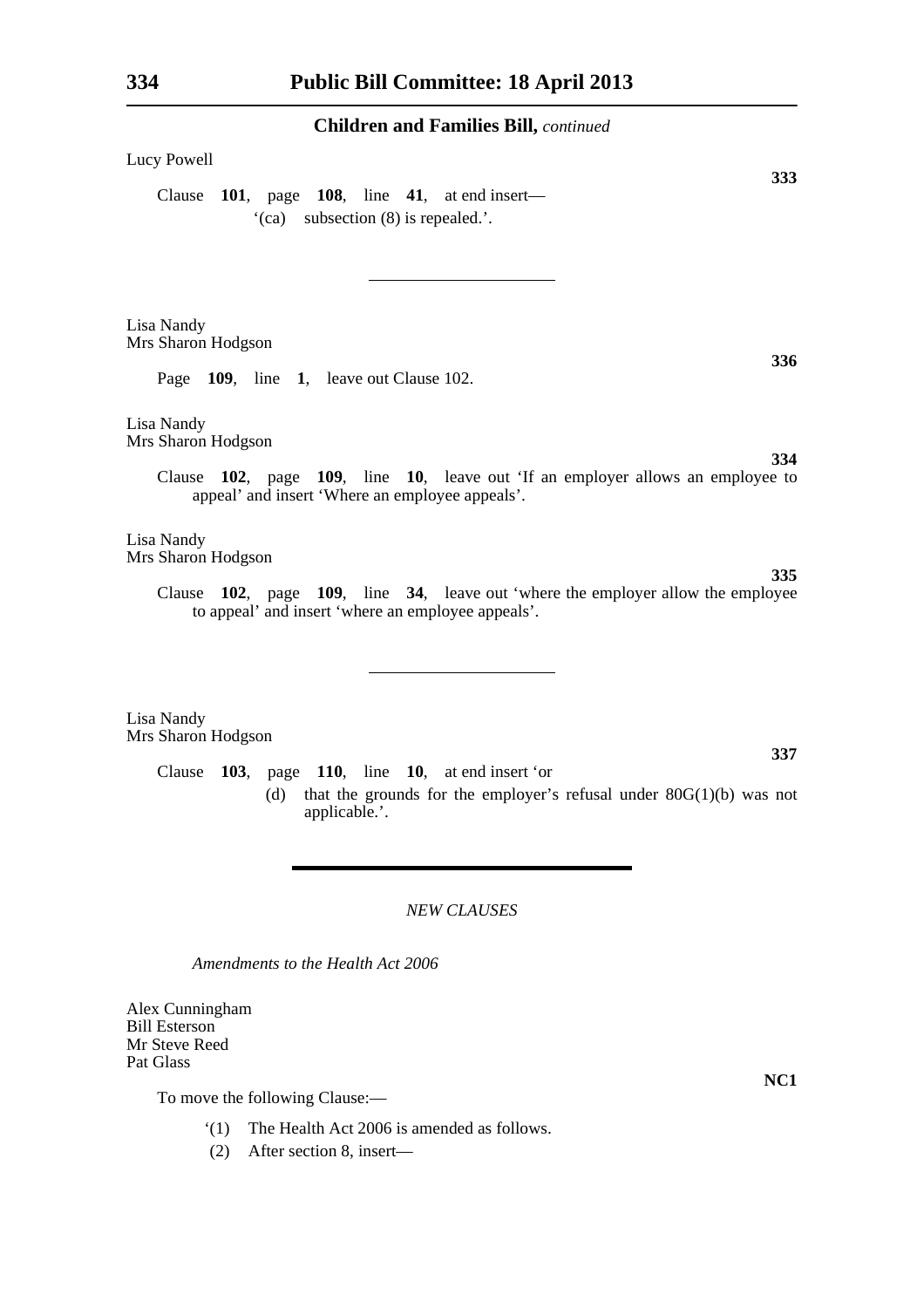#### **"8A Offence of failing to prevent smoking in a private vehicle when children are present**

- (1) It is the duty of any person who drives a private vehicle to ensure that that vehicle is smoke-free whenever a child or children under the age of 18 are in such vehicle or part of such vehicle.
- (2) A person who fails to comply with the duty in subsection (1) commits an offence.
- (3) A person convicted of an offence under this section who has not previously been convicted of such an offence shall have the option of attending a smoke-free driving awareness course in place of paying a fine under subsection (4).
- (4) A person who does not wish to attend an awareness course or who has previously been convicted of an offence under this section is liable on summary conviction to a fine of £60.
- (5) The Secretary of State may introduce regulations to alter the level of penalty payable under subsection (4).
- (6) The Secretary of State shall update all relevant regulations regarding the offence created under subsection (2) within six months of this section coming into force.
- (7) The Secretary of State shall introduce regulations within six months of this section coming into force to prescribe the format of the awareness course in subsection (3).".
- (3) In section 79(4)(a), leave out "or  $8(7)$ " and insert ",  $8(7)$ , or  $8A(5)$ .".

*Information sharing*

Bill Esterson Ann Coffey

To move the following Clause:—

'Before the end of one year beginning with the day on which this Act receives Royal Assent, the Secretary of State must—

- (a) carry out a review of the benefits and risks to children, young people and their families of increased information sharing between front-line practitioners who provide services to them; and
- (b) publish a report of the conclusions of the review.'.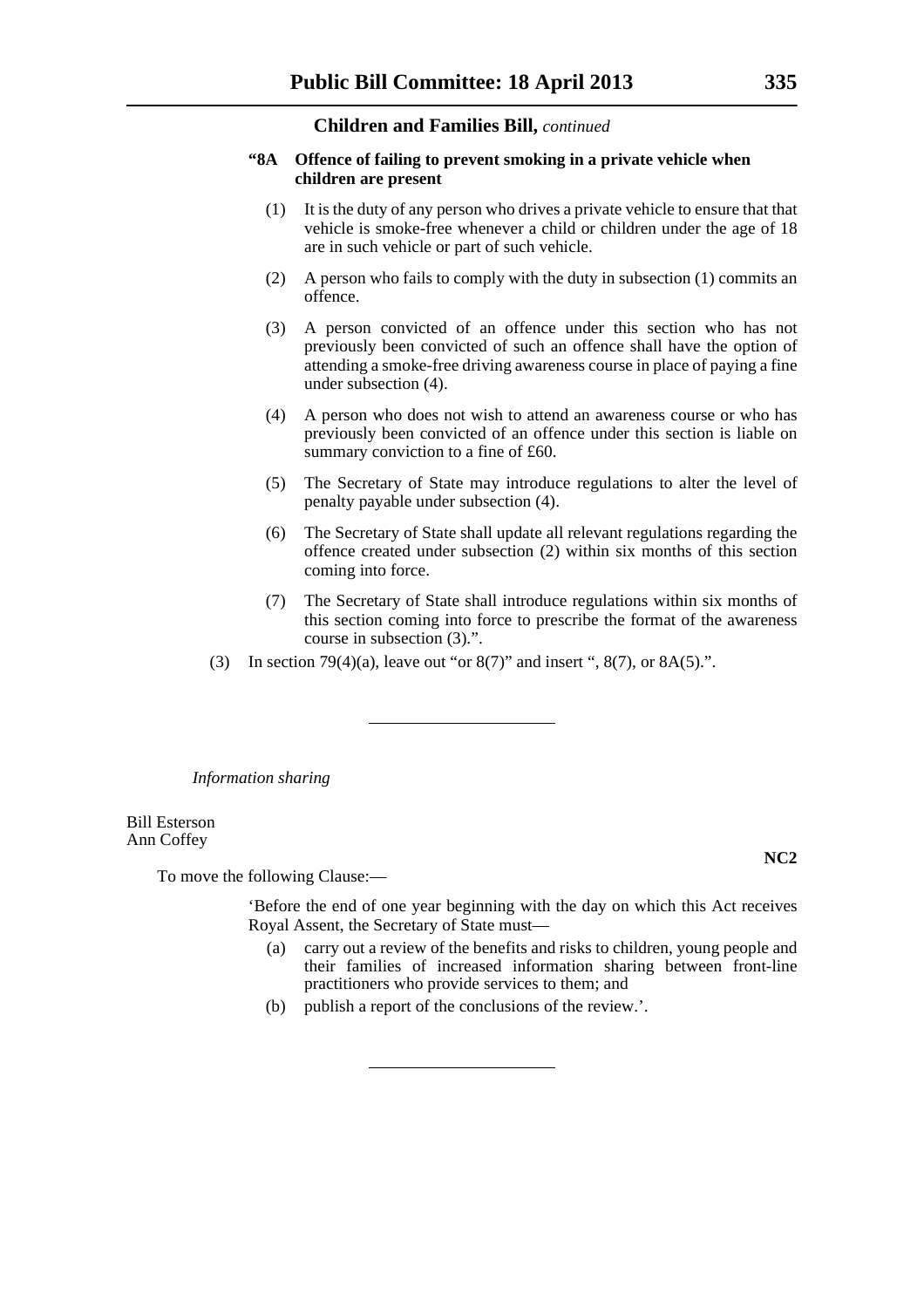*Assessment and provision of adoption support services*

#### Bill Esterson Ann Coffey

To move the following Clause:—

- '(1) Part 1 of the Adoption and Children Act 2002 is amended as follows.
- (2) In section 4, leave out subsection (1) and insert the following new subsections—
	- "(1) Subject to subsection  $(1A)$ , a local authority must in each year offer an assessment of those persons' needs for adoption support services to—
		- (a) any of the persons mentioned in paragraphs (a) to (c) of section 3(1), or
		- (b) any other person who falls within a description prescribed by regulations (subject to subsection (7)(a)).
	- (1A) Any requirement for an annual assessment under subsection (1) can be postponed for one or more years with the agreement of the persons concerned.
	- (1B) Following any assessment under subsection (1) the local authority must—
		- (a) provide the persons concerned with the findings of the assessment;
		- (b) specify in writing what services will be provided to meet these needs;
		- (c) explain in writing where the local authority is unable to provide services to meet identified needs; and
		- (d) keep a record of all unmet needs and the reasons for them.".'.

*Continuity in the arrangements for the people with whom a child is to live*

#### Bill Esterson

To move the following Clause:—

- $(1)$  In section 1 of the Children Act 1989, insert the following after subsection  $(2A)$ 
	- "(2B) In any family proceedings, unless the contrary is shown, a court is to presume that continuity in the arrangements relating to the person or people with whom a child is to live will further the child's welfare.".
- (2) In section 22 of the Children Act 1989, insert the following after subsection (3)—
	- "(3ZA) A local authority is to presume, unless the contrary is shown, that continuity in the arrangements relating to the person or people with whom a child looked after by that local authority is to live will help to fulfil its duty under subsection (3)(a) to safeguard and promote the welfare of that child.".'.

**NC3**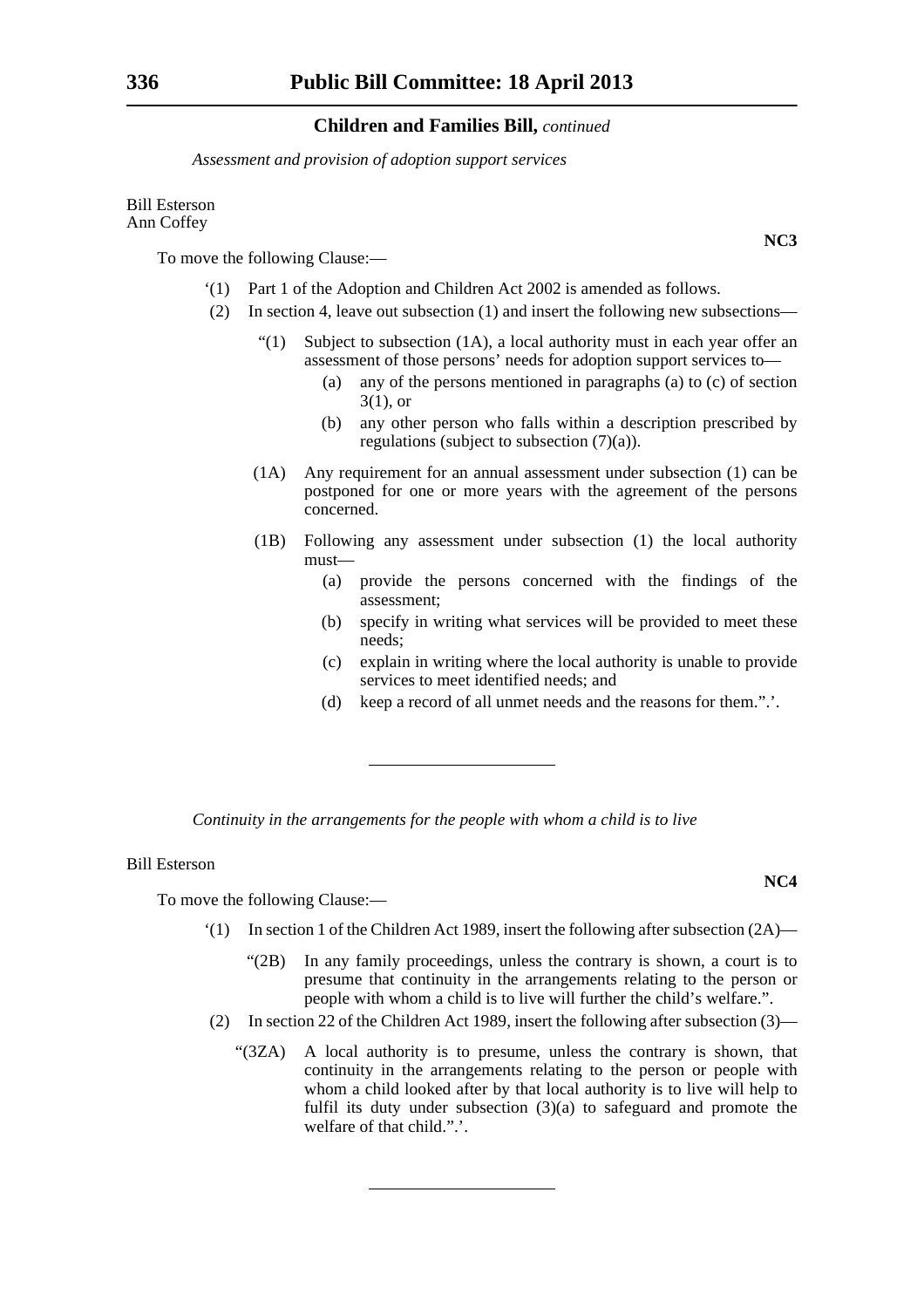*Long-term post-adoption and fostering support*

Bill Esterson Ann Coffey

To move the following Clause:—

'A local authority must ensure that its adoption support services, special guardianship support services and fostering support services are provided in a way which is in the long-term interests of those for whom they are provided.'.

*Status, rights and remuneration of non-biological parents*

Bill Esterson Ann Coffey

To move the following Clause:—

- '(1) Before the end of one year beginning with the day on which this Act receives Royal Assent, the Secretary of State must—
	- (a) carry out a review of—
		- (i) options for the professional recognition of carers who look after children who are not their biological children, to include foster parents, residential social workers and adoptive parents;
		- (ii) the status and rights of these carers; and
		- (iii) arrangements for the remuneration of these carers; and
	- (b) publish a report of the conclusions of the review.'.

*Minimum four-day week requirement for special educational provision at further education institutions*

Dr Julian Lewis Caroline Nokes

To move the following Clause:—

'Where an institution within the further education sector in England admits a young person aged under 19 for whom an EHC plan is maintained, it must deliver the special educational provision required by that young person on at least four days in every week in which that provision is delivered.'.

**NC5**

**NC6**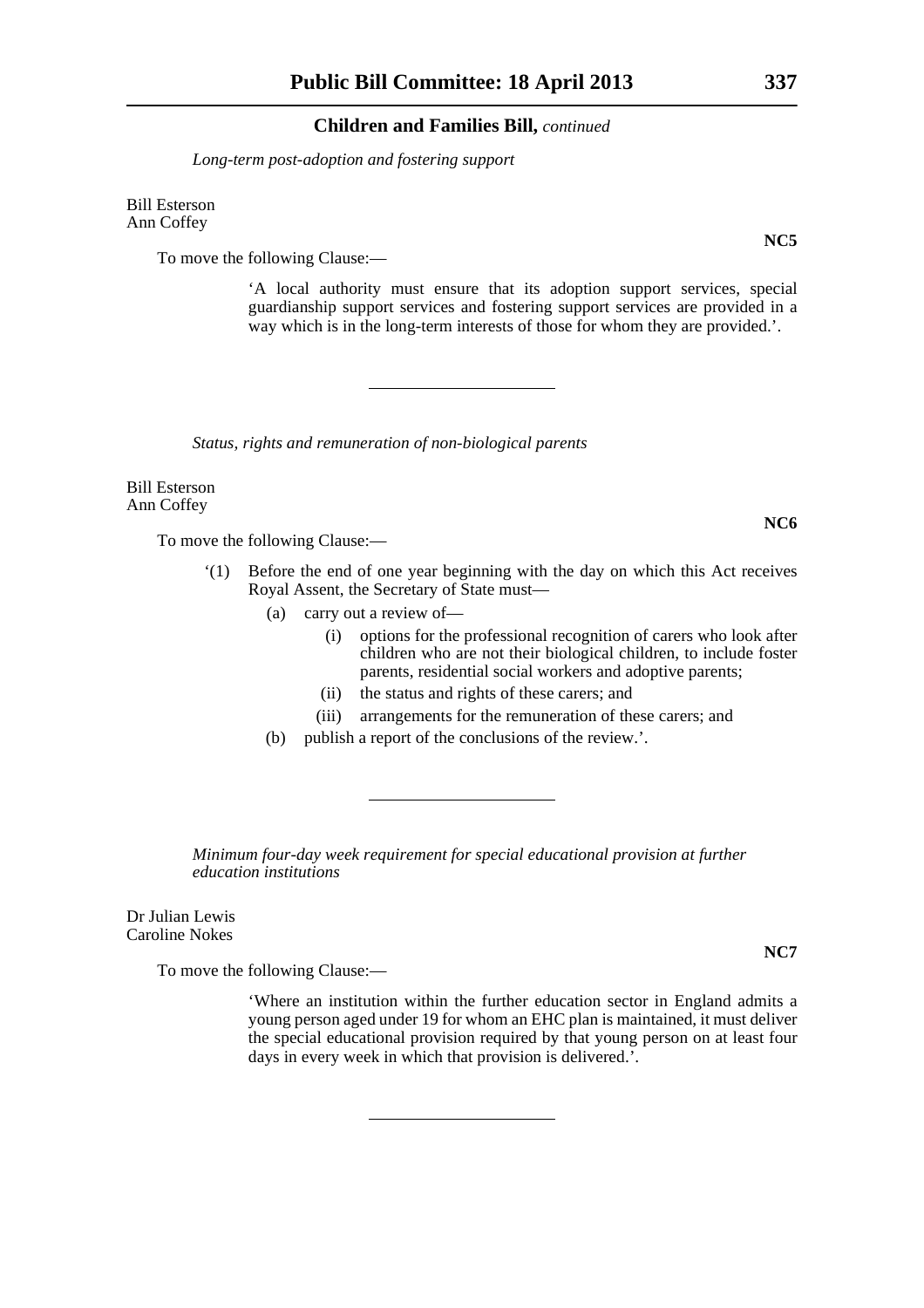*Special guardianship support services: personal budgets*

#### Lucy Powell

To move the following Clause:—

'In Part 2 of the Children Act 1989, after section 14F (Special guardianship support services), insert—

#### **"14G Special guardianship support services: personal budgets**

- (1) This section applies where—
	- (a) after carrying out an assessment under section 14F, a local authority in England decides to provide any special guardianship support services to a person ("the recipient"), and
	- (b) the recipient is a child being cared for by a special guardian or a special guardian.
- (2) The local authority must prepare a personal budget for the recipient if asked to do so by the recipient or (in prescribed circumstances) a person of a prescribed description.
- (3) The authority prepares a "personal budget" for the recipient if they identify an amount as available to secure the special guardianship support services that they have decided to provide, with a view to the recipient being involved in securing those services.
- (4) Regulations may make provision about personal budgets, in particular—
	- (a) about requests for personal budgets;
	- (b) about the amount of a personal budget;
	- (c) about the sources of the funds making up a person budget;
	- (d) for payments ("direct payments") representing all or part of a personal budget to be made to the recipient, or (in prescribed circumstances) a person of a prescribed description, in order to secure any special guardianship support services to which the budget relates;
	- (e) about the description of special guardianship support services to which personal budgets and direct payments may (and may not) relate;
	- (f) for a personal budget or direct payment to cover the agreed cost of the special guardianship support services to which the budget or payment relates;
	- (g) about when, how, to whom and on what conditions direct payments may (and may not) be made;
	- (h) about when direct payments may be required to be repaid and the recovery of unpaid sums;
	- (i) about conditions with which a person or body making direct payments must comply before, after or at the time of making a direct payment;
	- (j) about arrangements for providing information, advice or support in connection with personal budgets and direct payments.
- (5) If the regulations include provision authorising direct payments, they must—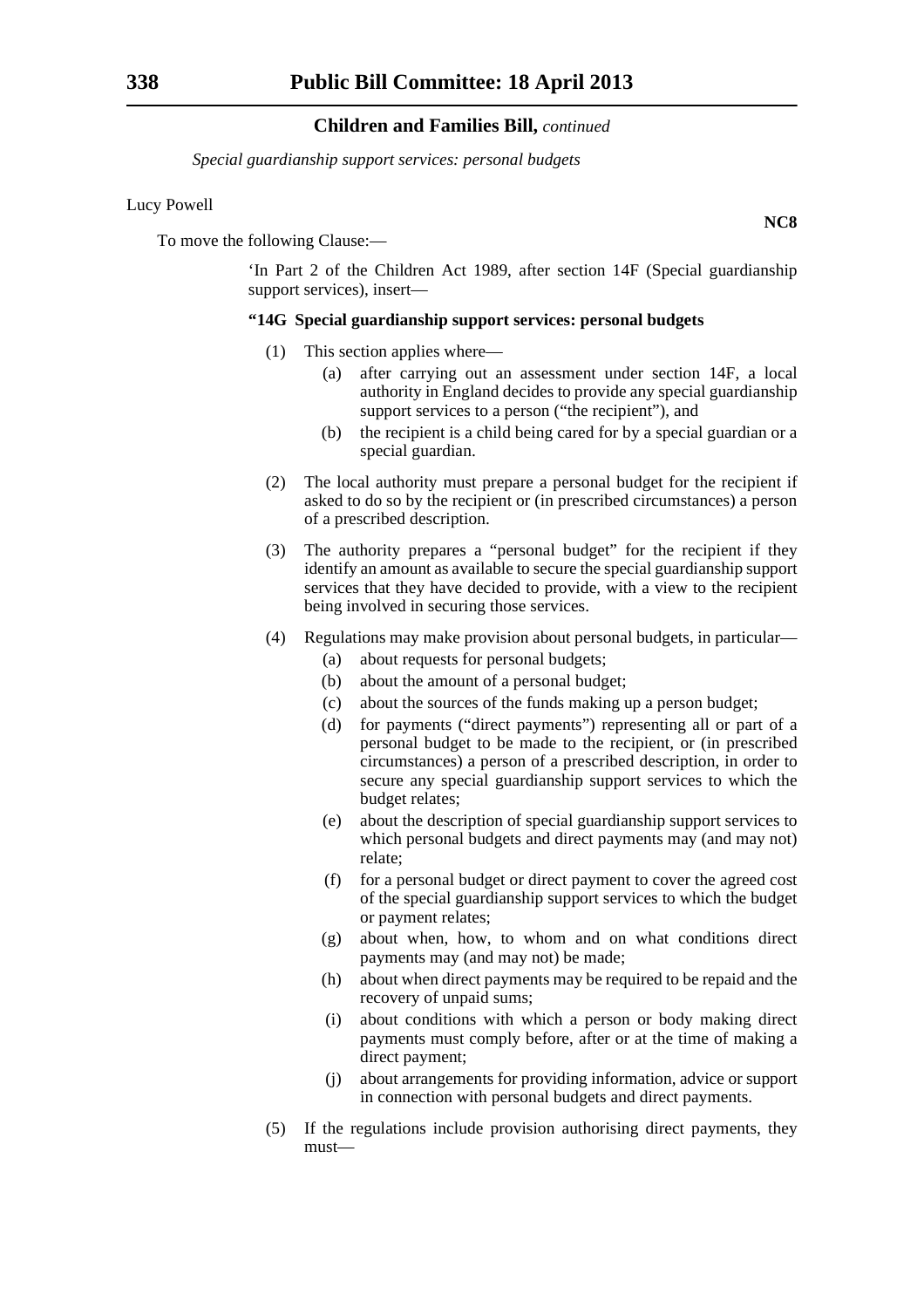- (a) require the consent of the recipient, or (in prescribed circumstances) a person of a prescribed description, to be obtained before direct payments are made;
- (b) require the authority to stop making direct payments where the required consent is withdrawn.
- (6) Any special guardianship support services secured by means of direct payments made by a local authority are to be treated as special guardianship support services provided by the authority for all purposes, subject to any prescribed conditions or exceptions.
- (7) In this section "prescribed" means prescribed by regulations.'.

*Special guardianship support services: duty to provide information*

#### Lucy Powell

To move the following Clause:—

'In Part 2 of the Children Act 1989, after section 14G (Special guardianship support services: personal budgets), insert—

#### **"14H Special guardianship support services: duty to provide information**

- (1) Except in circumstances prescribed by regulations, a local authority in England must provide the information specified in subsection (2) to—
	- (a) any person who has contacted the authority to request information about special guardianship support,
	- (b) any person within the authority's area who the authority are aware is a special guardian for a child, and
	- (c) any person within the authority's area who is a special guardian and has contacted the authority to request any of the information specified in subsection (2).
- (2) The information is—
	- (a) information about the special guardianship support services available to people in the authority's area;
	- (b) information about the right to request an assessment under section 14F (assessments etc for special guardianship support services), and the authority's duties under that section and regulations made under it;
	- (c) information about the authority's duties under section 14G (special guardianship support services: personal budgets) and the regulations made under it;
	- (d) any other information prescribed by regulations.'.

*Review of impact of under-occupancy penalty on prospective adopters, prospective*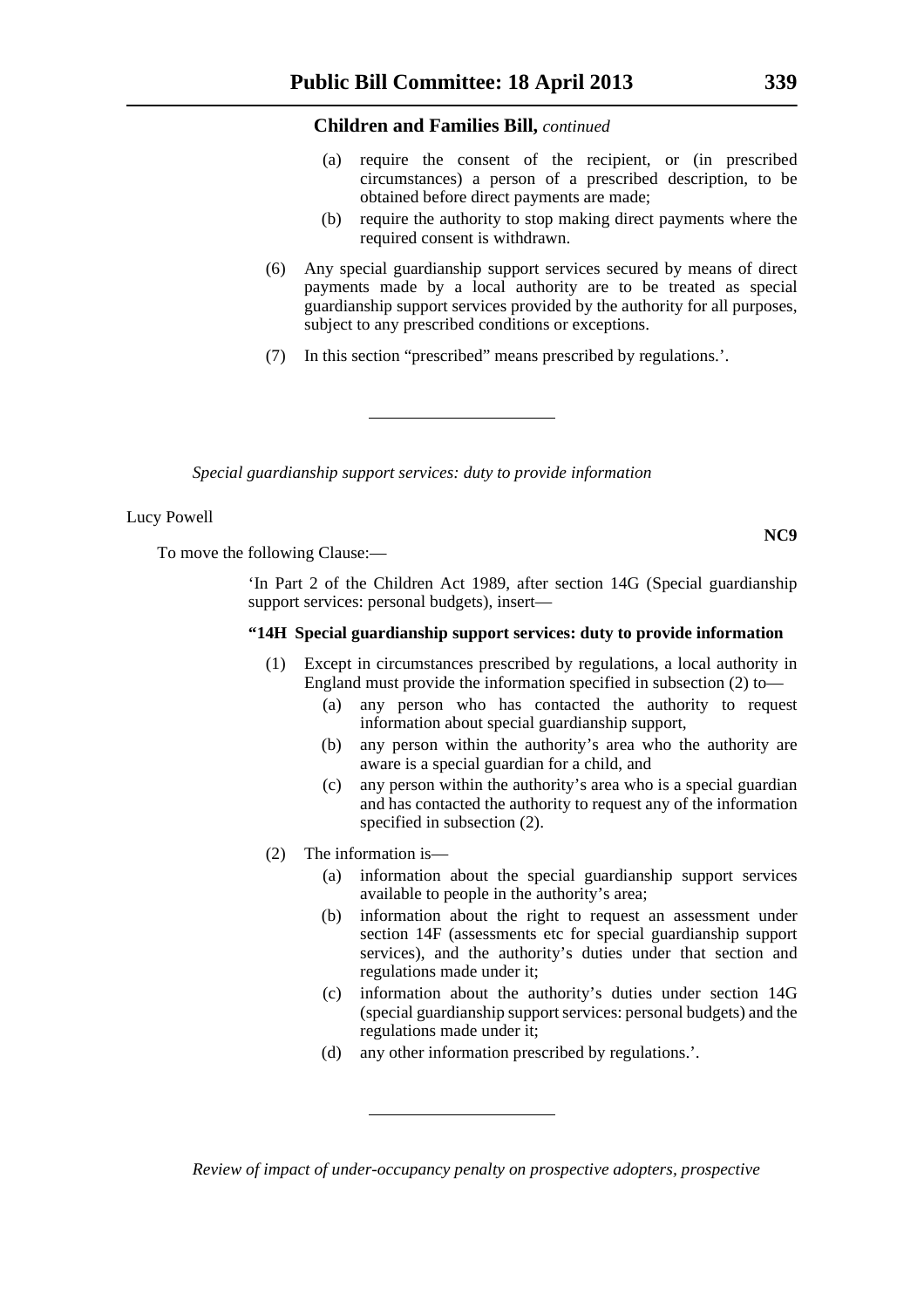*special guardians and foster parents*

Lisa Nandy Mrs Sharon Hodgson Bill Esterson

To move the following Clause:—

'Before the end of one year beginning with the day on which this Act receives Royal Assent, the Secretary of State must—

- (a) carry out a review of the impact of the housing under-occupancy penalty on prospective adopters, prospective special guardians and foster parents, and
- (b) publish a report of the conclusions of the review.'.

*Pre-proceedings work with families*

Lisa Nandy Mrs Sharon Hodgson

To move the following Clause:—

- '(1) Section 47 of the Children Act 1989 (Local authority's duty to investigate) is amended as follows—
- (2) After subsection (12) insert—
	- "(13) Where, as a result of complying with this section, a local authority concludes that a child may need to become looked after in order to safeguard and promote the child's welfare, the local authority must, unless emergency action is required,—
		- (a) identify, and consider the willingness and suitability of any relative, friend or other person connected with the child, to care for them as an alternative to them becoming looked after by unrelated carers;
		- (b) offer the child's parents or other person with parental responsibility a family group conference to develop a plan which will safeguard and promote the child's welfare.".'.

*Provision of health services for children looked after by local authorities*

## Annette Brooke

To move the following Clause:—

'(1) Following a medical assessment at the time of a child being taken into care, the clinical commissioning group has a duty to health services, where appropriate.

**NC10**

**NC11**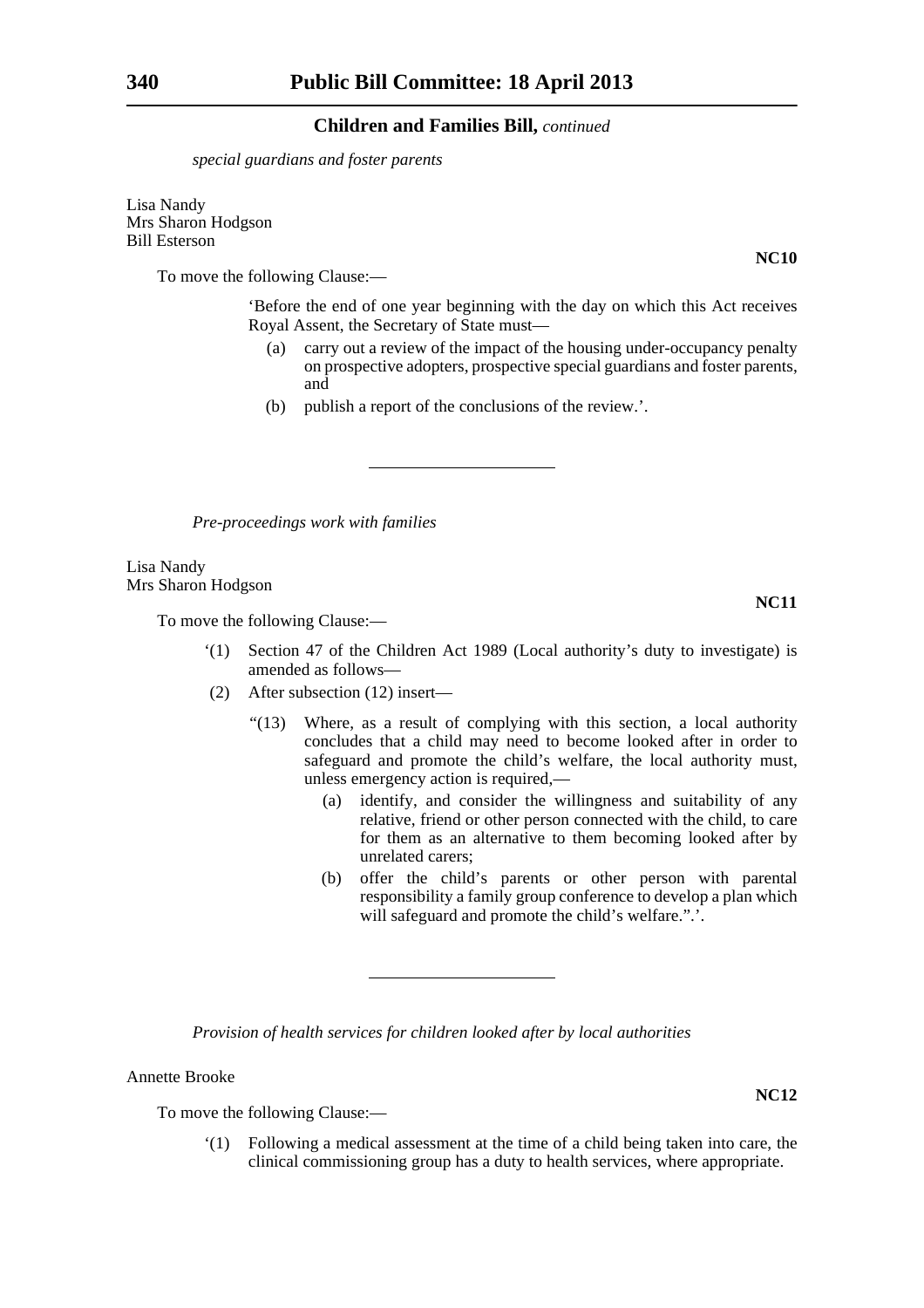(2) Health services includes, but is not limited to, therapeutic counselling and other mental health services.'.

*Welfare of the child - quality of parental relationship*

Lisa Nandy Mrs Sharon Hodgson

To move the following Clause:—

'Section 1 of the Children Act 1989 (welfare of the child) is amended by the addition at the end of subsection (3) of the following paragraph:

> "(h) the quality of the relationship that the child has with each of his parents, both currently and in the foreseeable future.".'.

*Arrangements for the provision of evidence by staff of a local authority or of an authorised applicant in children proceedings*

Lisa Nandy Mrs Sharon Hodgson

To move the following Clause:—

- '(1) The Secretary of State must make arrangements to support a person who is instructed to provide evidence for use in children proceedings if they are a member of the staff of a local authority or of an authorised applicant under section  $13(8)(a)(i)$ .
- (2) The arrangements described in subsection (1) may include—
	- (a) training prior to the proceedings,
	- (b) coaching whilst at court,
	- (c) designated facilities at court to enable preparation for the proceedings, and
	- (d) any other arrangements the Secretary of State believes will enable members of the staff of a local authority or of an authorised applicant to provide evidence in the proceedings.'.

*Duty to secure social care provision in accordance with EHC Plan*

Mr Robert Buckland

To move the following Clause:—

**NC13**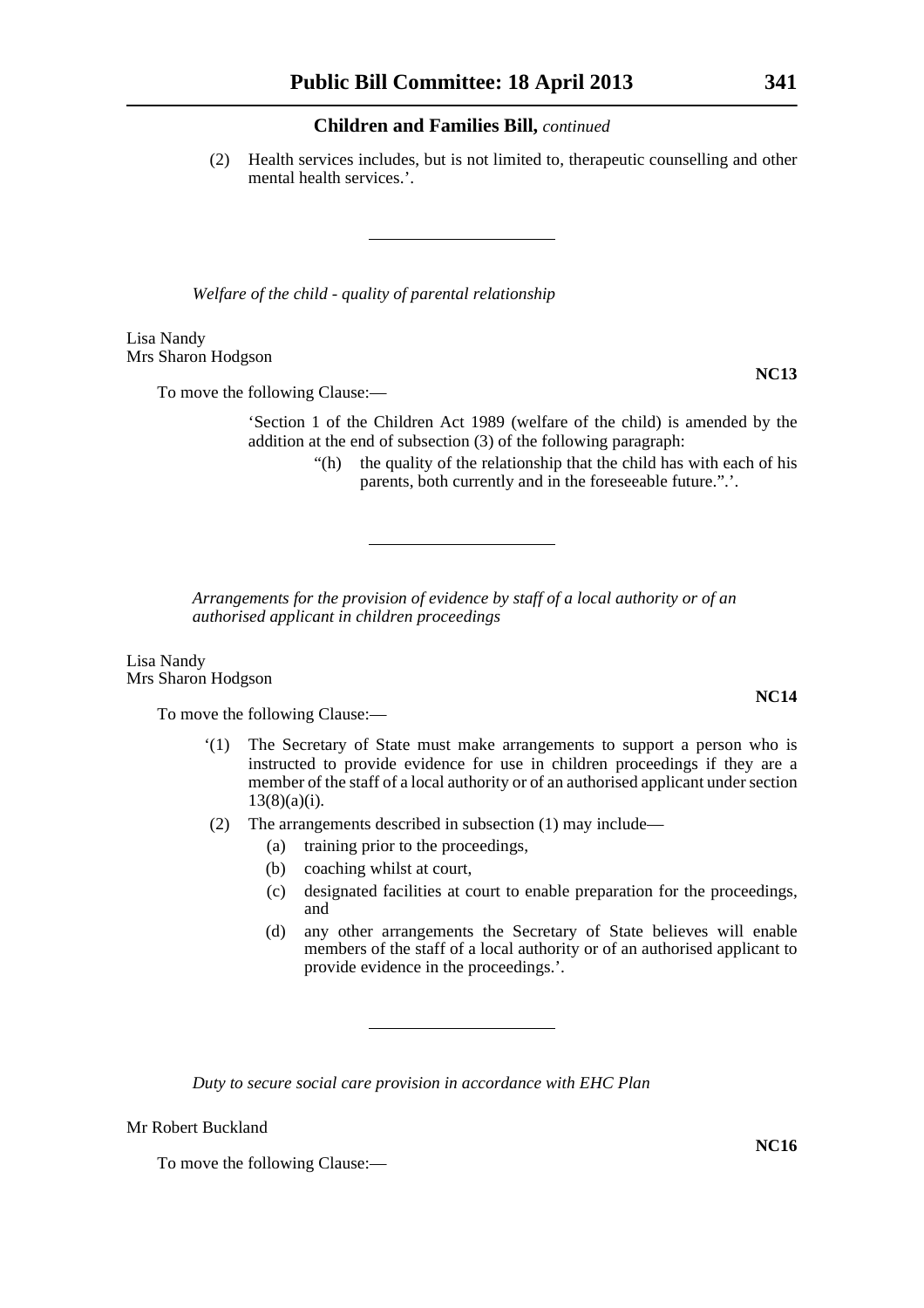'( ) A local authority that maintains an EHC plan for a child or young person must secure the social care provision identified through an assessment under section 17 of the Children Act 1989 specified in the plan.'.

*Continuity of special educational provision when a child or young person moves residence*

Caroline Nokes

To move the following Clause:—

- '(1) This section applies where—
	- (a) a local authority (the "sending authority") maintains an education, health and care plan for a child or young person, and
	- (b) another local authority (the "receiving authority") is notified by the child's parent or the young person that they intend to move residence to the receiving authority's area.
- (2) Where the sending authority is notified by the child's parent or the young person that they intend to move residence it must provide the receiving authority with a copy of the education, health and care plan.
- (3) The receiving authority must—
	- (a) review the child or young person's education health and care plan having regard to the need for continuity of provision, and the outcomes specified in the plan; and
	- (b) provide the child's parent or the young person with such information as it considers appropriate.'.

*Information sharing about live births*

Mrs Sharon Hodgson Lisa Nandy

To move the following Clause:—

- '(1) NHS trusts should make arrangements to share with local authorities records of live births to parents resident in their area, to be used by the local authority for the purposes of identifying and contacting new families through children's centres and any other early years outreach services it may operate.
- (2) The Secretary of State must, within a period of six months of Royal Assent to this Act, bring forward regulations placing consequential requirements on trusts and local authorities in exercising their duty under subsection (1), including, but not limited to—
	- (a) the format of arrangements made;
	- (b) the safeguarding of information;
	- (c) the circumstances in which it would not be appropriate for a trust to provide information to local authorities;

10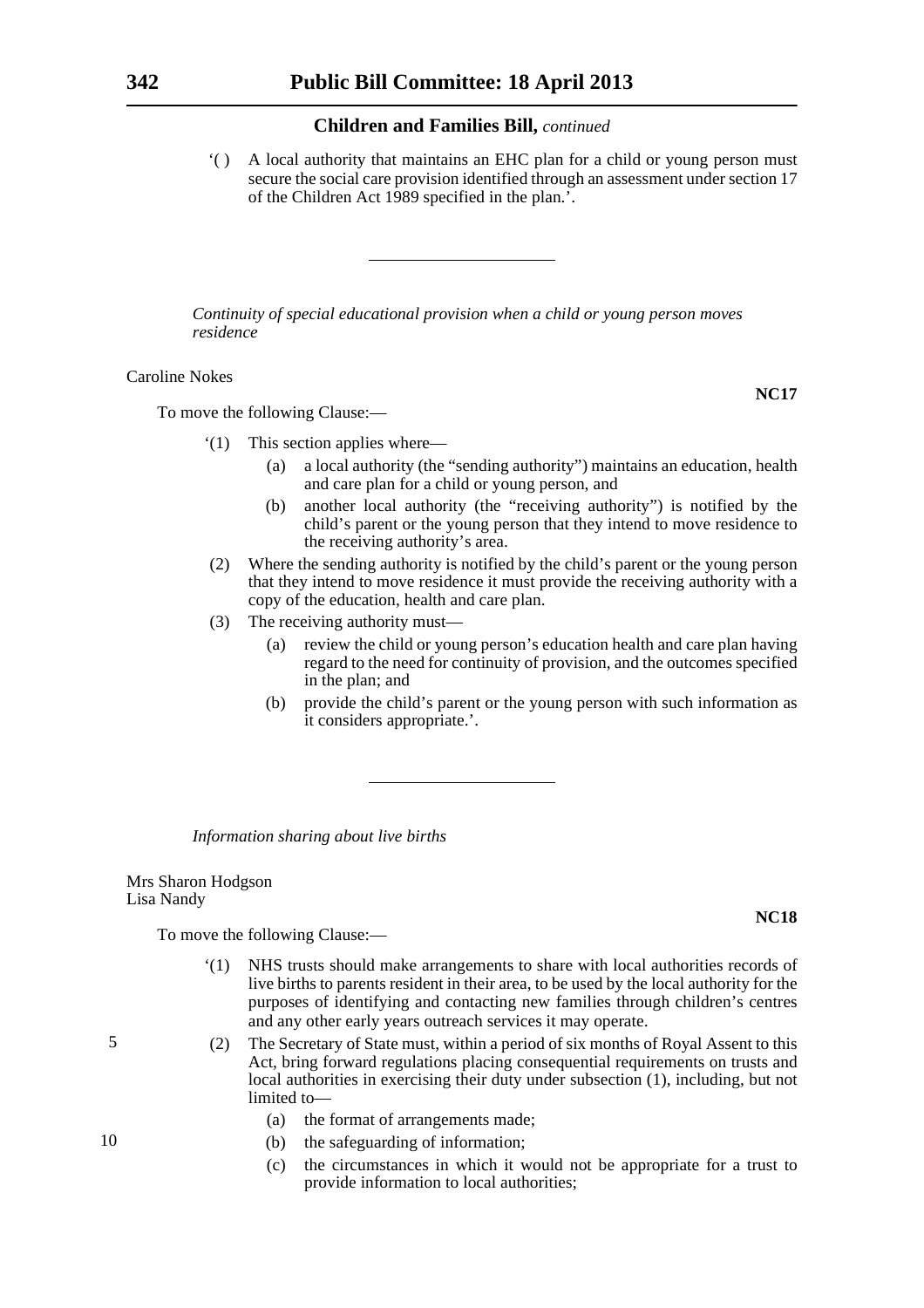- (d) the regularity of data transfers;
- (e) timescales within which a local authority must contact new families made known to it; and
- (f) any further requirements the Secretary of State deems necessary.'.

As an Amendment to Mrs Sharon Hodgson's proposed New Clause *(Information sharing about live births)* (NC18):—

Andrea Leadsom

 $\vec{\mathcal{R}}$  Line **16**, at end add—

- '(3) Local authorities must establish a pilot scheme to trial the registration of births within children's centres, and evaluate the effectiveness of the scheme to—
	- (a) identify and contact new families; and
	- (b) enable children's centres to reach more families, in particular those with children under the age of two, or who the local authority consider—
		- (i) hard to reach, or
		- (ii) vulnerable.'.

*Children and young people in mainstream schools with specified health conditions, without special educational needs*

Mrs Sharon Hodgson Lisa Nandy

To move the following Clause:—

- '(1) The governing body of a mainstream school has a duty to produce and implement a medical conditions policy that defines how it plans to support the needs of children with specified health conditions.
- (2) The medical conditions policy must include provision about—
	- (a) the means by which records of the specified health conditions of children at the school are to be recorded and maintained; and
	- (b) the preparation of an individual healthcare plan for each child with a specified health condition which sets out the needs of that child arising from that condition.
- (3) The medical conditions policy must include requirements relating to the provision of appropriate training for school staff to support the implementation of individual healthcare plans.
- (4) In preparing an individual healthcare plan the governing body must—
	- (a) consult the parents of the child concerned and, where appropriate, the child about the contents of the plan; and
	- (b) there shall be a duty on NHS bodies to co-operate with the governing body in its preparation and implementation of individual healthcare plans.
- (5) Local authorities and clinical commissioning groups must co-operate with governing bodies in fulfilling their functions under this Act.

**(a)**

15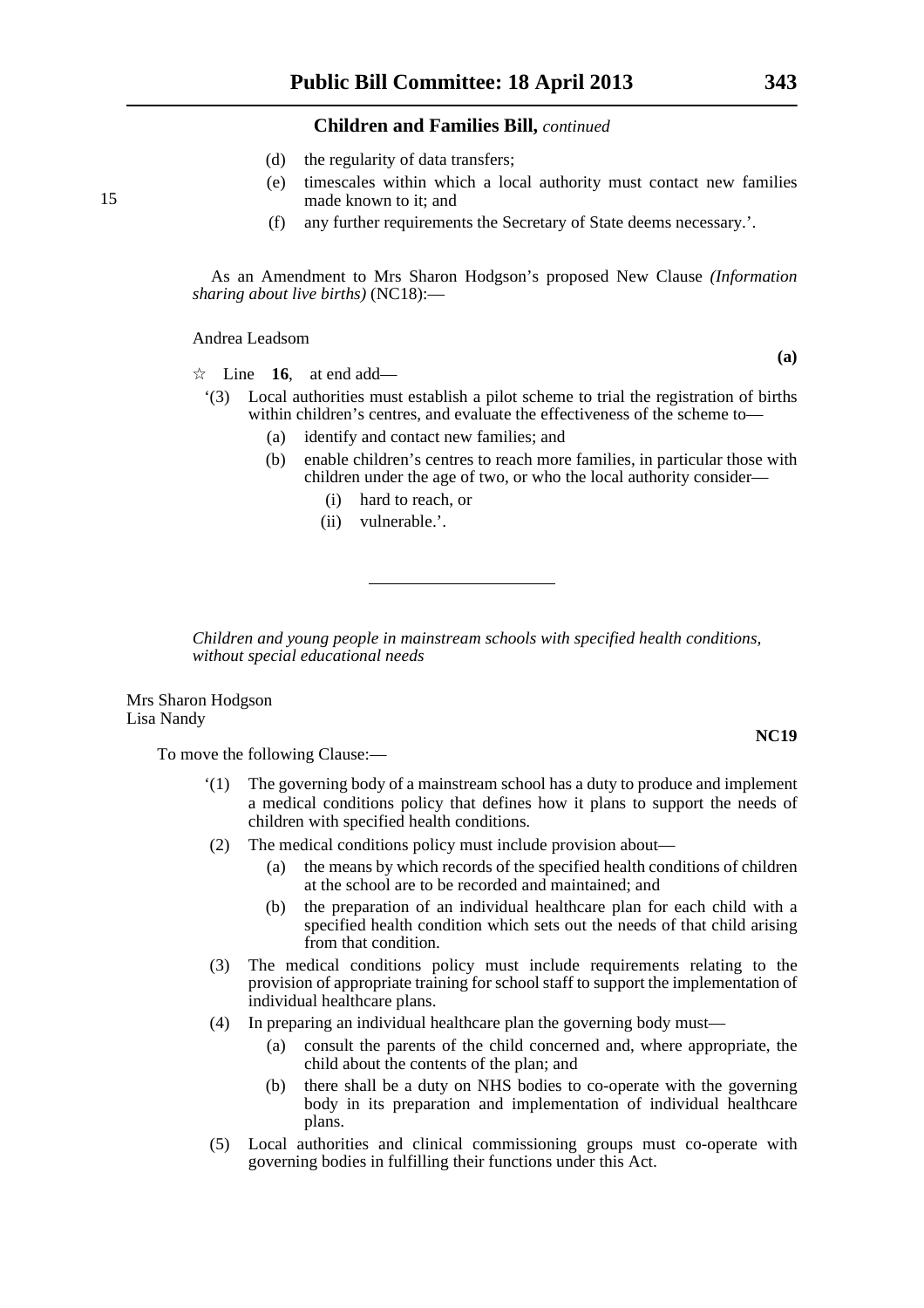- (6) The Secretary of State may by regulations define 'specified health conditions' for the purposes of this section.
- (7) For the purposes of this section 'NHS bodies' has the same meaning as in the Health and Social Care Act 2012.'.

*Tribunal service: information on cases related to special educational needs*

Mrs Sharon Hodgson Lisa Nandy

To move the following Clause:—

- '(1) The Secretary of State must collect information on all cases related to special educational needs which are considered by the Tribunal Service, including—
	- (a) the local authority involved;
	- (b) the cost to the Tribunal Service;
	- (c) the amount spent by the local authority on fighting each case;
	- (d) the nature of each case; and
	- (e) the outcome of each case.
- (2) The Secretary of State must collate and publish information collected in the exercise of his functions under subsection  $(1)$  once a year.
- (3) The following bodies must make arrangements to provide such information to the Secretary of State as is necessary to enable him to perform his functions under this section—
	- (a) the Tribunal Service;
	- (b) local authorities.'.

*Early years area SEN co-ordinators*

Mrs Sharon Hodgson Lisa Nandy

To move the following Clause:—

- '(1) Local authorities must appoint sufficient full-time equivalent members of staff (to be known as Early Years Area SEN Co-ordinators) to have responsibility for coordinating provision for children in Ofsted-registered early years settings other than maintained nursery schools.
- (2) In assessing sufficiency of staffing levels under subsection (1) the local authority must have regard to—
	- (a) the number of children with special educational needs in its area registered with early years settings to which subsection (1) applies;
	- (b) the number and geographical location of early years settings to which subsection (1) applies.
- (3) Regulations may provide for—

**NC20**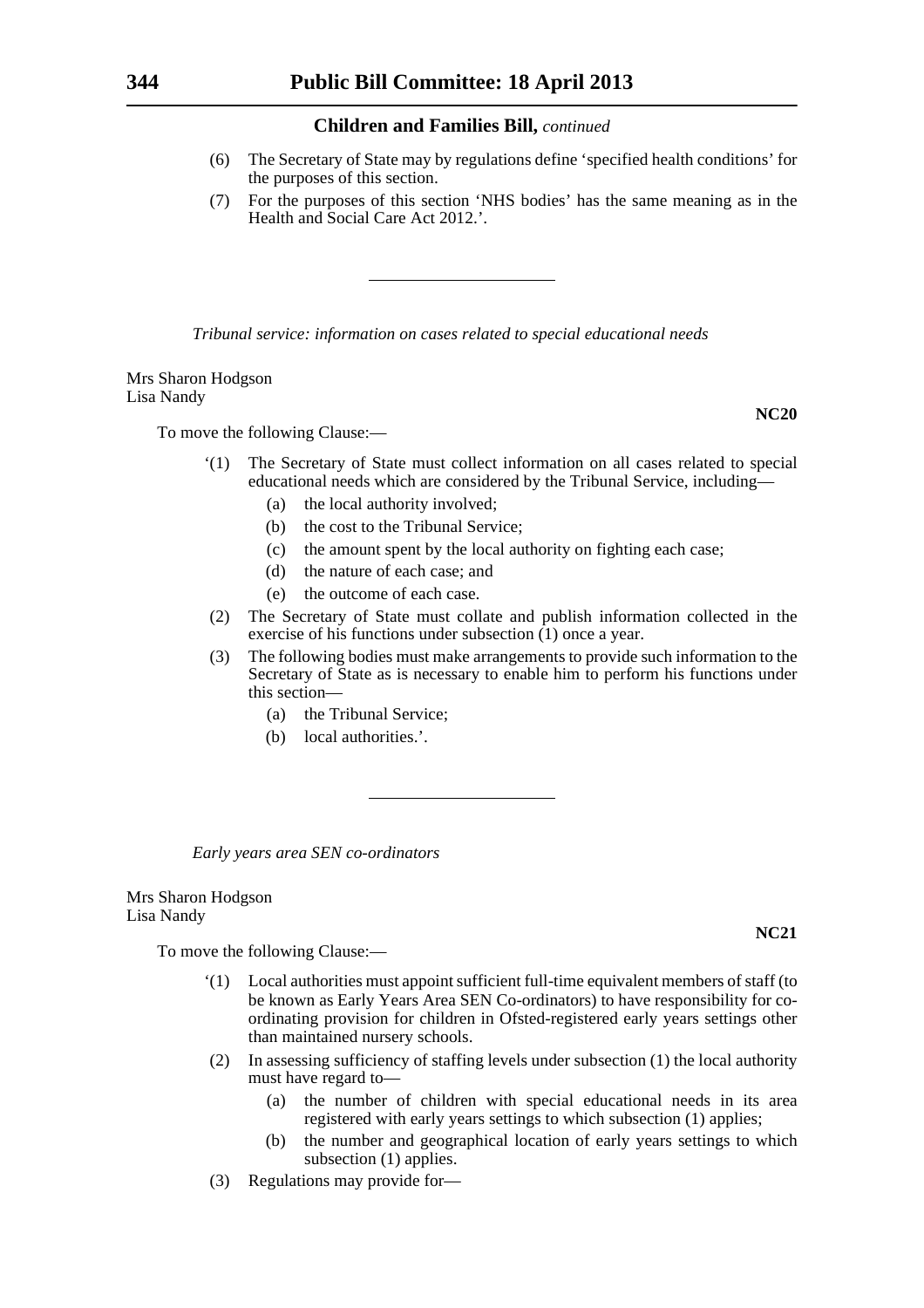- (a) further considerations to be made by local authorities in exercising their duties under subsection (1);
- (b) the specific responsibilities of Early Years Area SEN Co-ordinators.
- (4) The Secretary of State shall publish guidance to local authorities to assist in exercising their functions under subsection (1).
- (5) Local authorities must publish information on the provision of Early Years Area SEN Co-ordinators as part of exercising their duties under section 30 of this Act (local offer for children and young people with special educational needs).'.

*Application of Part 3 to detained children and young people*

Mrs Sharon Hodgson Lisa Nandy

To move the following Clause:—

- '(1) This section applies to children and young people detained in custody in pursuance of—
	- (a) an order made by a court, or
	- (b) an order of recall made by the Secretary of State.
- (2) Where a child or young person under the age of 18 to whom subsection (1) applies has an EHC plan immediately prior to commencing his or her custodial sentence, the local authority responsible for that child or young person must determine which elements of provision described in the said plan may be delivered during that sentence.
- (3) Where a child or young person under the age of 18 to whom subsection (1) applies has an EHC plan immediately prior to commencing his or her custodial sentence—
	- (a) if that sentence is greater than 13 weeks in minimum length, the responsible local authority may cease the plan;
	- (b) if the sentence is not more than 13 weeks in minimum length, the responsible local authority may consider whether it would be advantageous to continue to deliver any parts of the child or young person's EHC plan during his or her detention.
- (4) In the course of their considerations under subsections (2) and (3), the responsible local authority must consult—
	- (a) the child or young person concerned, and their family;
	- (b) the institution in which the child or young person will be detained;
	- (c) any organisations delivering education or training within or on behalf of the institution in which the child or young person will be detained, and;
	- (d) any professionals or agencies other than the local authority which currently provide services under the terms of the child or young person's EHC plan.
- (5) In the course of their considerations under subsections (2) and (3), the responsible local authority must have regard to—
	- (a) the nature of the crime for which the child or young person has been detained;
	- (b) the age of the child or young person;
	- (c) the previous educational outcomes of the child or young person;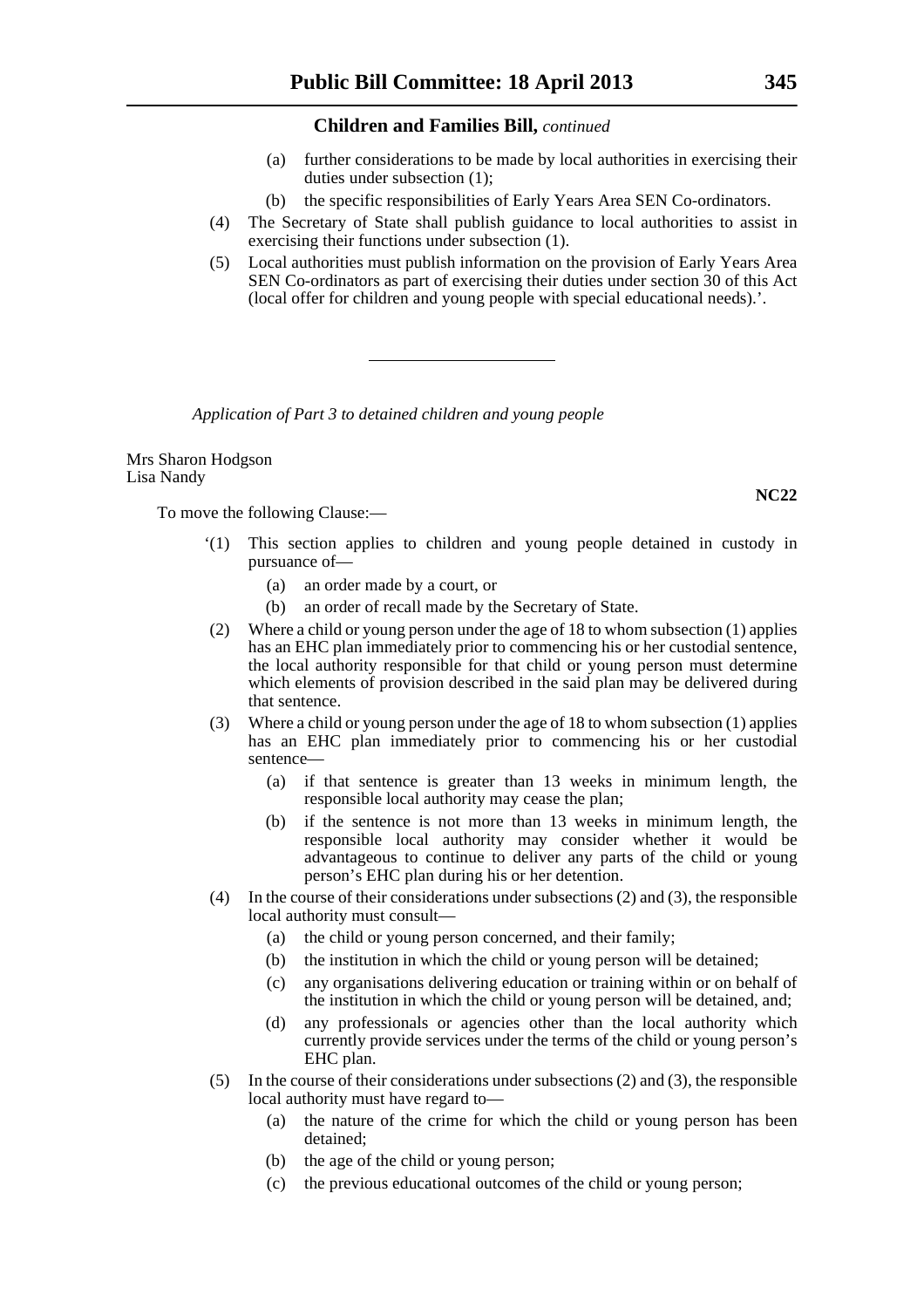- (d) the views of those consulted by virtue of subsection (4), and;
- (e) the level and appropriateness of education or training delivered within or on behalf of the institution in which the child or young person will be detained.'.

*Inclusion within mainstream schools and post-16 institutions*

Mrs Sharon Hodgson Lisa Nandy

To move the following Clause:—

- '(1) This section applies where a child or young person with special educational needs attends a mainstream school or post-16 institution.
- (2) The relevant authority should use its best endeavours to ensure that—
	- (a) the child or young person is able to access mainstream courses and qualifications within that institution;
	- (b) all staff working at the school who may have contact with the child or young person are aware of the needs of that child or young person;
	- (c) all web-based content provided by it or on its behalf meets British Standard 8878:2010; and
	- (d) all students in attendance at the institution are able to play an active role in school life.
- (3) The relevant authority should produce and publish a document explaining how it meets its duties under this section.
- (4) The Secretary of State should, within one year of the commencement of this Act, produce guidance for schools and post-16 institutions to assist them in fulfilling their duties under this section.'.

*Inclusion: apprenticeships*

Mrs Sharon Hodgson Lisa Nandy

To move the following Clause:—

- '(1) The Apprenticeships, Skills, Children and Learning Act 2009 is amended as follows:
- (2) After section 12(2) insert new subsection—
	- "(2A) The requirements specified should not adversely affect the participation of young people with special educational needs or disabilities in



**NC24**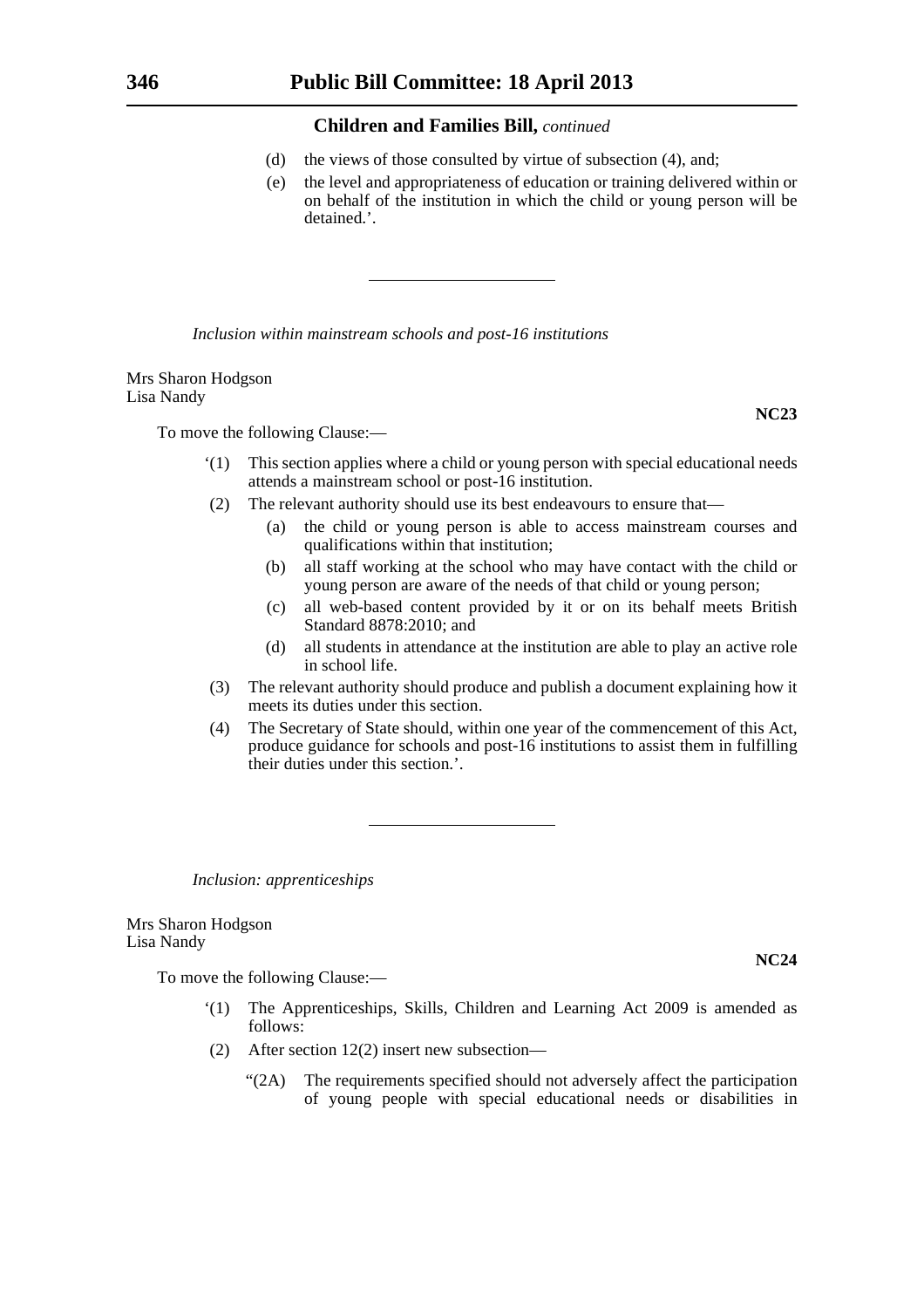apprenticeship schemes, if they are able to perform at the prescribed occupational standard required by the apprenticeship framework.".'.

*Children and young people temporarily unable to attend mainstream school*

#### Mrs Sharon Hodgson Lisa Nandy

To move the following Clause:—

- '(1) This section applies where a child or young person of compulsory school age is unable to attend school for a period of between one and twenty four months.
- (2) The local authority responsible for a child or young person for whom subsection (1) applies must ensure that appropriate educational provision is available and provided to the child or young person concerned, and that any identified health or social care needs are provided for.
- (3) Regulations may specify acceptable reasons for which subsection (1) may apply, including, but not limited to—
	- (a) the placement of the child or young person in a certain school under section 39 of this Act is the subject of dispute;
	- (b) the child or young person has been withdrawn from school while an EHC Plan is being prepared;
	- (c) the child or young person has been withdrawn from school as a result of a diagnosed medical condition;
	- (d) the child or young person has been withdrawn from school, whether by the school, their parents or themselves, as a result of bullying or fear of bullying;
	- (e) the child or young person has been withdrawn from school as a result of a diagnosed mental condition or temporary mental instability, including phobia or trauma.
- (4) In discharging their duties under this section, a local authority must—
	- (a) consult with the child or young person and their family;
	- (b) consult with the school at which the child or young person is currently enrolled, or was last enrolled at;
	- (c) consult with professionals from any other agency known to be in contact with the child or young person and their family in relation to the reason for which the child or young person concerned has been withdrawn from school;
	- (d) continue to monitor the development of the child or young person concerned;
	- (e) have regard to the age and prior educational outcomes of the child or young person when determining provision, and
	- (f) consider the suitability of internet-based educational provision.'.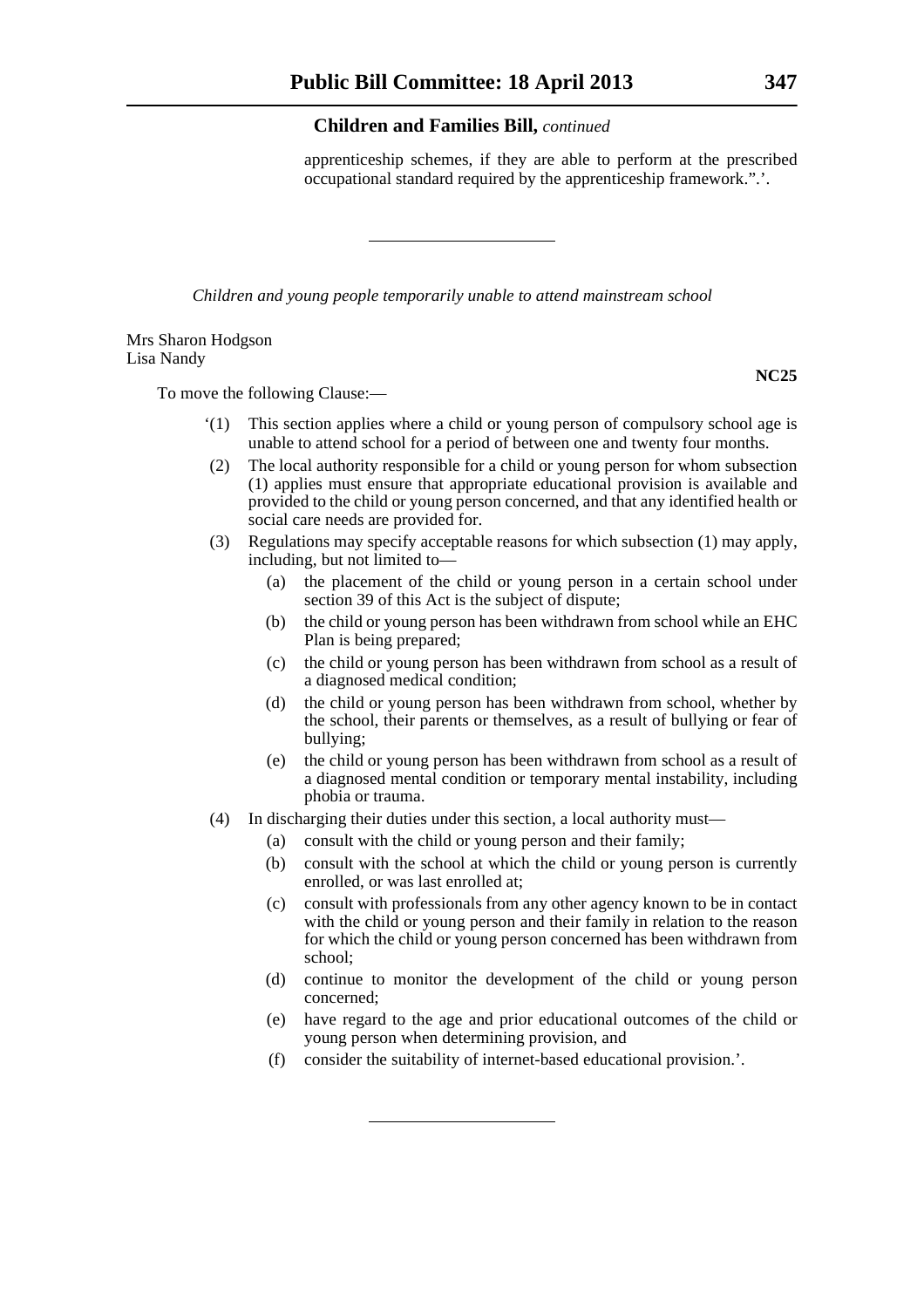*Reporting on implementation of Part 3*

Mrs Sharon Hodgson Lisa Nandy

To move the following Clause:—

'Within the period of one year beginning with the commencement of this Part, and every year thereafter, the Secretary of State must lay before Parliament a report about the effect of this Part.'.

*Access to therapeutic support*

Annette Brooke

To move the following Clause:—

- '(1) Where a child has been abused or harmed, or a child has been placed at risk of abuse or harm, the local authority or clinical commissioning group has a duty to provide health services, where appropriate.
- (2) In this section—

"health services" includes, but is not limited to, therapeutic counselling and other mental health services;

- "local authority" has the meaning given by subsection 13(9);
- "clinical commissioning group" has the meaning given by section 10 of the Health and Social Care Act 2012.'.

*Duty to promote the mental health and emotional wellbeing of looked after children*

Annette Brooke

To move the following Clause:—

'In section 22 of the Children Act 1989 [General duty of local authority in relation to children looked after by them] after subsection (3A) insert the following new subsections—

- "(3B) The duty of a local authority under subsection (3)(a) to safeguard and promote the welfare of a child looked after by them includes in particular a duty to promote the child's mental health and emotional wellbeing.
- (3C) A local authority in England must appoint at least one person for the purposes of discharging the duties imposed by virtue of subsection (3B).

**NC26**

**NC27**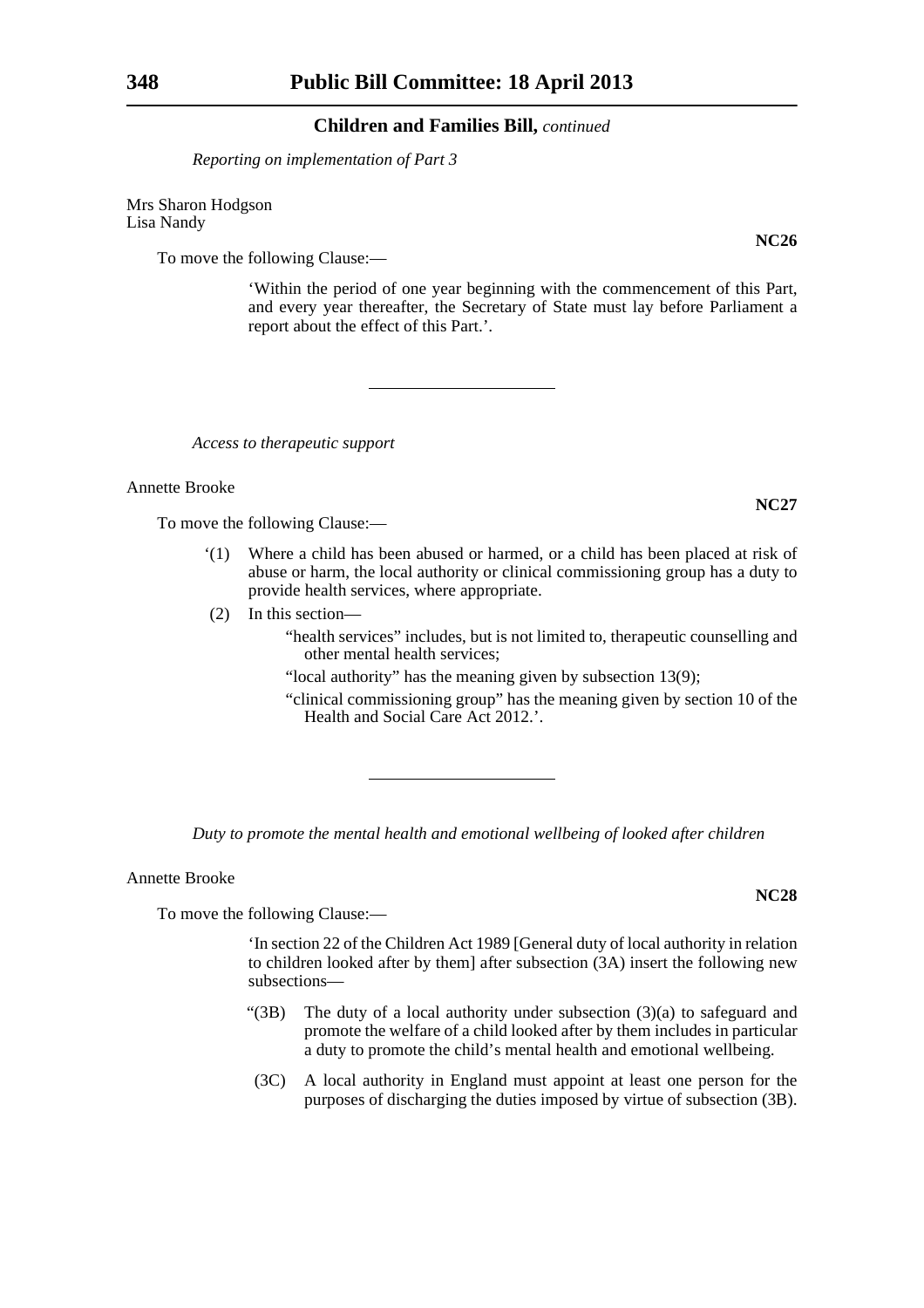(3D) A person appointed by a local authority under subsection (3C) must be an officer or the local authority, another local authority or a health body in England".'.

*Maintaining a register of sight impaired and severely sight impaired children and young people*

Annette Brooke

To move the following Clause:—

'A local authority in England must establish and maintain a register of sight impaired and severely sight impaired children and young people who are ordinarily resident in its area.'.

*Duty to assess and meet young carers' needs for care and support*

Mr Robert Buckland Annette Brooke Lucy Powell

To move the following Clause:—

- '(1) Where it appears to a local authority that a child within their area may provide or be about to provide care to an adult or a child who is disabled, the authority must—
	- (a) assess whether the child has needs for support relating to their caring role (or is likely to have such needs in the future), and
	- (b) if the child is found to have such needs, set out what those needs are (or are likely to be in the future).
- (2) Having carried out an assessment under subsection (1), a local authority must meet those needs for support which it considers to be necessary to meet in order to safeguard and promote the child's welfare.
- (3) Having carried out an assessment under subsection (1), a local authority must also consider whether the adult is or may be eligible for assessment under the Care and Support Act 2013, and if so must ensure such an assessment is carried out unless that adult objects.
- (4) Having carried out an assessment under subsection (1), a local authority must consider whether, in the case of a child who is caring for a disabled child, the child being cared for requires an assessment under the Children Act 1989 and if so shall carry out that assessment unless the person with parental responsibility for that child objects.
- (5) The Secretary of State shall issue guidance in relation to the duties set out above having consulted with persons whom the Secretary of State considers to be

**NC29**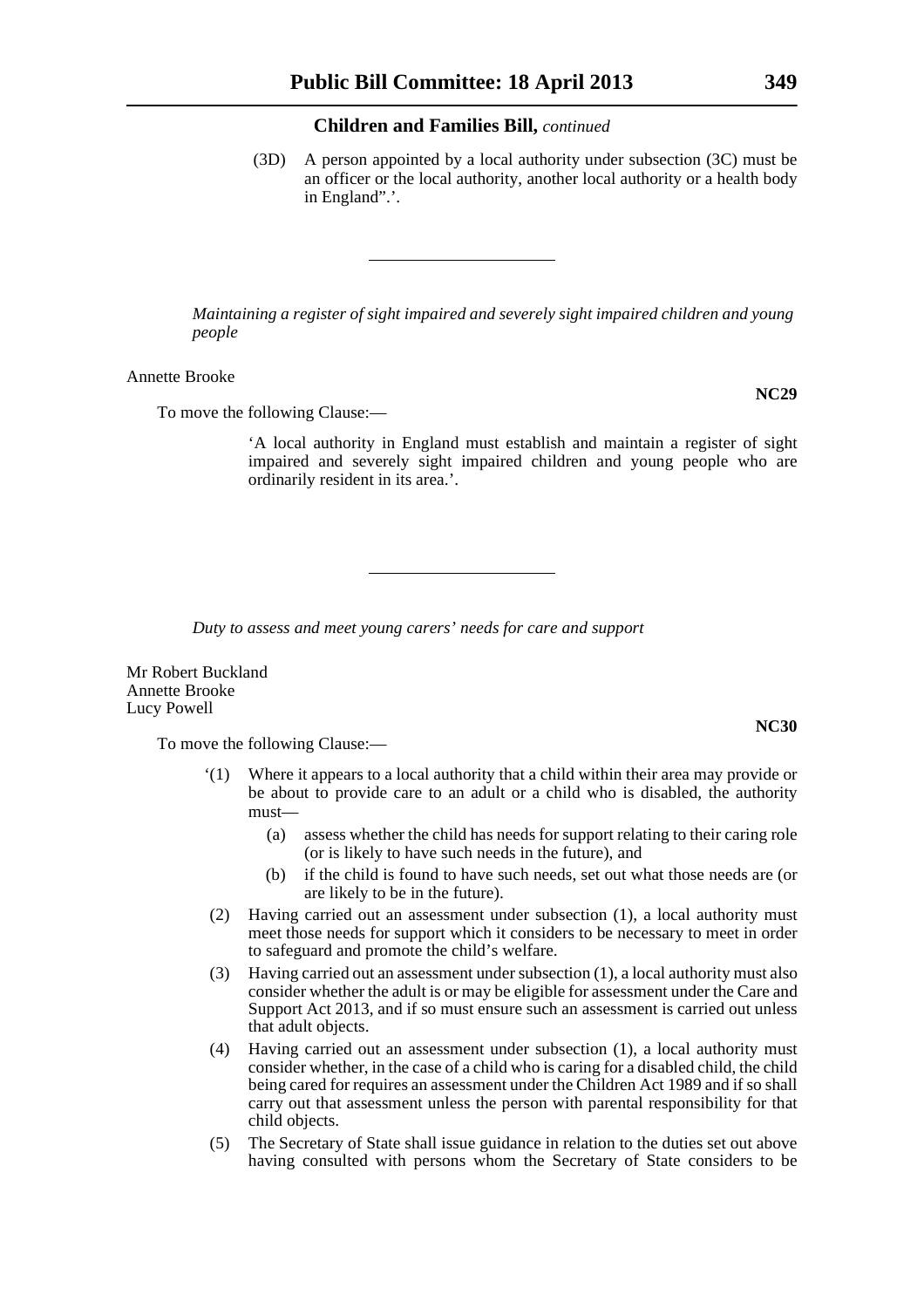appropriate, the said guidance to be issued under section 7 of the Local Authority Social Services Act 1970.

- (6) Any service provided by an authority in the exercise of functions conferred on them under this section may be provided for the family or for any member of the child's family, and may include—
	- (a) services to the adult the child is providing care for to meet the adult's needs for care and support; and
	- (b) services to the adult to enhance their parenting capacity.

If such services are provided with a view to safeguarding and promoting the child's welfare.'.

*Inspection and review of local authorities in England*

#### Mr Robert Buckland

To move the following Clause:—

- '(1) Section 135 of the Education and Inspections Act 2006 is amended as follows.
- (2) After section  $135(1)(e)$ , insert—
	- "(ea) the functions conferred on the authority under Part 3 of the Children and Families Act 2013.".
- (3) After section 136(4), insert—
	- "(5) The Chief Inspector must inspect the performance by an authority in supporting children and young people with special educational needs.".'.

*Registration of births within children's centres: pilot scheme*

Andrea Leadsom Mrs Sharon Hodgson Mr Frank Field

To move the following Clause:—

- '(1) The Secretary of State must, by regulations, establish a pilot scheme to trial the registration of births within children's centres.
- (2) The pilot scheme established under this section must name no less than six local authorities in which the registration of births within children's centres will be trialled.
- (3) The Secretary of State must make available funding for the pilot schemes established under this section.
- (4) Pilot schemes established under this section should—
	- (a) last not less than 12 months and not more than 24; and
	- (b) be evaluated by an independent body.
- (5) The independent body evaluating the pilot schemes in accordance with paragraph (4)(b) must present a report to the Secretary of State within three months of their

**NC31**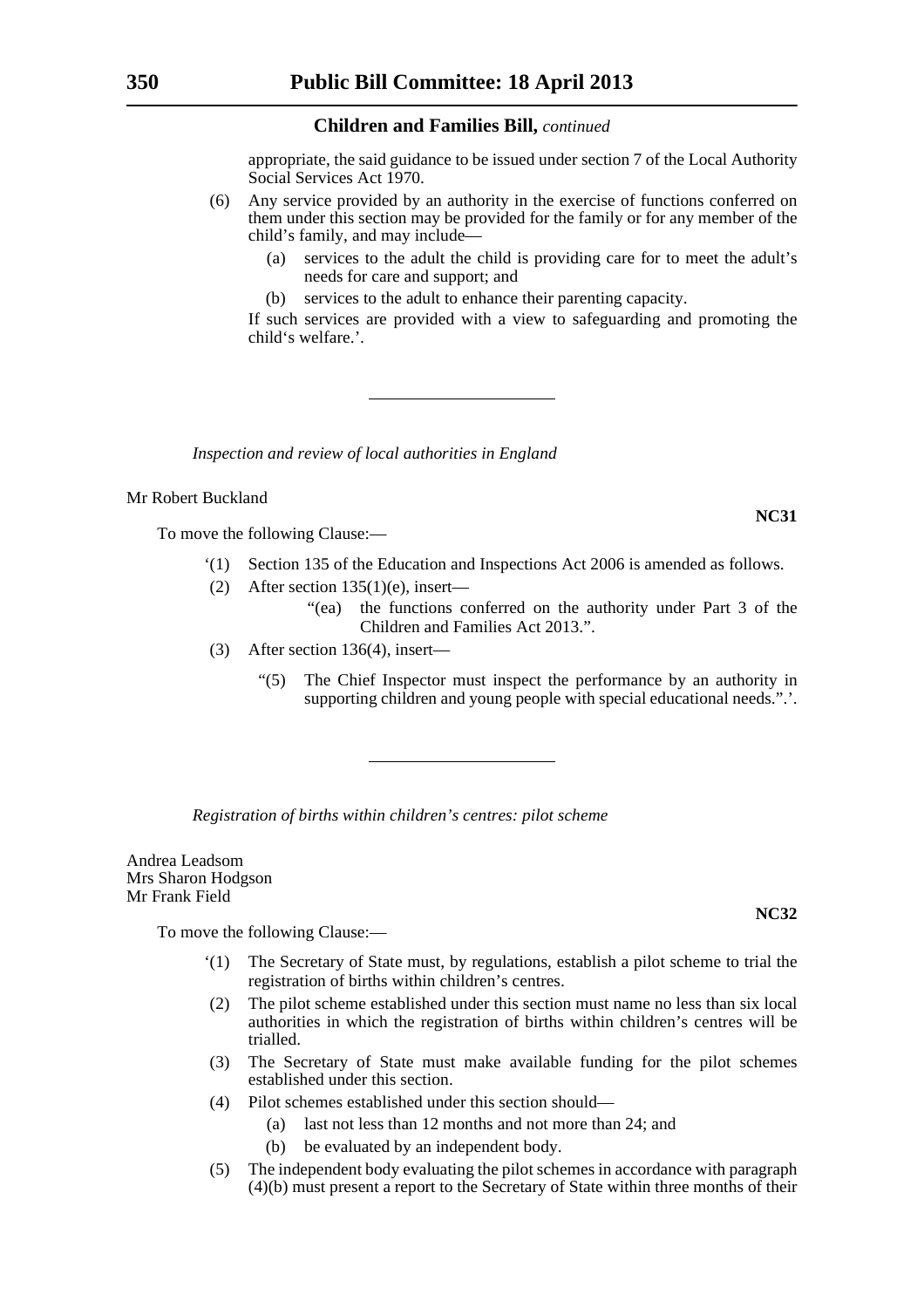conclusion, assessing the effectiveness of the pilot schemes against criteria including—

- (a) cost effectiveness;
- (b) the levels of engagement with children's centres by new parents;
- (c) an analysis of the changes in relationship between the children's centres and families; and
- (d) the change in health and developmental indicators within their catchment areas.
- (6) Regulations under this section—
	- (a) shall be made by statutory instrument, and
	- (b) may not be made unless a draft has been laid before and approved by resolution of each House of Parliament.
- (7) Before regulations under subsection (6) are laid before Parliament the Secretary of State must consult—
	- (a) local authorities and directors of children's services;
	- (b) organisations other than local authorities involved in the management of children's centres;
	- (c) the Department for Health and health agencies, and
	- (d) any other person or organisation he may deem appropriate.
- (8) In this section "children's centre" has the meaning given by section  $5A(4)$ (Arrangements for provision of children's centres) of the Childcare Act 2006.'.

*Registration of births to take place only at children's centres*

Andrea Leadsom Mrs Sharon Hodgson Mr Robert Buckland

To move the following Clause:—

**NC33**

- '(1) The Births and Deaths Registration Act 1953 is amended as follows.
- (2) After section 14A (re-registration after declaration of parentage) insert—

### **"14B Registration of births to take place only at children's centres**

Information relating to the birth of every child born in England required to be given under this Part, and any duty under this Part to sign the register of births, may be given or fulfilled only at a children's centre, as defined in section 5A of the Childcare Act 2006 (arrangements for provision of children's centres).".'.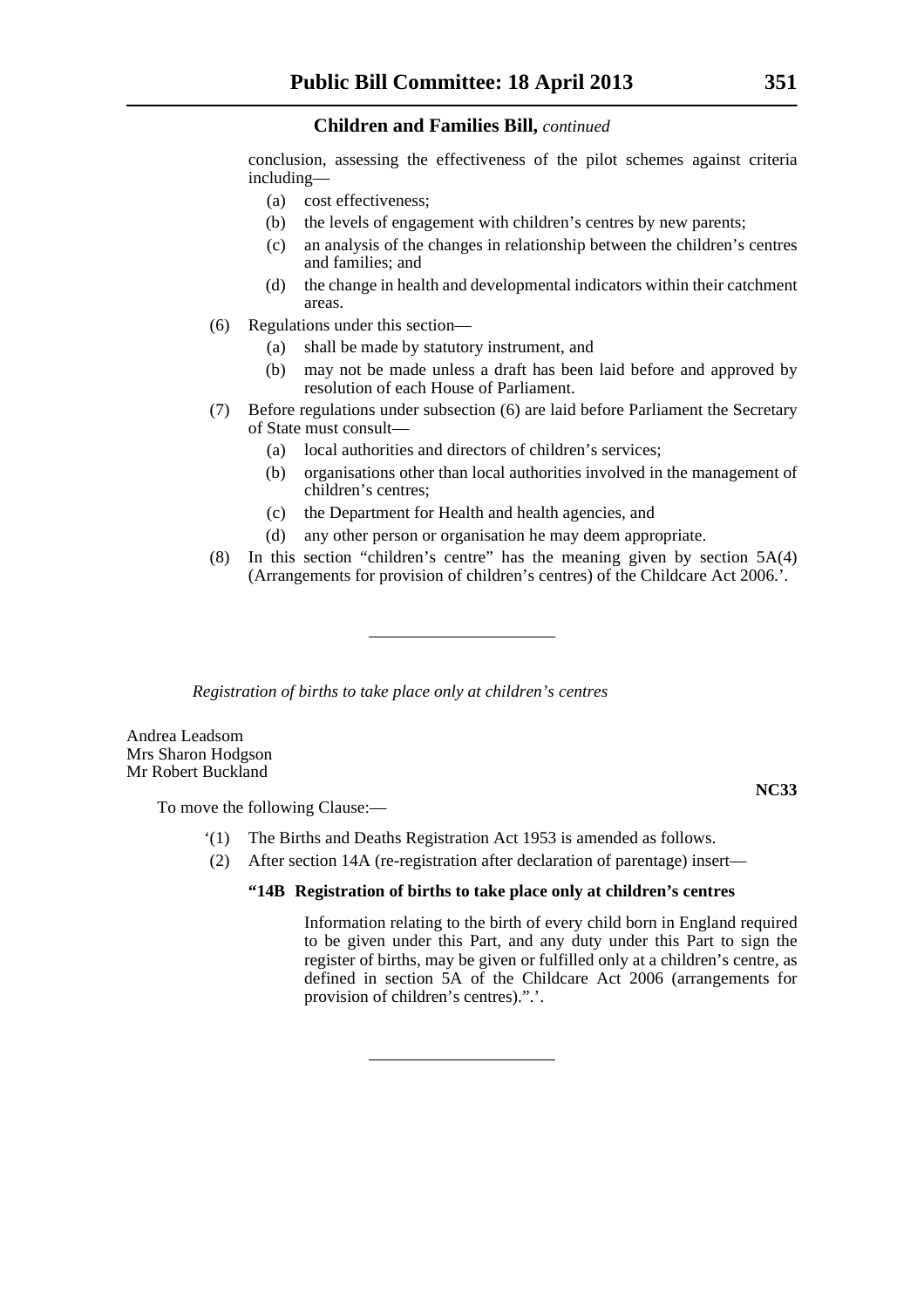*Report of inspections of home-based child care settings*

Andrea Leadsom Mrs Sharon Hodgson

To move the following Clause:—

'In section 50 of the Childcare Act 2006 (report of inspections) in subsection (1) after paragraph (c) insert—

"(ca) how well home-based child care setting meet the attachment needs of children under two,".'.

*Inclusive and accessible education, health and social care provision*

#### Mr Robert Buckland

To move the following Clause:—

'In exercising a function under Part 3 of this Act, a local authority and NHS bodies in England must promote and secure inclusive and accessible education, health and social care provision to support children, young people and their families.'.

*Constraints on Children's Commissioner*

Mr Steve Reed

To move the following Clause:—

'In Schedule 1 to the Children Act 2004, in paragraph 1 (status) after subparagraph (2) insert—

- "(3) The Minister shall have due regard to the desirability of ensuring that the Children's Commissioner is under as few constraints as reasonably possible in determining—
	- (a) the Commissioner's activities,
	- (b) the Commissioners's timetables, and
	- (c) the Commissioner's priorities.".'.

**NC37**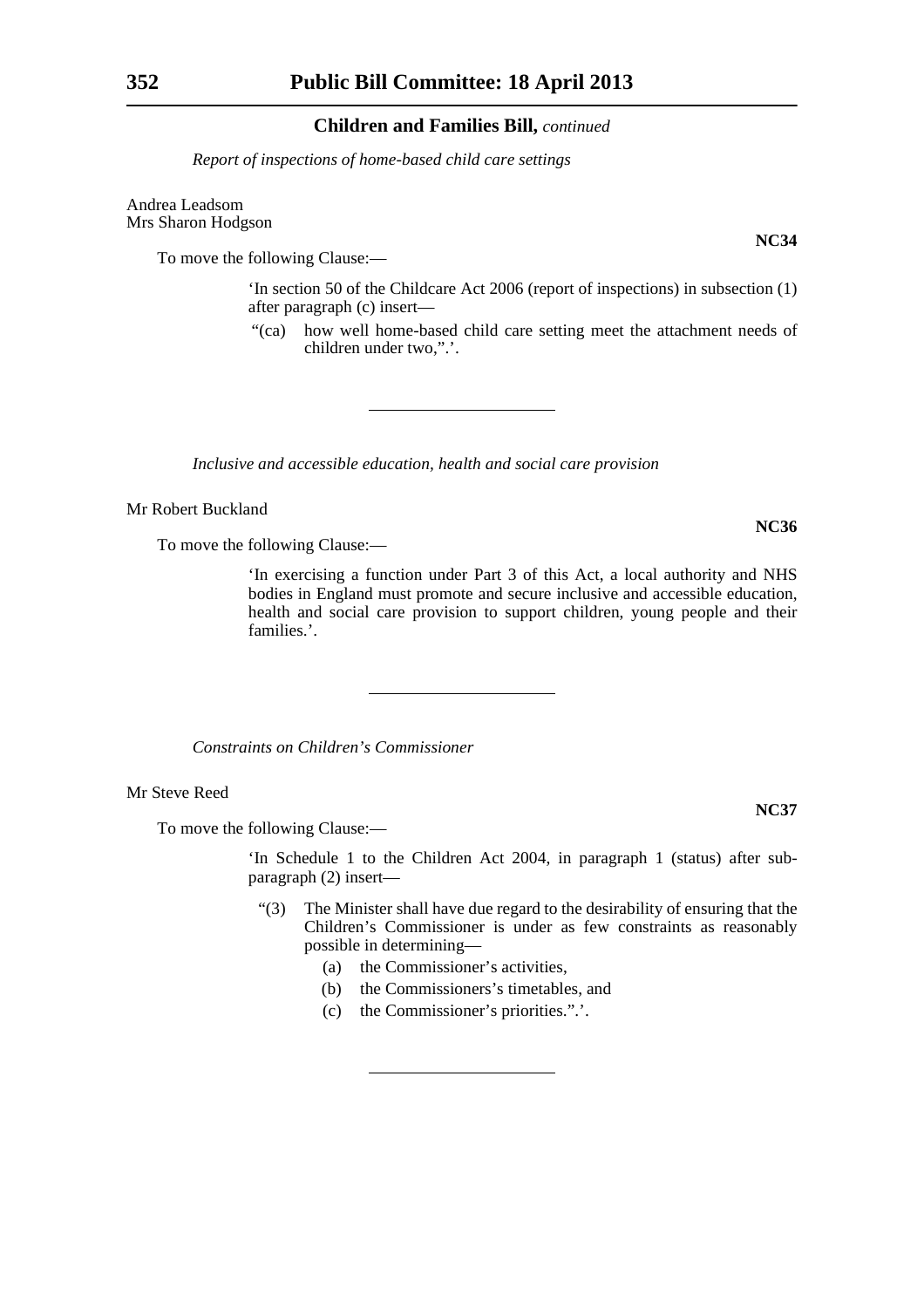*Staff to child ratios: Ofsted-registered childminder settings*

Mrs Sharon Hodgson Lisa Nandy Lucy Powell

To move the following Clause:—

- '(1) This section applies to Ofsted-registered childminder settings.
- (2) The ratio of staff to children under the age of eight must be no less than one to six, where—
	- (a) a maximum of three children may be young children;
	- (b) a maximum of one child is under the age of one.
- (3) Any care provided by childminders for older children must not adversely affect the care of children receiving early years provision.
- (4) If a childminder can demonstrate to parents, carers and inspectors, that the individual needs of all the children are being met, then in addition to the ratio set out in subsection (2), they may also care for—
	- (a) babies who are siblings of the children referred to in subsection (2), or
	- (b) their own baby.
- (5) If children aged between four and five years only attend the childminding setting outside of normal school hours or the normal school term time, they may be cared for at the same time as three other young children, provided that at no time does the ratio of staff to children under the age of eight exceed one to six.
- (6) If a childminder employs an assistant or works with another childminder, each childminder or assistant may care for the number of children permitted by the ratios specified in subsections (2), (4) and (5).
- (7) Children may only be left in the sole care of a childminder's assistant for two hours in a single day.
- (8) Childminders must obtain the permission of a child's parents or carers before that child can be left in the sole care of a childminder's assistant.
- (9) The ratios in subsections (2), (4) and (5) apply to childminders providing overnight care, provided that the children are continuously monitored, which may be through the use of electronic equipment.
- (10) For the purposes of this section a child is—
	- (a) a "young child" up until 1 September following his or her fifth birthday.
	- (b) an "older child" after the 1 September following his or her fifth birthday.'.

*Staff to child ratios: Ofsted-registered non-domestic childminder*

Mrs Sharon Hodgson Lisa Nandy Lucy Powell

To move the following Clause:—

- '(1) This section applies to Ofsted-registered, non-domestic childcare settings.
- (2) For children aged under two—

**NC39**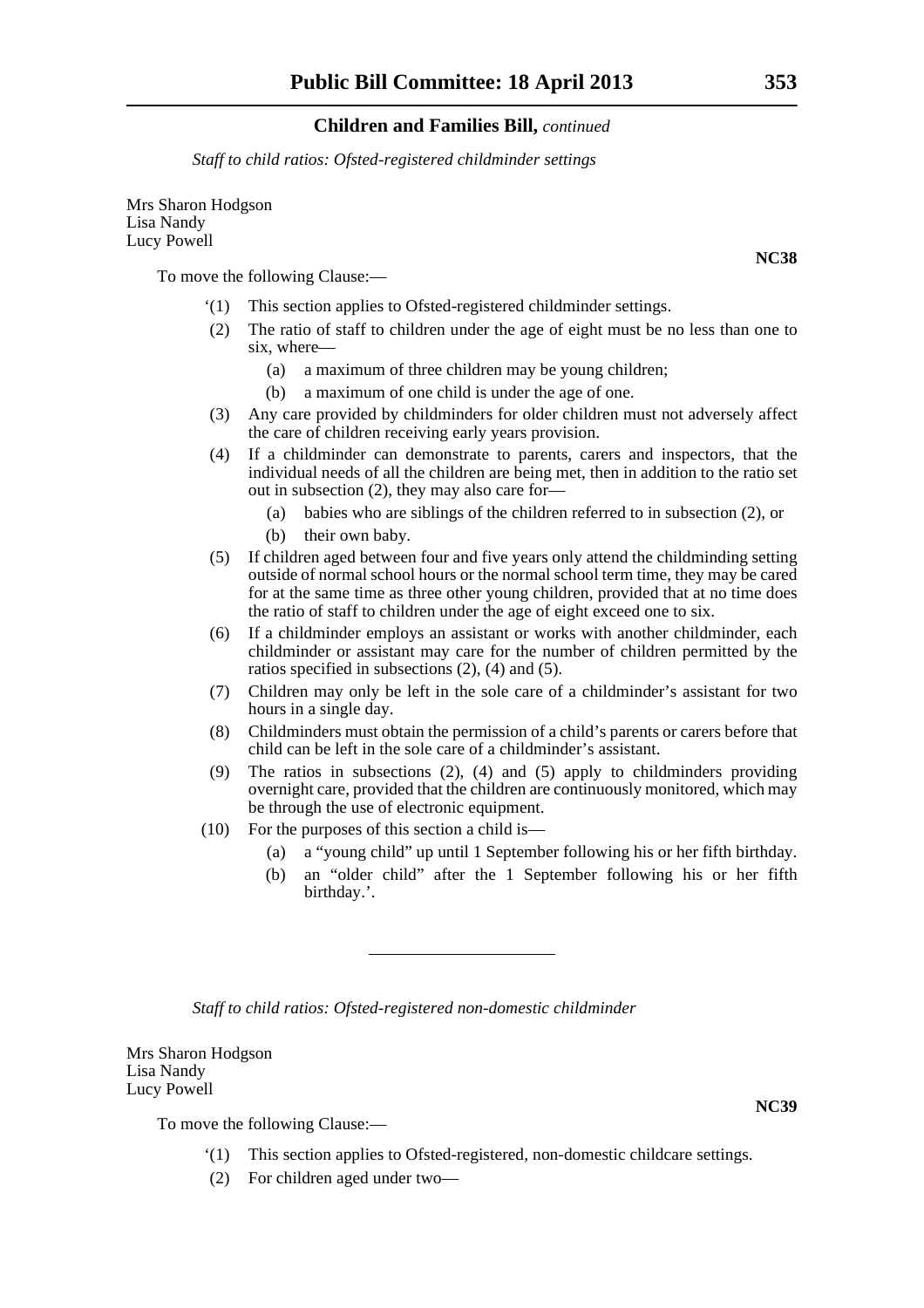- (a) the ratio of staff to children must be no less than one to three;
- (b) at least one member of staff must hold a full and relevant level 3 qualification, and must be suitably experienced in working with children under two;
- (c) at least half of all other members of staff must hold a full and relevant level 2 qualification;
- (d) at least half of all members of staff must have received training in care for babies; and
- (e) where there is a dedicated area solely for children under two years old, the member of staff in charge of that area must, in the judgement of their employer, have suitable experience of working with children under two years old.
- (3) For children between the ages of two and three—
	- (a) the ratio of staff to children must be no less than one to four;
	- (b) at least one member of staff must hold a full and relevant level 3 qualification; and
	- (c) at least half of all other members of staff must hold a full and relevant level 2 qualification.
- (4) Where there is registered early years provision, which operates between 8 am and 4 pm, and a member of staff with Qualified Teacher Status, Early Years Professional Status or other full and relevant level 6 qualification is working directly with the children, for children aged three and over—
	- (a) the ratio of staff to children must be no less than one to 13; and
	- (b) at least one other member of staff must hold a full and relevant level 3 qualification.
- (5) Where there is registered early years provision, which operates outside the hours of 8 am and 4 pm, and between the hours of 8 am and  $\overline{4}$  pm where a member of staff with Qualified Teacher Status, Early Years Professional Status or other full and relevant level 6 qualification is not working directly with the children, for children aged three and over—
	- (a) the ratio of staff to children must be no less than one to eight;
	- (b) at least one member of staff must hold a full and relevant level 3 qualification; and
	- (c) at least half of all other staff must hold a full and relevant level 2 qualification.
- (6) In independent schools where—
	- (a) a member of staff with Qualified Teacher Status, Early Years Professional Status or other full and relevant level 6 qualification;
	- (b) an instructor; or
	- (c) a suitably qualified overseas-trained teacher is working directly with the children, for children aged three and over—
		- (i) for classes where the majority of children will reach the age of five or older within the school year, the ratio of staff to children must be no less than one to 30;
		- (ii) for all other classes the ratio of staff to children must be no less than one to 13; and
		- (iii) at least one other member of staff must hold a full and relevant level 3 qualification.
- (7) In independent schools where there is—
	- (a) no member of staff with Qualified Teacher Status, Early Years Professional Status or other full and relevant level 6 qualification;
	- (b) no instructor; or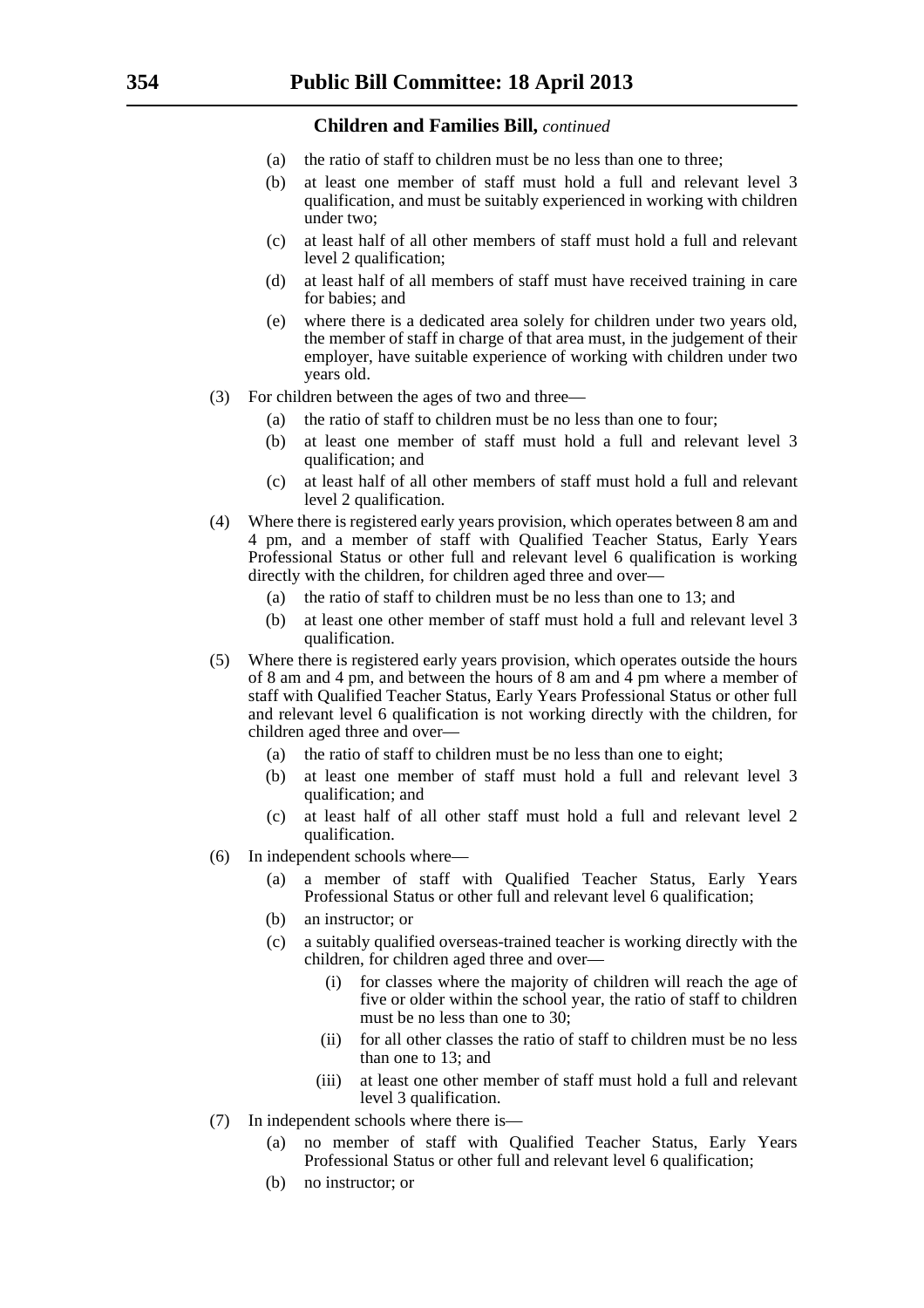- (c) no suitably qualified overseas-trained teacher, working directly with the children, for children aged three and over—
	- (i) the ratio of staff to children must be no less than one to eight;
	- (ii) at least one member of staff must hold a full and relevant level 3 qualification; and
	- (iii) at least half of all other members of staff must hold a full and relevant level 2 qualification.
- (8) In maintained nursery schools and nursery classes in maintained schools (except reception classes)—
	- (a) the ratio of staff to children must be no less than one to 13;
	- (b) at least one member of staff must be a school teacher as defined by subsection 122(3) [Power to prescribe pay and conditions] of the Education Act 2002 and Schedule 2 to the Education (School Teachers' Qualifications) (England) Regulations 2003; and
	- (c) at least one other member of staff must hold a full and relevant level 3 qualification.
- (9) The Secretary of State may make provision in statutory guidance to—
	- (a) define qualifications as "full and relevant"; and
	- (b) define "suitable experience" for those working with children under two.
- (10) If HM Chief Inspector of Education is concerned about the quality of provision or the safety and well-being of children in a setting he may impose different ratios.'.

*Information on children's centres*

Mrs Sharon Hodgson Lisa Nandy

To move the following Clause:—

- '(1) The Secretary of State must compile and publish information on children's centres in England every three months, including—
	- (a) the number of registered children's centres in each local authority area;
	- (b) the annual budget of each children's centre in each local authority area;
	- (c) the total weekly opening hours of each centre in each local authority area;
	- (d) any changes in the figures for (a), (b) or (c) since the same period in the preceding year; and
	- (e) any other information he deems useful to compile and publish.
- (2) Local authorities are obliged to provide information requested by the Secretary of State in pursuance of his duties under subsection (1), in a format specified by him.
- (3) The Secretary of State must publish information in an accessible format, not later than three months after the information has been provided by the local authorities.
- (4) The Secretary of State may charge a prescribed fee for providing information compiled under this section in paper form.
- (5) The level of fee charged under subsection (5) must not exceed the cost of production and supply.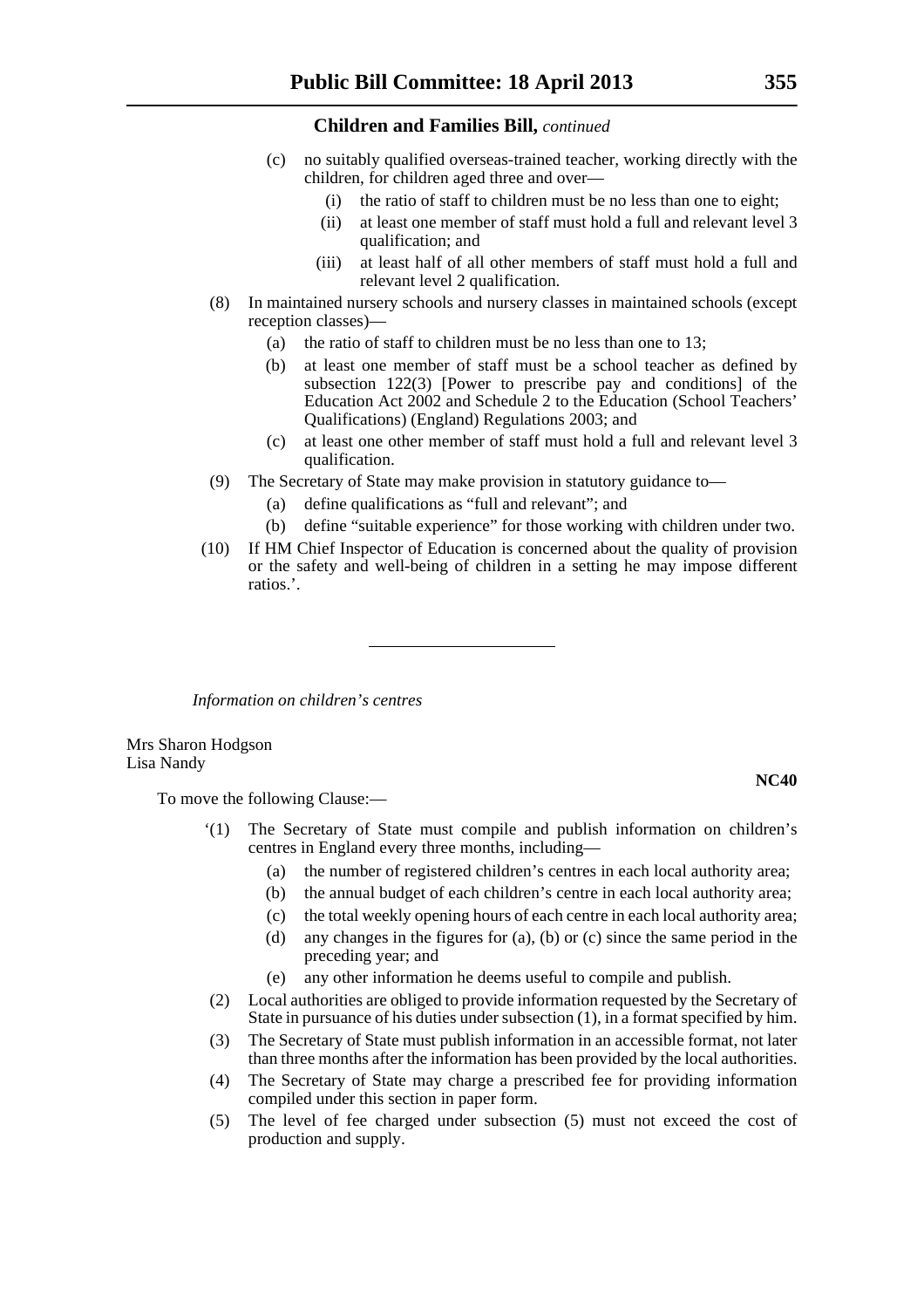(6) In this section "Children's Centre" has the meaning given by section 5A(4) [Arrangements for provision of children's centres] of the Childcare Act 2006.'.

*Duty to ensure sufficient support*

Mrs Sharon Hodgson Lisa Nandy

To move the following Clause:—

- '(1) It shall be the general duty of every local authority to take steps to ensure that, so far as reasonably practicable, a range and level of services are provided sufficient to improve the wellbeing of young carers who are ordinarily resident in their area.
- (2) The reference in subsection (1) to services may include those provided by institutions referred to elsewhere in this Act, as well as to those provided on a regular basis by charitable and voluntary organisations.
- (3) In discharging its duty under subsection (1), a local authority must have regard  $t_0$ 
	- (a) data gathered by other agencies in exercising their duties under sections [*Health bodies: duties with respect to young carers*], [*Schools: duties with respect to young carers*] and [*Further and higher education institutions: duties with respect to student carers*];
	- (b) any guidance given from time to time by the Secretary of State.'.

*Duty to assess social care provision for young carers*

Mrs Sharon Hodgson Lisa Nandy

To move the following Clause:—

- In determining for the purposes of section [*Duty to ensure sufficient support*] whether the provision of social care support is sufficient to meet the needs of young carers, a local authority must—
	- (a) undertake an assessment of social care needs of disabled people and young carers in their area;
	- (b) undertake an assessment of the sufficiency of the supply of social care services for disabled people and young carers in their area;
	- (c) publish a strategy setting out the steps to ensuring sufficiency of supply of social care services for disabled people and young carers in their area; and
	- (d) have regard to any guidance given from time to time by the Secretary of State.

**NC41**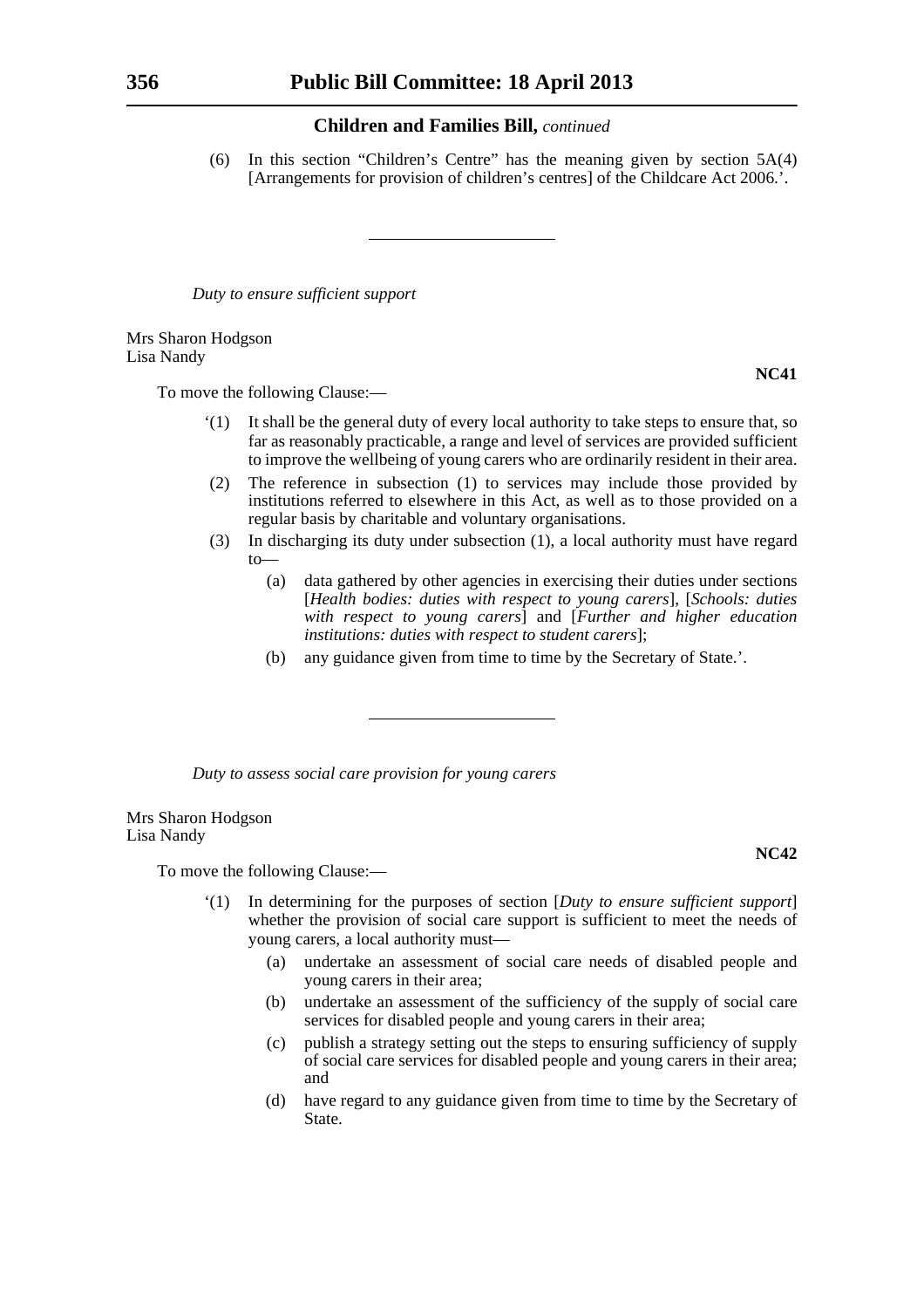(2) In relation to paragraphs (1)(a) and (b), the Secretary of State may by regulations define the assessments of social care needs and sufficiency of supply of social care services.'.

*Health bodies: duties with respect to young carers*

Mrs Sharon Hodgson Lisa Nandy

To move the following Clause:—

- '(1) In exercising their general functions health bodies must—
	- (a) promote and safeguard the well-being of young carers;
	- (b) ensure that effective procedures exist to identify patients who are or are about to become carers;
	- (c) ensure that effective procedures exist to identify patients who it may be reasonably assumed may be receiving care from a child or young person for whom they are responsible;
	- (d) ensure that appropriate systems exist to ensure that carers receive appropriate information and advice; and
	- (e) ensure that systems are in place to ensure that the relevant general medical services are rendered to their patients who are young carers, or to the young carers of their patients.
- (2) In relation to paragraphs (1)(b), (c) and (d), the Secretary of State may by regulations further provide for the strategies to be developed.'.

*Schools: duties with respect to young carers*

Mrs Sharon Hodgson Lisa Nandy

To move the following Clause:—

- '(1) The appropriate authorities of schools must ensure that, within 12 months of the passing of this Act, they take all reasonable steps to ensure that there is in place a policy which—
	- (a) identifies young carers within the school; and
	- (b) makes arrangements for the provision within school of appropriate support to promote the well-being and improve the educational attainment of pupils who are young carers.
- (2) In discharging its duty under subsection (1), where appropriate the authority must—
	- (a) consult with the family of the child or young person identified, or the young person themselves;
	- (b) involve the local authority in which the identified pupil is ordinarily resident;

# **NC44**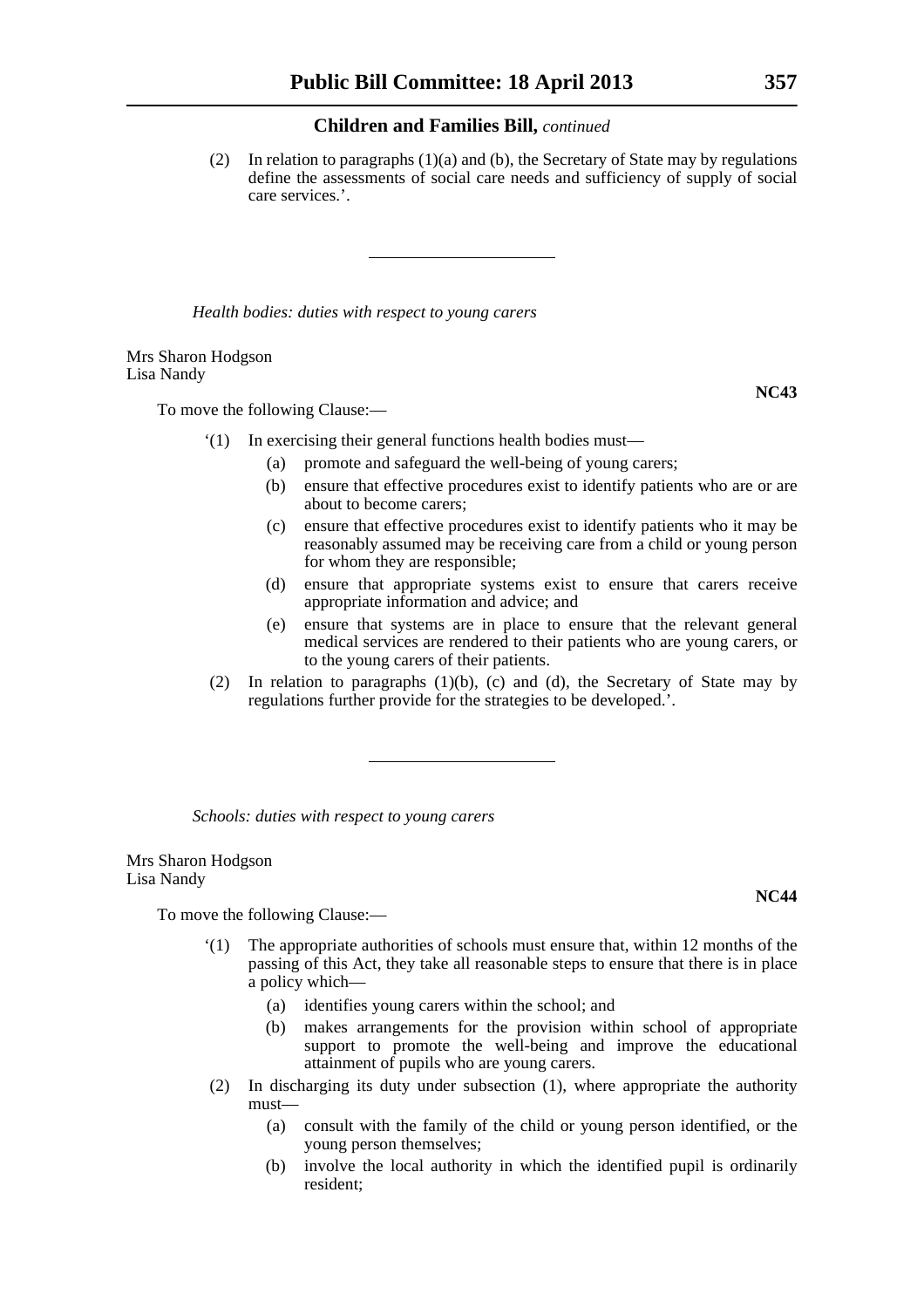- (c) refer the identified pupil to additional services outside the school;
- (d) have regard to any guidance given from time to time by the Secretary of State.
- (3) The "appropriate authority" for a school is—
	- (a) in the case of a maintained school, the governing body;
	- (b) in the case of an Academy, the proprietor;
	- (c) in the case of a pupil referral unit, the management committee.'.

*Further and higher educational institutions: duties with respect to student carers*

Mrs Sharon Hodgson Lisa Nandy

To move the following Clause:—

- '(1) The responsible body of an institution to which this section applies must, within 12 months of the passing of this Act, identify or make arrangements to identify student carers and have a policy in place on promoting the well-being of student carers.
- (2) This section applies to—
	- (a) a university;
	- (b) any other institution within the higher education sector;
	- (c) an institution within the further education sector.
- (3) A responsible body is—
	- (a) in the case of an institution in paragraphs  $(2)(a)$  or (b), the governing body;
	- (b) in the case of a college of further education under the management of a board of management, the board of management;
	- (c) in the case of any other college of further education, any board of governors of the college or any person responsible for the management of the college, whether or not formally constituted as a governing body or board of governors.
- (4) In discharging its duty under subsection (1), where appropriate the authority must—
	- (a) consult with the family of the child or young person identified, or the young person themselves;
	- (b) involve the local authority in which the identified pupil is ordinarily resident;
	- (c) refer the identified student to additional services outside of the institution; and
	- (d) have regard to any guidance given from time to time by the Secretary of State.'.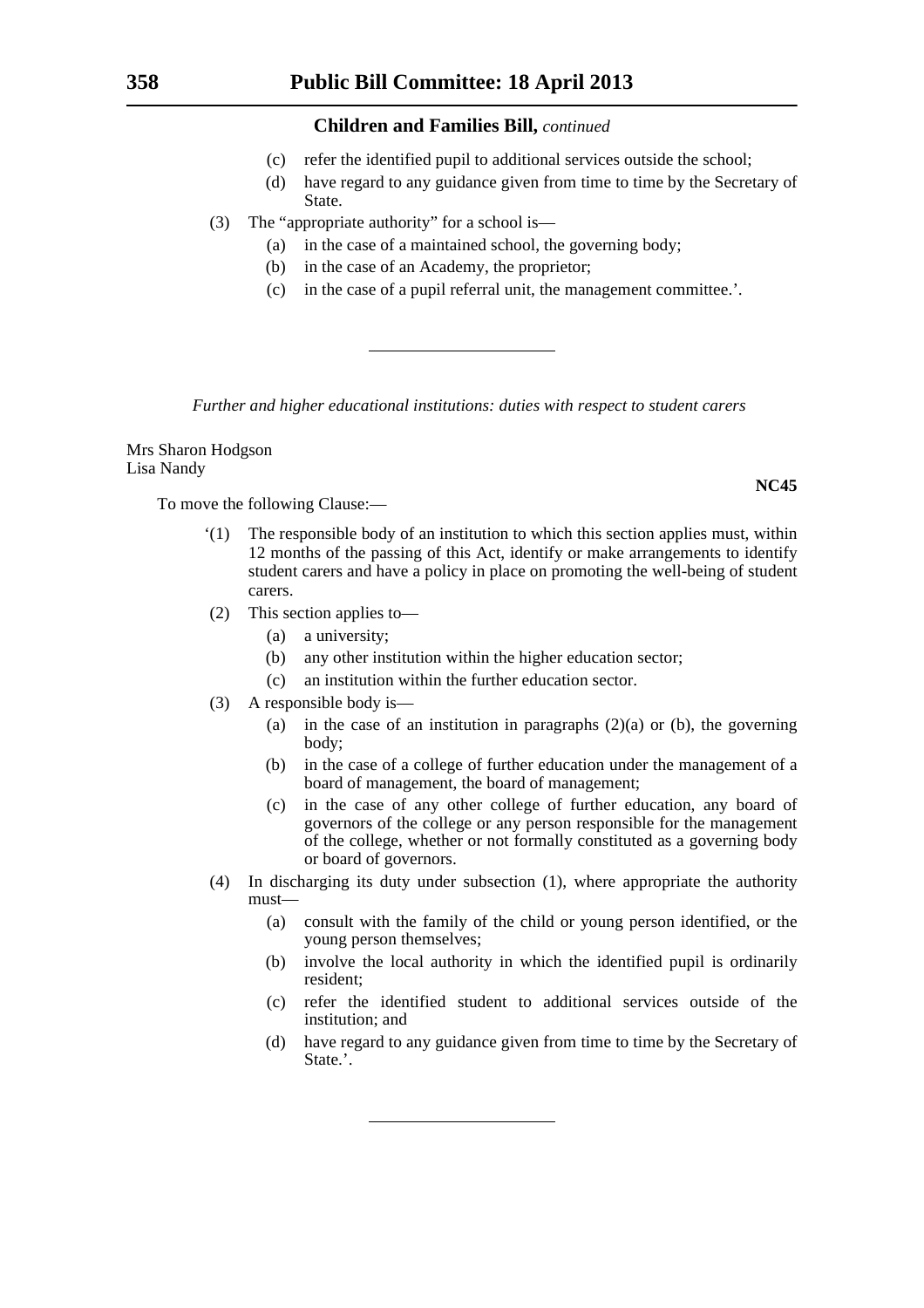#### *Interpretation*

Mrs Sharon Hodgson Lisa Nandy

To move the following Clause:—

#### 'In this Part—

- "carer" has the same meaning as in section 1 of the Carers (Recognition and Services) Act 1995;
- "young carer" means a person under 18 years of age who carries out caring tasks and assumes a level of responsibility for another person which would normally be carried out by an adult;
- "student carer" means a person enrolled with an institution in the further or higher education sector who carries out caring tasks and assumes a level of responsibility for another person with a disability;

"well-being" means the state of young carers so far as relating to—

- (a) physical and mental health and emotional well-being;
- (b) control by them over their day-to-day lives;
- (c) participation in education, training or recreation;
- (d) social and economic well-being;
- (e) domestic, family and personal relationships;
- (f) the contribution made by them to society.

"children's services" means services that could be provided under section 17(1) of the Children Act 1989;

"community care services" has the same meaning as in section 46(3) of the National Health Service and Community Care Act 1990;

"disability" has the same meaning as in section 6 of the Equality Act 2010;

"general medical services" has the same meaning as in the National Health Service Act 2006;

"health bodies" includes—

- (a) "Clinical Commissioning Groups", which has the same meaning as in section 1I of the National Health Service Act 2006;
- (b) "Foundation Trusts", which has the same meaning as in section 30 of the National Health Service Act 2006;
- (c) "NHS Trusts", which have the same meaning as in section 25 of the National Health Service Act 2006; and
- (d) "the NHS Commissioning Board", which has the same meaning as in section 1H of the National Health Service Act 2006;
- "higher education" and "further education" have the same meanings as in section 94 of the Equality Act 2010:
- "local authority" means a county council, district council, London borough council, the Greater London Authority or the Common Council of the City of London;
- "social care services" means any support that could be provided by a local authority in discharge of its functions under the Local Authority Social Services Act 1970 or pursuant to its powers under section 2 of the Local Government Act 2000.'.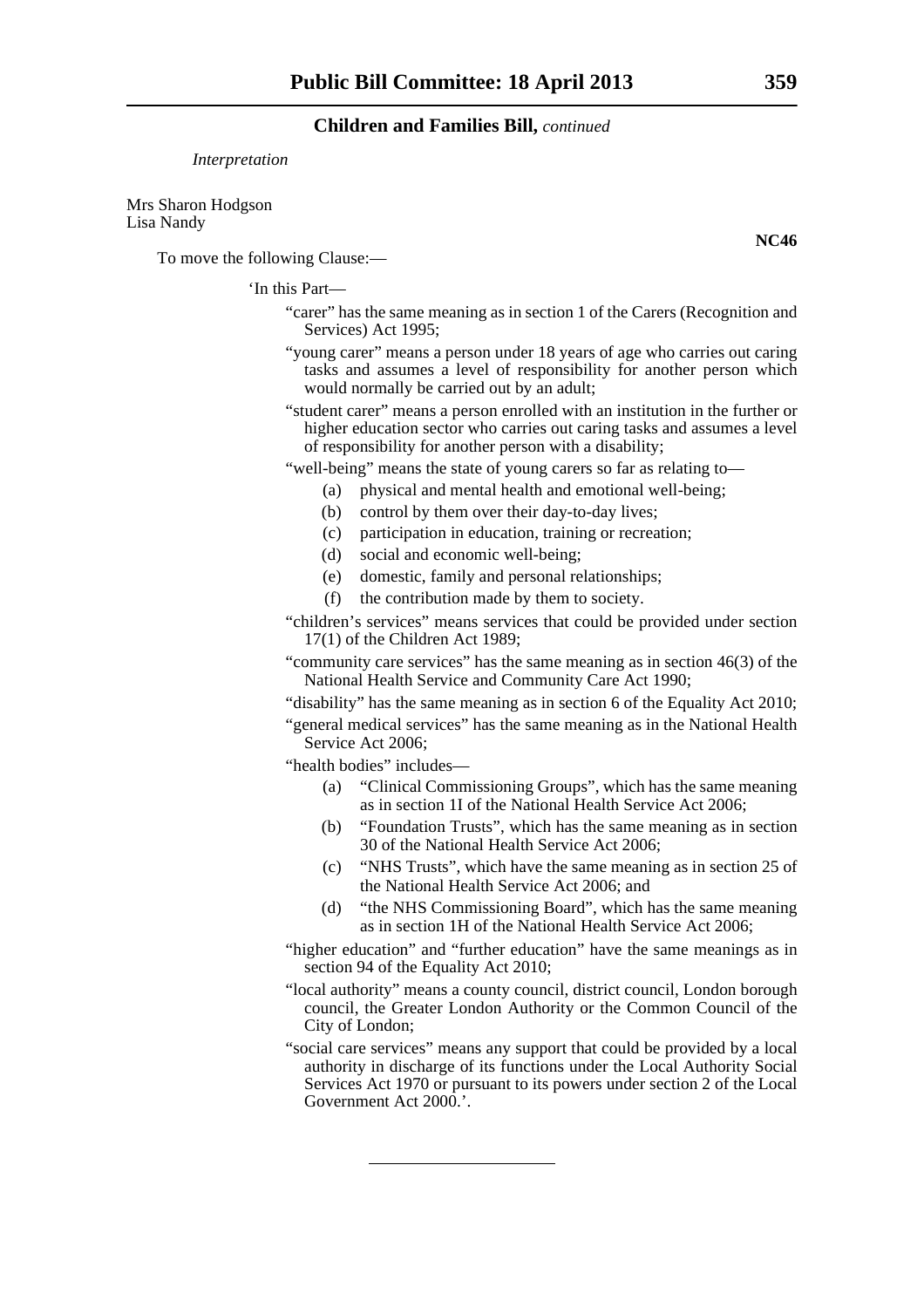*Teachers*

Mr Graham Allen Bill Esterson

To move the following Clause:—

- '(1) This section imposes duties on the appropriate authorities of the following schools in England—
	- (a) mainstream schools;
	- (b) maintained nursery schools.
- (2) The appropriate authority must ensure all new teachers have undertaken in their initial teacher training a mandatory module on special educational needs, including dyslexia.
- (3) The "appropriate authority" for a school is—
	- (a) in the case of a maintained school or maintained nursery school, the governing body;
	- (b) in the case of an Academy, the proprietor.'.

*Remit of the Children's Commissioner for Wales*

Lisa Nandy Mrs Sharon Hodgson

 $\hat{\mathbb{R}}$  To move the following Clause:—

'In section 72B of the Care Standards Act 2000, after subsection (1)(b), add—

"(c) the exercise or proposed exercise in relation to Wales of any function of a UK Government Minister.".'.

*Inclusion of children in equality impact assessments*

Lisa Nandy Mrs Sharon Hodgson

To move the following Clause:—

'Section 149 of the Equality Act 2010 (Public sector equality duty) is amended as follows—

- "(1) In subsection (7) after "age" add ",with particular regard to children under the age of 18."
- (2) After subsection (9) add—
	- "(10) The public sector equality duty set out in this section as it relates to children shall apply in the formulation and implementation of

**NC47**

**NC48**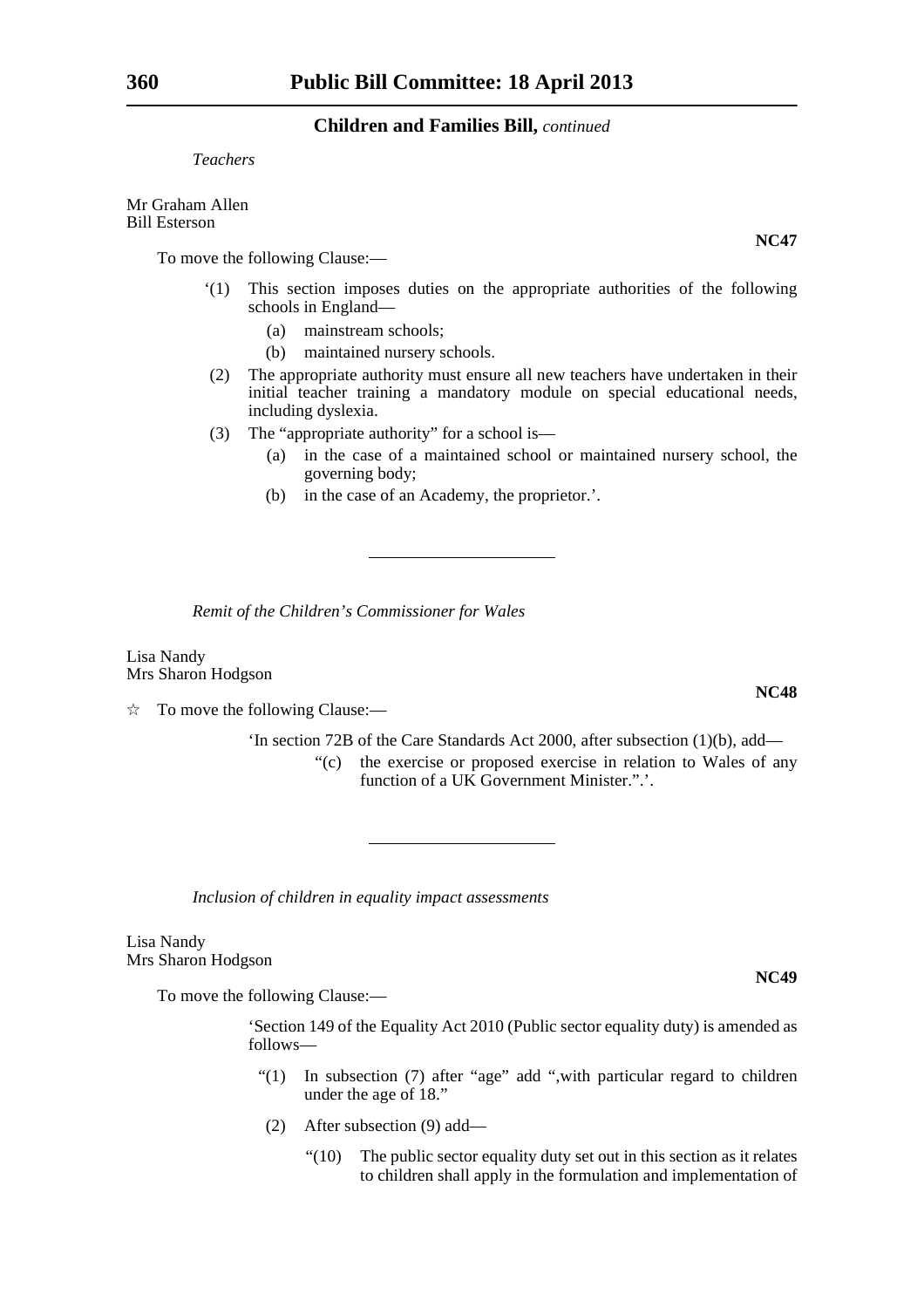policy and in the formulation, promotion and implementation of legislation.".'.

*Right to return to the same job after shared parental leave* 

#### Lisa Nandy Mrs Sharon Hodgson

To move the following Clause:—

- '(1) An employee who returns to work after any period of—
	- (a) ordinary maternity leave;
	- (b) ordinary adoption leave;
	- (c) paternity leave;
	- (d) shared parental leave of 26 weeks or less; or
	- (e) parental leave of four weeks or less, which was a period of isolated leave, or a consecutive period of any statutory leave of 26 weeks or less is entitled to return from leave to the job in which the employee was employed before the employee's absence.
	- (2) An employee who returns to work after any period of—
		- (a) additional maternity leave;
		- (b) additional adoption leave;
		- (c) parental leave of more than four weeks; or
		- (d) a consecutive period of any statutory leave of more than 26 weeks

is entitled to return from leave to the job in which the employee was employed before the employee's absence, or, if it is not reasonably practicable for the employer to permit the employee to return to that job, to another job which is both suitable for the employee and appropriate for the employee to do in the circumstances.

- (3) The reference in subsections (1) and (2) to the job in which an employee was employed before the employee's absence is a reference to the job in which the employee was employed—
	- (a) if the employee's return is from an isolated period of statutory leave, immediately before that period began,
	- (b) if the employee's return is from consecutive periods of statutory leave, immediately before the first such period.'.

*Extension of other statutory rights to leave and pay*

Lucy Powell

To move the following Clause:—

'(1) In section 80A of the Employment Rights Act 1996 (Entitlement to ordinary paternity leave: birth) subsection (1)(b) is repealed.

**NC51**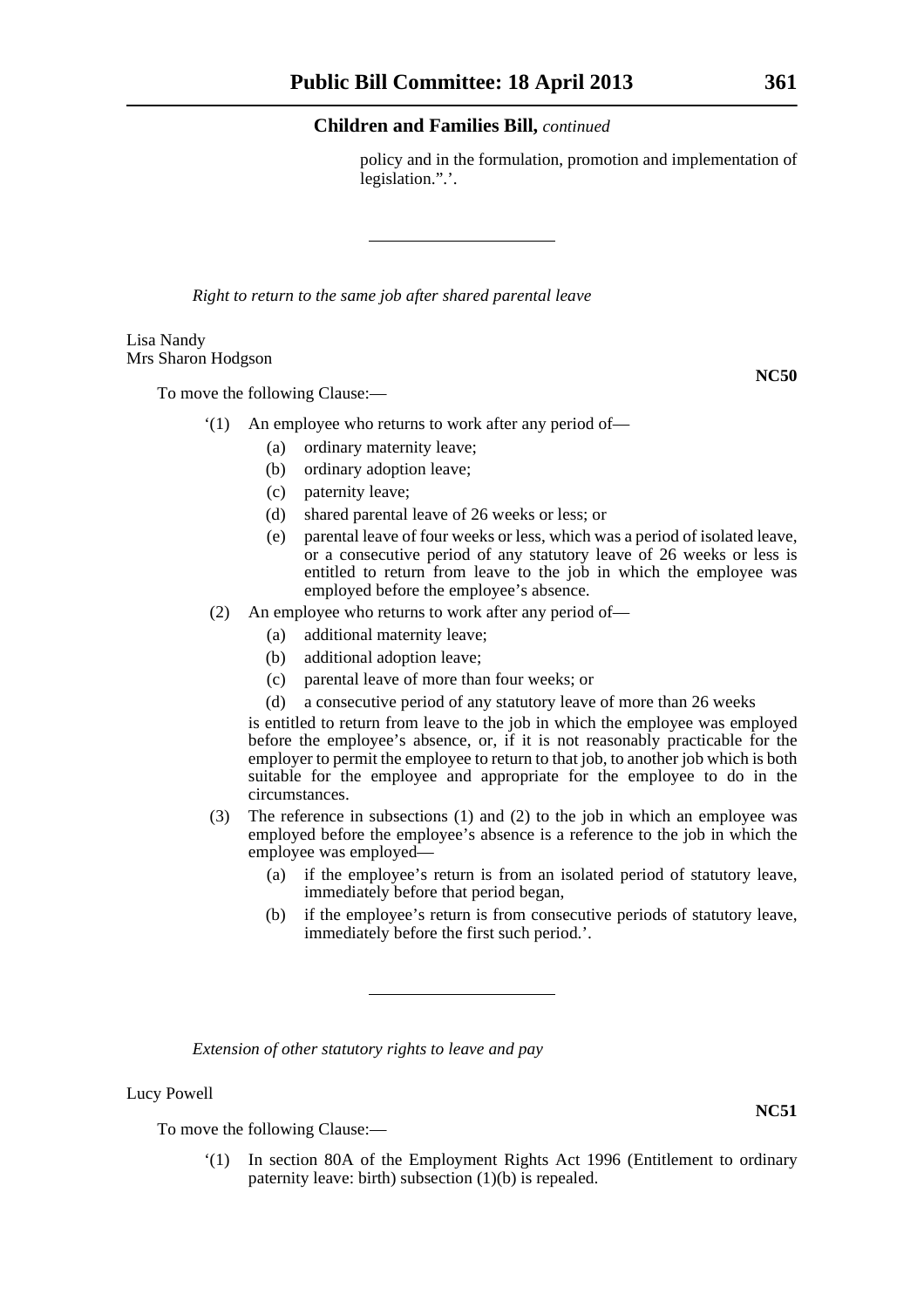(2) Section 171ZA of the Social Security Contributions and Benefits Act 1992 (Entitlement: birth) subsection (2)(b) is repealed.'.

*Father quota entitlement*

Lucy Powell

**NC52**

To move the following Clause:—

'(1) In Part 8 of the Employment Rights Act 1996 after section 80E there is inserted—

#### **"80F Entitlement to father quota**

- (1) The Secretary of State may make regulations entitling an employee who satisfies specified conditions as to the relationship with a child or expected child or with the child's mother to be absent from work on leave under this section for the purpose of caring for the child.
- (2) Regulations under subsection (1) shall provide that such leave shall be taken before the end of the period of 56 weeks beginning with the date of the child's birth.
- (3) Provision under subsection (1) shall secure that where an employee is entitled to leave under this section in respect of a child he is entitled to at least four weeks' leave."
- (2) In the Social Security Contributions and Benefits Act 1992 after section 171ZT there is inserted—

### **"171ZTT father quota entitlement**

- (1) Regulations shall provide that where an employee is entitled to a father quota of leave under Section 80F of the Employment Rights Act 1996, the employee is to be entitled to payments known as "father quota pay".
- (2) Father quota pay under subsection (1) shall be at the earnings-related weekly rate of 90 per cent of the employee's average earnings for the first six weeks in respect of which it is payable, followed by a fixed weekly rate thereafter which shall not be less than the weekly rate of the full time national minimum wage in respect of the remaining portion of the father quota pay period".'.

*Statutory maternity pay for multiple births*

Lucy Powell

To move the following Clause:—

'(1) The Social Security Contributions and Benefits Act 1992 is amended as follows.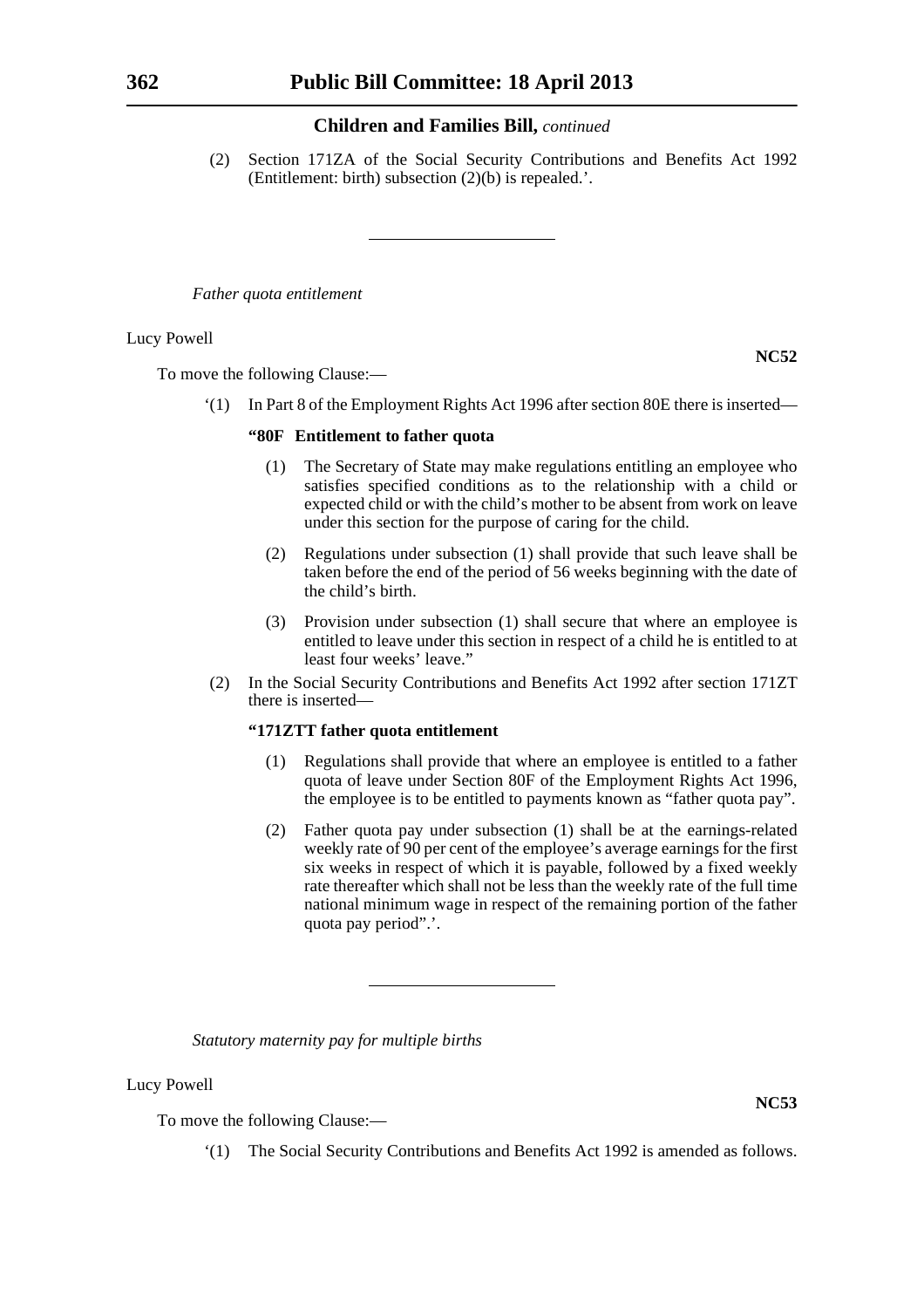- (2) In section 164 (Statutory Maternity Pay—entitlement and liability to pay) in subsection (9) (power to make regulations) there is inserted—
	- "(b) specify circumstances in which there is a liability to make additional statutory maternity payments to a woman who has given birth to more than one child as a result of a single pregnancy.'.

*Extension of emergency leave entitlement to grandparents*

Lisa Nandy Mrs Sharon Hodgson

To move the following Clause:—

'In section 57A(3) of the Employment Rights Act 1996 insert after (d)— "(e) a grandchild.".'.

*Adjustment leave*

Lisa Nandy Mrs Sharon Hodgson

To move the following Clause:—

- '(1) A qualifying employee who satisfies prescribed conditions may be absent from work at any time during an adjustment leave period.
- (2) An adjustment leave period is a period calculated with regulations made by the Secretary of State.
- (3) The regulations under subsection (2) shall include provision for determining the extent of an employee's entitlement to leave under this section but shall secure that where an employee is entitled to leave under this section he is entitled to at least six weeks' leave.
- (4) An employee who exercises his rights under subsection (1)—
	- (a) is entitled, for such purposes and to such extent as may be prescribed, to the benefit of the terms and conditions of employment which would have applied if he had not been absent,
	- (b) is bound, for such purposes and to such extent as may be prescribed, by any obligations arising under those terms and conditions (except in so far as they are inconsistent with subsection (1)), and
	- (c) is entitled to return from leave to a job of a prescribed kind;.
- (5) For the purposes of this section, an employee is a qualifying employee if—
	- (a) he is the parent or carer of a disabled child or adult and his purpose for applying for adjustment leave is to secure a temporary period of absence to deal with a period of illness or diagnosis of disability of the cared-for child or adult; or

**NC54**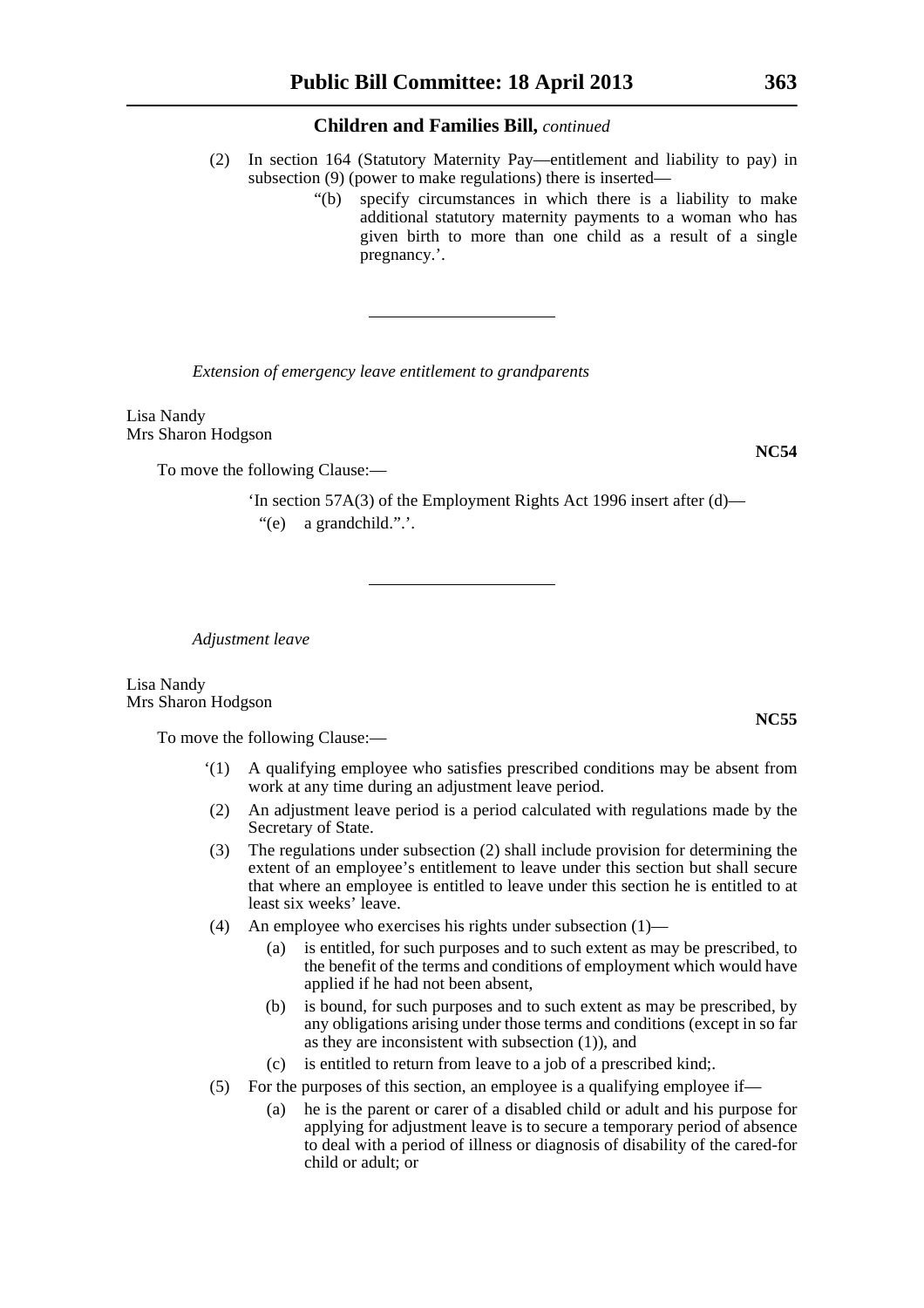(b) he is the bereaved parent of a child under the age of 18 and his purpose in applying for adjustment leave is to secure a temporary period of absence to deal with funeral and other arrangements due to the death of his child.'.

*Independent study: registration of births at children's centres*

#### Andrea Leadsom Mrs Sharon Hodgson

 $\hat{\mathbb{R}}$  To move the following Clause:—

- '(1) The Secretary of State shall commission an independent study of the likely impact on the welfare of children of requiring births to be registered at children's centres.
- (2) The Secretary of State may, by regulations, establish pilot schemes to trial the registration of births within children's centres, to inform the independent study under sub-section (1).
- (3) In this section "children's centre" has the meaning given by section 5A(4) (Arrangements for provision of children's centres) of the Childcare Act 2006.'.

*Breastfeeding at work*

#### Lucy Powell

- $\star$  To move the following Clause:—
	- '(1) ACAS shall produce guidance that provides employers with information on the role of women who wish to breastfeed their babies at work.
	- (2) The guidance shall include—
		- (a) the amount of time it would be reasonable to allow mothers to breastfeed at work;
		- (b) information on the provision of facilities to do so;
		- (c) information on dealing with requests to do so in the workplace; and
		- (d) information on how to make it easier for women to return to the workplace should they wish to breastfeed at work.'.

*Child protection concerns and protected disclosures under the Employment Rights Act* 

**NC56**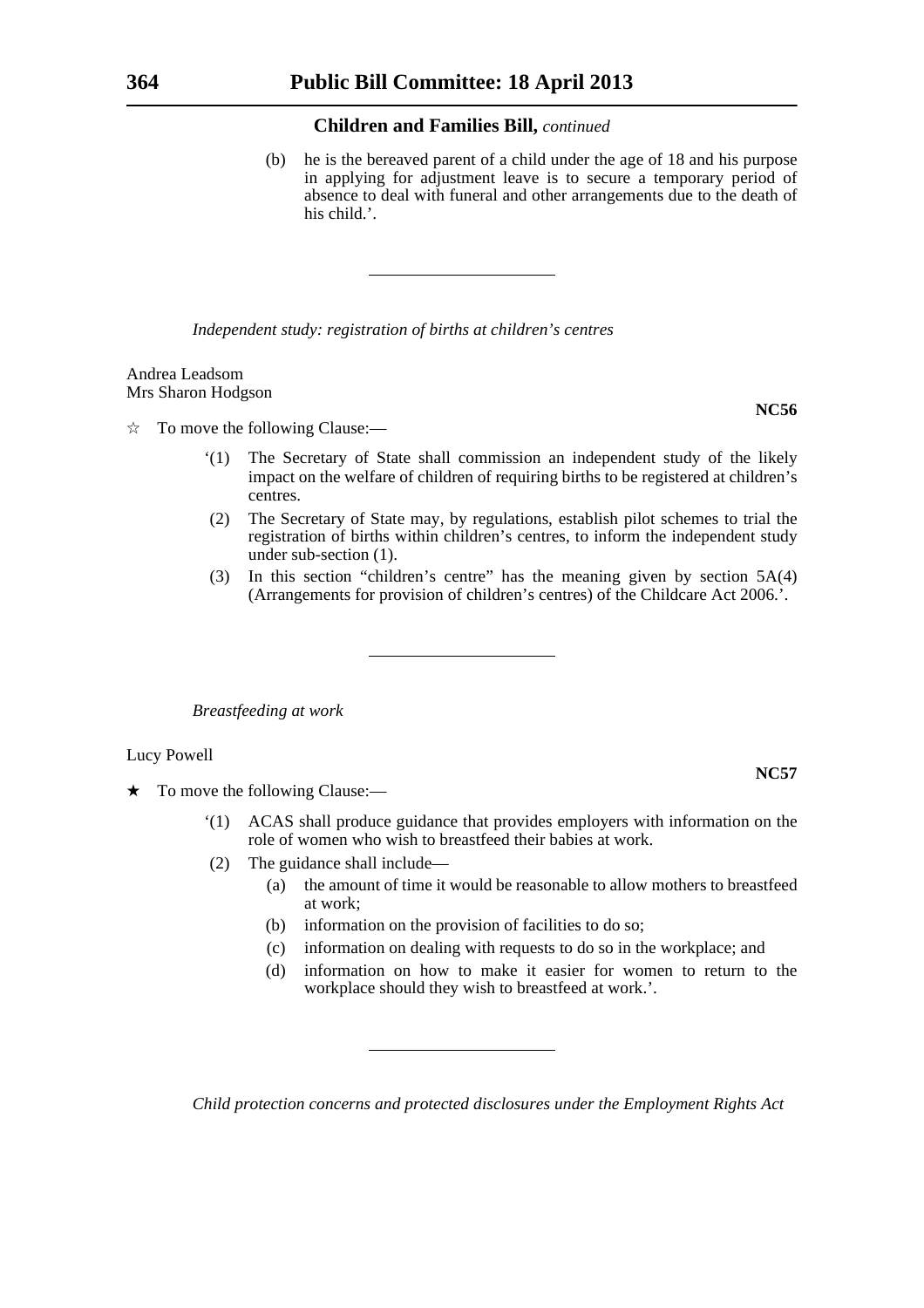*1996*

Lisa Nandy Mrs Sharon Hodgson

 $\star$  To move the following Clause:—

'In section 43B of the Employment Rights Act 1996 (disclosures qualifying for protection), insert the following—

"(1A) In this part where a disclosure of information raises child protection concerns a "qualifying disclosure" means any disclosure of information which, in the reasonable suspicion or concern of the worker making the disclosure tends to show that a child has been abused or harmed, is being abused or harmed or is likely to be abused or harmed.".'.

*Arrangements to support child witnesses*

Lisa Nandy Mrs Sharon Hodgson

- $\star$  To move the following Clause:—
	- '(1) The Secretary of State shall by order introduce arrangements to establish specialist courts in cases where a child has been sexually abused or harmed, and where the child will be required to give evidence to the court, and to be examined by the court.
	- (2) Arrangements made by order under subsection (1) above shall include arrangements to appoint intermediaries to support child witnesses in all court cases, and other measures to support child witnesses.
	- (3) Orders under this section—
		- (a) shall be exercisable by statutory instrument; and
		- (b) may not be made unless a draft of it has been laid before and approved by a resolution of each House of Parliament.'.

Jo Swinson

Clause **110**, page **112**, line **37**, at end insert—

 $'($ ) Section 96(3) and (4), so far as relating to paragraphs 3, 53 to 59 and 61 of Schedule 7, extends to Northern Ireland.'.

## ORDER OF THE HOUSE [25 FEBRUARY 2013]

That the following provisions shall apply to the Children and Families Bill:

**NC58**

**NC59**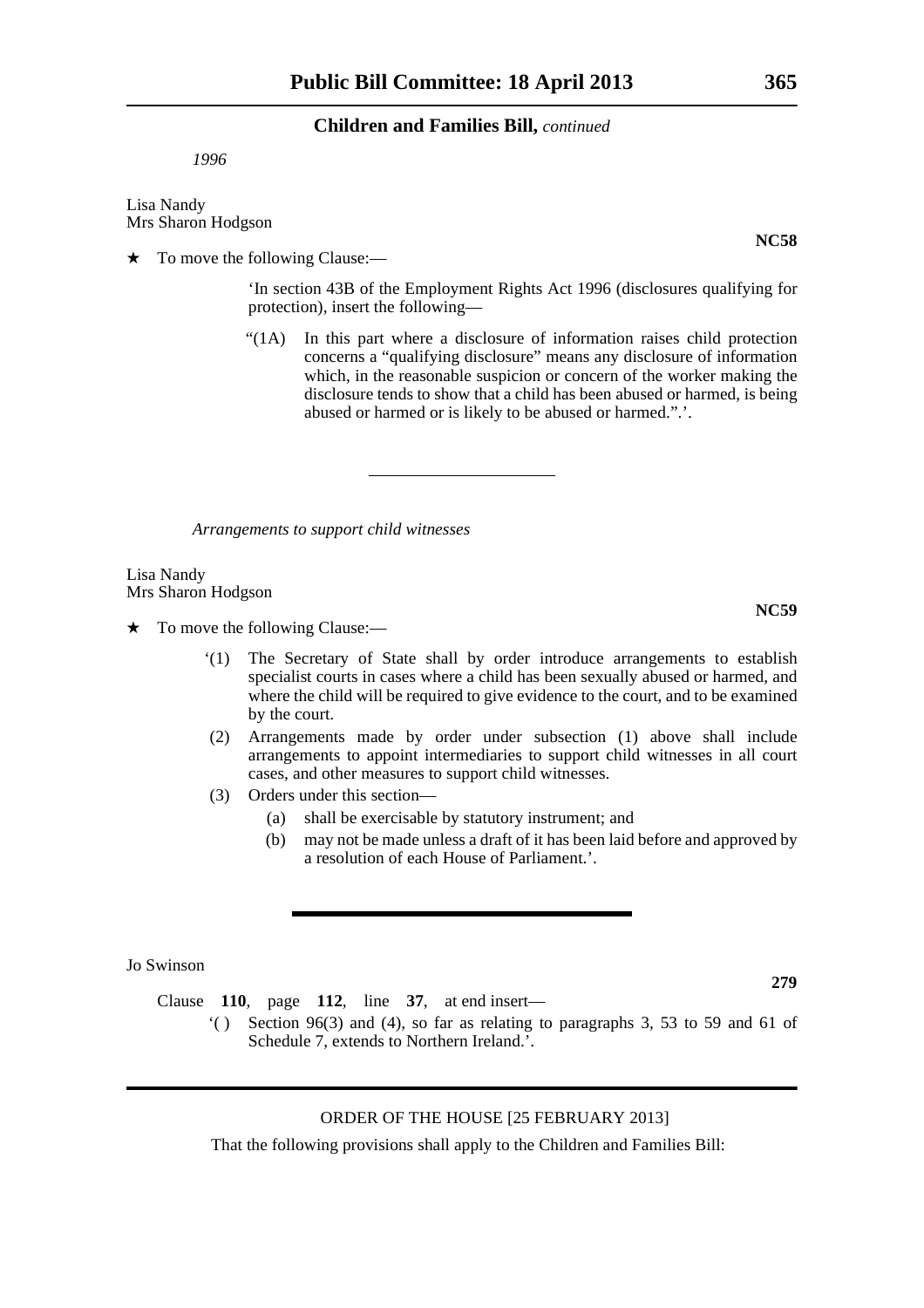*Committal*

1. The Bill shall be committed to a Public Bill Committee.

#### *Proceedings in Public Bill Committee*

- 2. Proceedings in the Public Bill Committee shall (so far as not previously concluded) be brought to a conclusion on Tuesday 23 April 2013.
- 3. The Public Bill Committee shall have leave to sit twice on the first day on which it meets.

#### *Consideration and Third Reading*

- 4. Proceedings on Consideration shall (so far as not previously concluded) be brought to a conclusion one hour before the moment of interruption on the day on which those proceedings are commenced.
- 5. Proceedings on Third Reading shall (so far as not previously concluded) be brought to a conclusion at the moment of interruption on that day.
- 6. Standing Order No. 83B (Programming committees) shall not apply to proceedings on Consideration and Third Reading.

#### *Other proceedings*

7. Any other proceedings on the Bill (including any proceedings on consideration of Lords Amendments or on any further messages from the Lords) may be programmed.

#### CHILDREN AND FAMILIES BILL (PROGRAMME) (NO. 2)

That the Order of 25 February 2013 (Children and Families Bill (Programme)) be varied as follows:

In paragraph 2 of the Order (conclusion of proceedings in Public Bill Committee), for 'Tuesday 23 April 2013', substitute 'Thursday 25 April 2013'.

#### ORDER OF THE COMMITTEE [5 MARCH 2013]

That—

- (1) the Committee shall (in addition to its first meeting at 8.55 am on Tuesday 5 March) meet—
	- (a) at 2.00 pm on Tuesday 5 March;
	- (b) at 11.30 am and 2.00 pm on Thursday 7 March;
	- (c) at 9.25 am and 2.00 pm on Tuesday 12 March;
	- (d) at 11.30 am and 2.00 pm on Thursday 14 March;
	- (e) at 9.25 am and 2.00 pm on Tuesday 19 March;
	- (f) at 11.30 am and 2.00 pm on Thursday 21 March;
	- (g) at 9.25 am and 2.00 pm on Tuesday 16 April;
	- (h) at 11.30 am and 2.00 pm on Thursday 18 April; and
	- (i) at 9.25 am and 2.00 pm on Tuesday 23 April;
- (2) the Committee shall hear oral evidence in accordance with the following Table: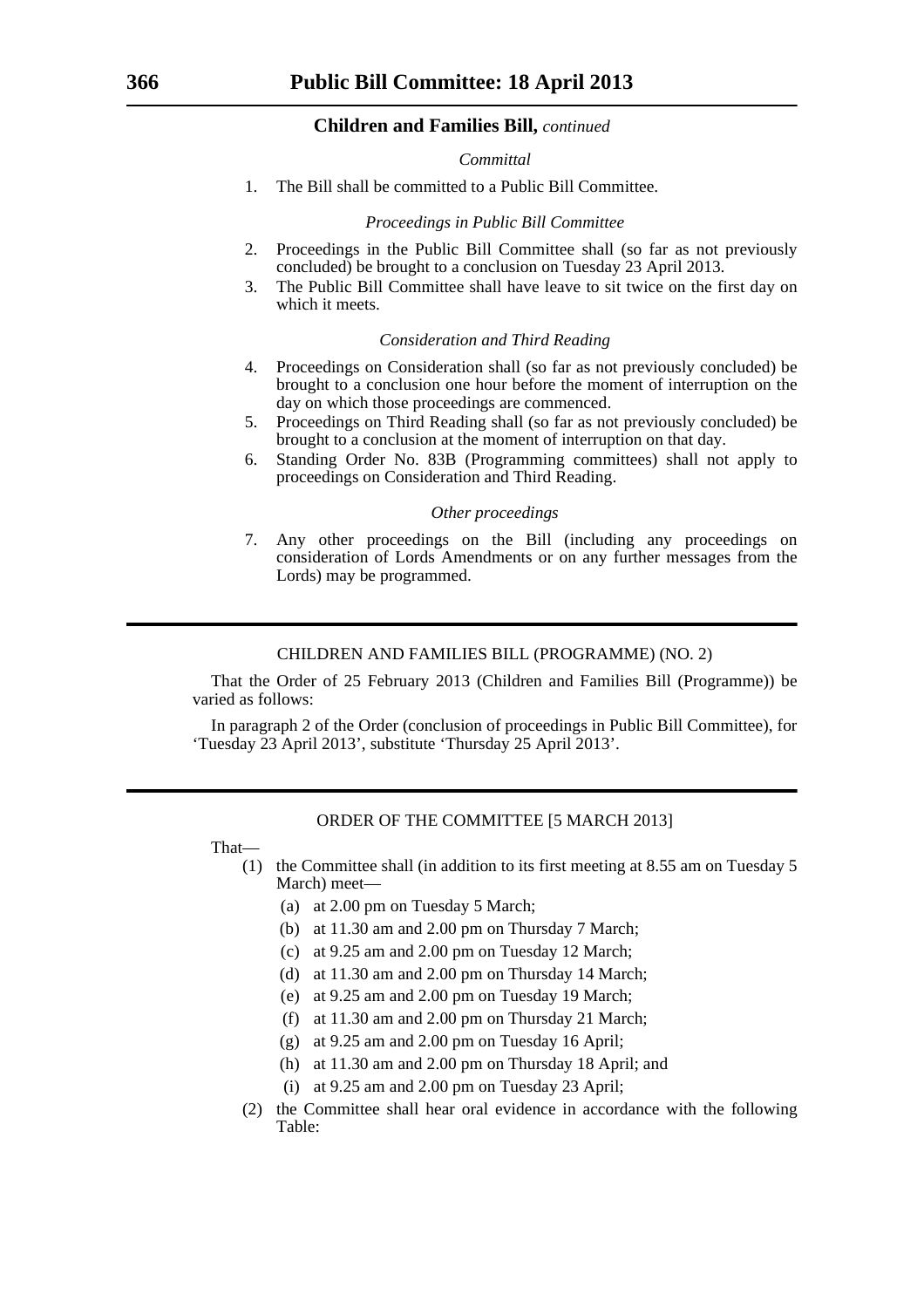## **TABLE**

| Date             | Time                                     | Witness                                                                                                                                                                              |
|------------------|------------------------------------------|--------------------------------------------------------------------------------------------------------------------------------------------------------------------------------------|
| Tuesday 5 March  | Until no later<br>than $10.00$ am        | Department for Education;<br>Department for Business,<br><b>Innovation and Skills</b>                                                                                                |
| Tuesday 5 March  | Until no later<br>than $10.45$ am        | The Thomas Coram Foundation<br>for Children (Coram); Professor<br>Julie Selwyn, Professor of Child<br>and Family Social Work,<br>University of Bristol; TACT                         |
| Tuesday 5 March  | Until no later<br>than $11.25$ am        | David Norgrove, Chair of Family<br>Justice Review and Chair of<br>Family Justice Board; Lord Justice<br>Munby, President of the Family<br>Division; Coram Children's Legal<br>Centre |
| Tuesday 5 March  | Until no later<br>than $2.45$ pm         | Council for Disabled Children;<br>Every Disabled Child Matters;<br><b>Special Education Consortium</b>                                                                               |
| Tuesday 5 March  | Until no later<br>than $3.30 \text{ pm}$ | Achievement for All; Independent<br><b>Parental Special Education</b><br>Advice; Institute of Education                                                                              |
| Tuesday 5 March  | Until no later<br>than $4.15$ pm         | National Association for Special<br><b>Educational Needs; The</b><br><b>Communication Trust</b> ; Association<br>of Educational Psychologists                                        |
| Tuesday 5 March  | Until no later<br>than $5.15$ pm         | <b>Association of Colleges; National</b><br>Association of Head Teachers;<br>David Bartram, Assistant Head,<br>Lampton School, Hounslow                                              |
| Tuesday 5 March  | Until no later<br>than $5.45$ pm         | Office of the Children's<br>Commissioner                                                                                                                                             |
| Thursday 7 March | Until no later<br>than $12.15$ pm        | Ofsted; Daycare Trust and the<br>Family and Parenting Institute;<br>National Childminding<br>Association                                                                             |
| Thursday 7 March | Until no later<br>than $1.00 \text{ pm}$ | Dr Roger Morgan, Children's<br>Rights Director of England;<br>Children England                                                                                                       |
| Thursday 7 March | Until no later<br>than $2.45$ pm         | Working Families; Fawcett Society                                                                                                                                                    |
| Thursday 7 March | Until no later<br>than $3.30 \text{ pm}$ | Fatherhood Institute; Federation of<br><b>Small Businesses</b>                                                                                                                       |
| Thursday 7 March | Until no later<br>than $4.15 \text{ pm}$ | Association of Directors of<br>Children's Services; Barnardo's                                                                                                                       |